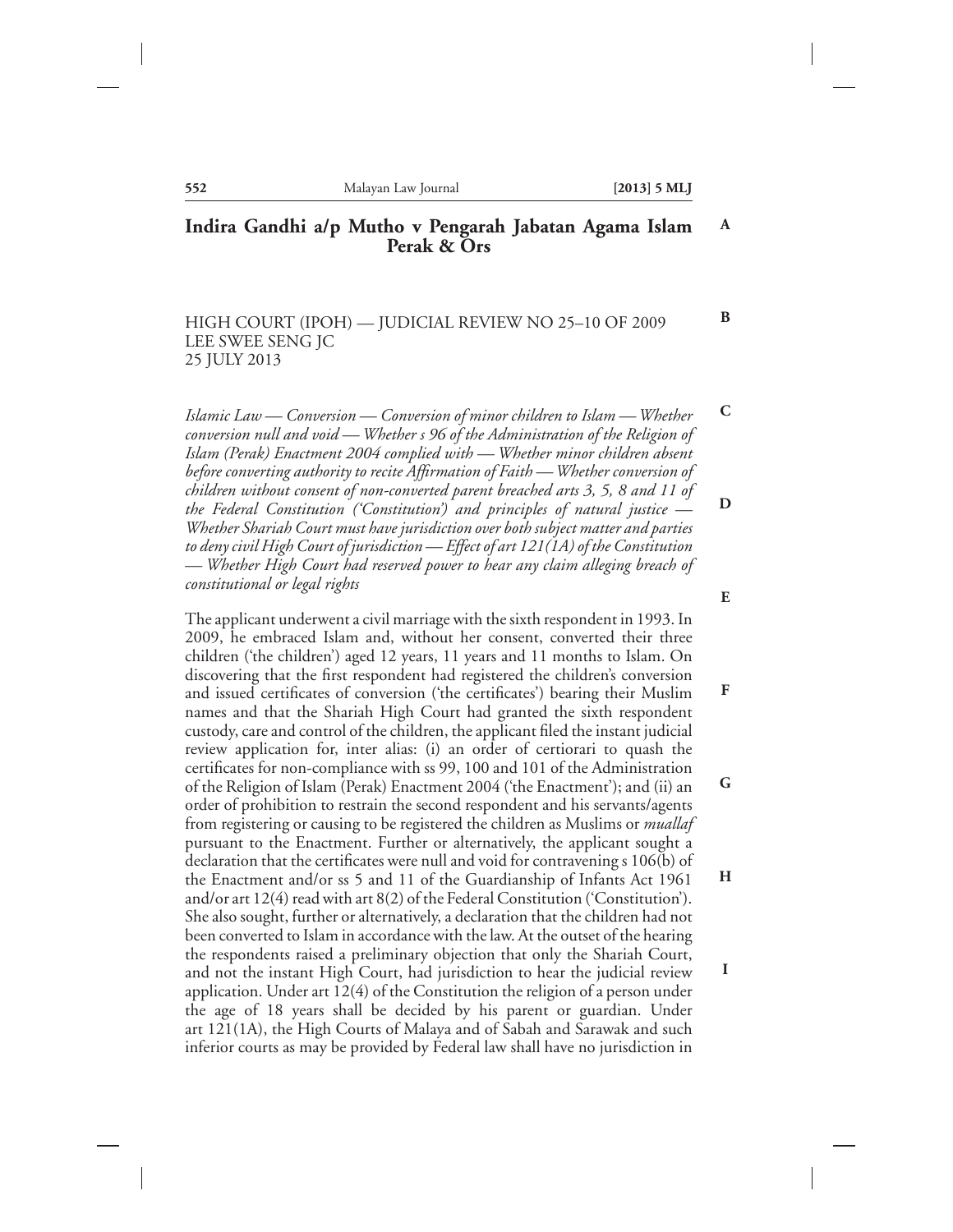#### **[2013] 5 MLJ 553** Perak & Ors (Lee Swee Seng JC) Indira Gandhi a/p Mutho v Pengarah Jabatan Agama Islam

- respect of any matter within the jurisdiction of the Shariah courts. Section 96 of the Enactment provided that the following requirements shall be complied with for a valid conversion of a person to Islam: *(a) the person must utter in reasonably intelligible Arabic the two clauses of the Affirmation of Faith (b) at the time of uttering the Affirmation of Faith the person must be aware that they mean* **A**
- *'I bear witness that there is no god but Allah and I bear witness that the Prophet Muhammad SAW is the Messenger of Allah' and (c) the utterance must be made of the person's own free will.* **B**
- **Held**, dismissing the preliminary objection, quashing the certificates of conversion issued in respect of the children and declaring that they had not been converted to Islam in accordance with the law: **C**
	- (1) The certificates of conversion were null and void and of no effect for non-compliance with s 96 of the Enactment. It was not disputed that the children were not present before the *Pendaftar Muallaf* (the second respondent) to utter the two clauses of the Affirmation of Faith. The children were with their mother at the material time (see paras 69 & 76).

**D**

**E**

- (2) As there was patent non-compliance with the provisions of the Enactment (including ss 98 and 106 thereof), the very conclusiveness of the certificates of conversion was open to challenge. The provision in s 101(2) of the Enactment that the certificate of conversion was conclusive proof of the facts stated therein could not oust the jurisdiction of the court (see para 75).
- (3) The acts of the sixth respondent and that of the other respondents in authorising, affirming and confirming the conversion of the children to Islam without the applicant's consent was unconstitutional, illegal, null and void and of no effect. Article 11 of the Constitution which declared every person's right to profess and practise his religion had been breached. As the applicant would not be able to teach her children the tenets of her faith, she would be deprived of her constitutional rights not just under art 11 but also under arts 5(1) and 3(1) of the Constitution (see paras 65  $\&$ 67). **F G**
- (4) The certificates of conversion could not be sustained for breach of natural justice as both the applicant and the children had not been heard. Even if the consent of a single parent sufficed under s 106(b) of the Enactment, there was nevertheless a need to have given the non-converting parent the right to be heard, more so, where that parent would be deprived of her rights altogether where the decision regarding the religious upbringing of her children was concerned (see paras 77 & 81). **H I**
	- (5) Where there were two possible interpretations of the word 'parent' in art 12(4) of the Constitution the interpretation that best promoted commitment to international norms and enhanced basic human rights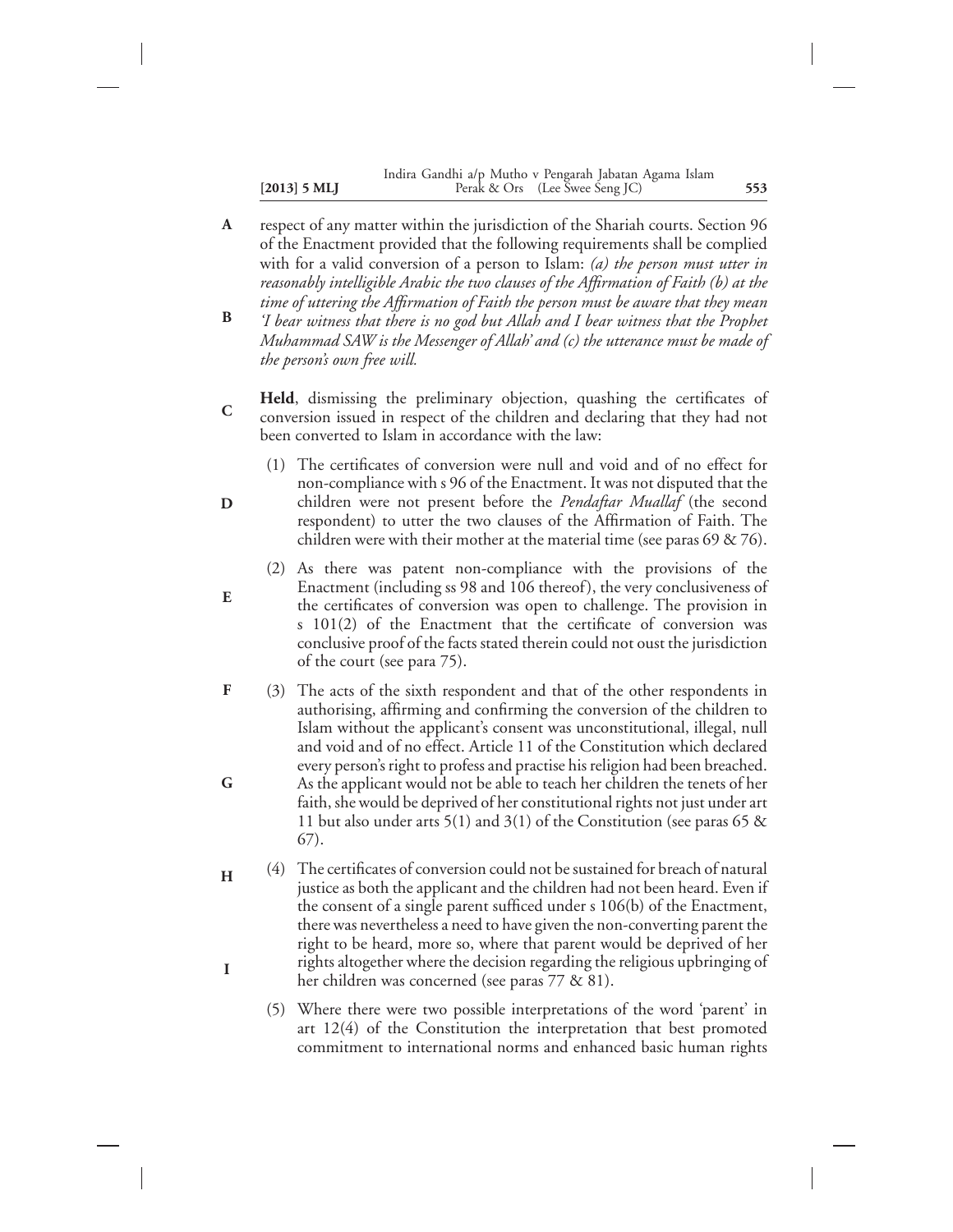**E**

**F**

**G**

**H**

**I**

and human dignity was to be preferred. Where a particular interpretation made the equal rights of the mother and father as guardians under the Guardianship of Infants Act 1961 illusory and infirm, then an interpretation that was consistent with international human rights principles must be invoked to infuse life into it. The same applied with equal force to the interpretation of ss 96 and 106 of the Enactment (see para 106). **A B**

- (6) By interpreting art 12(4) as requiring a single parent's consent with respect to a minor child's conversion to Islam such that the rights of the non-converting parent could be effectively disregarded was to fall foul of art 8 of the Constitution. Where there were two possible interpretations the one that was consistent with the other constitutional provisions in particular the fundamental liberties provisions, should prevail. On grounds of religion, race and gender the respondents' actions in converting the children without the applicant's consent violated art 8 (see paras 44 & 54–55). **C D**
- (7) Article 121(1A) of the Constitution did not take away the powers of the civil High Courts the moment a matter came within the jurisdiction of the Shariah Courts. Not only must the subject matter be purely within the province of the Shariah Courts but the subject appearing before it must be Muslims. Both the powers and the parties must come within the purview and province of the Shariah Courts. Only then would the civil High Court not have jurisdiction. In the present case the applicant, being non-Muslim, had no locus to appear in the Shariah Courts as a party even if the Shariah Courts allowed it (see para 25).
- (8) The Shariah Court was a creature of state law and did not have the jurisdiction to decide on the constitutionality of matters said to be within its exclusive purview and province. Only the superior civil courts, being a creature of the Constitution, had that jurisdiction. The civil High Court had jurisdiction to hear the applicant's case as what she was challenging was the constitutionality of the various actions of the respondents in converting the children to Islam as well as asserting her rights under the fundamental liberties provisions in Part II of the Constitution and under the Guardianship of Infants Act 1961 (see paras 12 & 19).
- (9) The High Court not only had the general powers referred to in s 23 of the Courts of Judicature Act 1964 and the additional powers referred to in the Schedule to the Act but always had residual or reserve power to hear a complaint from any citizen who claimed his or her constitutional or legal rights had been violated whether under Federal law or a State Enactment. Article 4(1) declared that the Constitution was the supreme law of the Federation and any law passed after Merdeka Day which was inconsistent with the Constitution shall, to the extent of the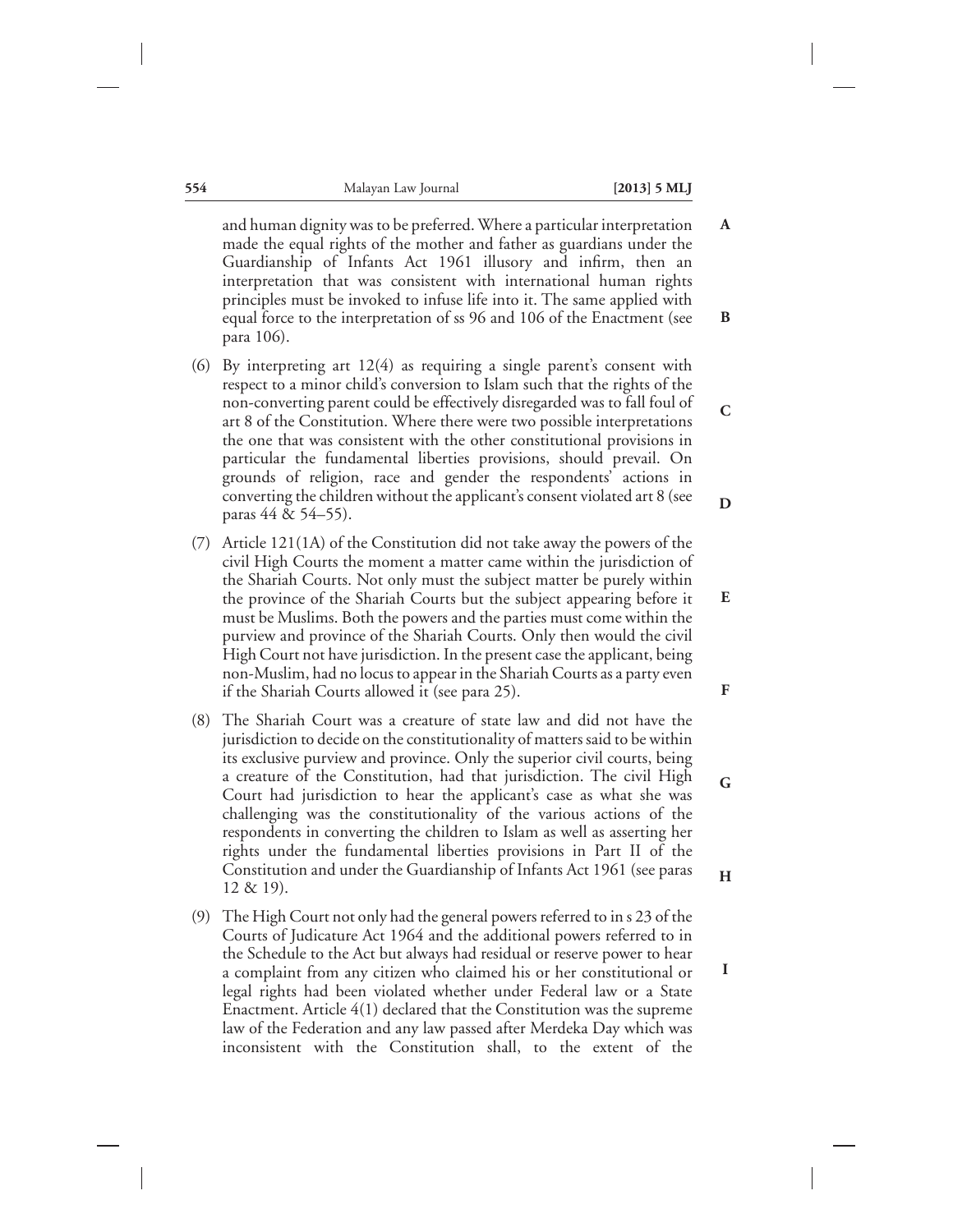- **[2013] 5 MLJ 555** Perak & Ors (Lee Swee Seng JC) Indira Gandhi a/p Mutho v Pengarah Jabatan Agama Islam
- inconsistency, be void. The Constitution was supreme and Parliament could not take away the judicial powers of the court to hear the genuine grievance of any of its citizens (see para 22).

## **[Bahasa Malaysia summary**

**A**

- Pemohon telah melangsungkan perkahwinan sivil dengan responden keenam dalam tahun 1993. Pada tahun 2009, responden telah memeluk agama Islam dan, tanpa persetujuannya, telah menukar agama tiga anak mereka ('anak-anak tersebut') yang berumur 12 tahun, 11 tahun dan 11 bulan kepada agama Islam. **B**
- Setelah menyedari bahawa responden pertama telah mendaftar penukaran agama dan mengeluarkan sijil-sijil penukaran agama ('sijil-sijil tersebut') anak-anak tersebut yang mempunyai nama-nama Islam mereka dan bahawa Mahkamah Syariah telah memberikan penjagaan, pemeliharaan dan kawalan anak-anak tersebut kepada responden keenam, pemohon telah memfailkan **C**
- permohonan semakan kehakiman ini untuk, antara lain: (i) perintah *certiorari* untuk membatalkan sijil-sijil tersebut kerana ketidakpatuhan dengan ss 99, 100 dan 101 Enakmen Pentadbiran Agama Islam (Perak) 2004 ('Enakmen tersebut'); dan (ii) perintah larangan menghalang responden kedua dan kakitangan/ejennya daripada mendaftar atau menyebabkan pendaftaran **D**
- anak-anak tersebut sebagai orang Muslim atau Muallaf menurut Enakmen tersebut. Selanjutnya atau secara alternatif, pemohon memohon satu deklarasi bahawa sijil-sijil tersebut adalah terbatal dan tidak sah kerana menentang s 106(b) Enakmen tersebut dan/atau ss 5 dan 11 Akta Penjagaan Kanak-Kanak 1961 dan/atau perkara 12(4) dibaca bersama perkaa 8(2) Perlembagaan **E**
- Persekutuan ('Perlembagaan'). Dia juga memohon, selanjutnya atau secara alternatif, satu deklarasi bahawa anak-anak tersebut tidak memeluk Islam menurut undang-undang. Pada permulaan perbicaraan responden-responden telah menimbulkan bantahan awal bahawa hanya Mahkamah Syariah, dan bukan Mahkamah Tinggi ini yang mempunyai bidang kuasa untuk **F**
- mendengar permohonan semakan kehakiman tersebut. Di bawah perkara 12(4) Perlembagaan agama seseorang di bawah umur 18 tahun hendaklah diputuskan oleh ibubapa atau penjaganya. Di bawah perkara 121(1A), Mahkamah Tinggi Malaya dan Sabah dan Sarawak dan mahkamah bawahan sebagaimana yang diperuntukkan oeh undang-undang Persekutuan tidak **G**
- mempunyai bidang kuasa berkaitan apa-apa perkara dalam bidang kuasa Mahkamah Syariah. Seksyen 96 Enakmen tersebut memperuntukkan bahawa keperluan-keperluan berikut hendaklah dipatuhi untuk penukaran sah seseorang kepada agama Islam: *(a) the person must utter in reasonably intelligible* **H**
- *Arabic the two clauses of the Affirmation of Faith (b) at the time of uttering the Affirmation of Faith the person must be aware that they mean 'I bear witness that there is no god but Allah and I bear witness that the Prophet Muhammad SAW is the Messenger of Allah' and (c) the utterance must be made of the person's own free will.* **I**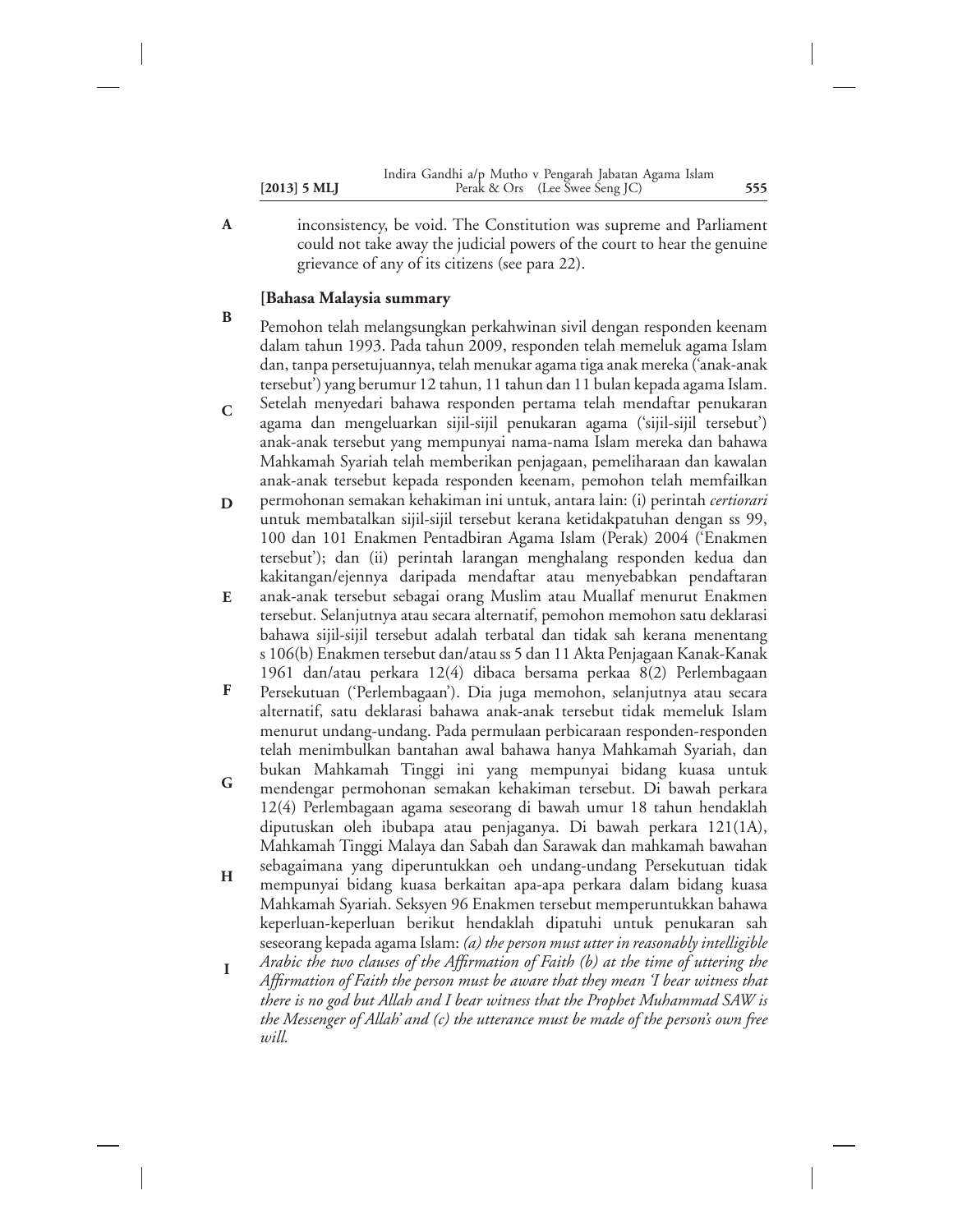**A**

**I**

**Diputuskan**, menolak bantahan awal, membatalkan sijil-sijil penukaran agama yang dikeluarkan berkaitan anak-anak tersebut dan mengisytiharkan bahawa mereka tidak memeluk agama Islam menurut undang-undang:

- (1) Sijil-sijil penukaran agama tersebut adalah terbatal dan tidak sah dan tiada kesan kerana ketidakpatuhan dengan s 96 Enakmen. Ia tidak dipertikaikan bahawa anak-anak tersebut tidak hadir di hadapan Pendaftar Muallaf (responden kedua) untuk mengucap dua kalimah syahadah. Anak-anak tersebut berada bersama ibu mereka pada masa matan (lihat perenggan 69 & 76). **B C**
- (2) Oleh kerana ketidakpatuhan dengan peruntukan Enakmen tersebut (termasuklah ss 98 dan 106), kesimpulannya adalah sijil-sijil tersebut terbuka untuk dicabar. Peruntukan dalam s 101(2) Enakmen tersebut bahawa sijil penukaran agama adalah bukti konklusif fakta yang dinyatakan dalamnya tidak boleh menyingkir bidang kuasa mahkamah (lihat perenggan 75). **D**
- (3) Perbuatan responden keenam dan responden lain yang membenarkan, memperakui dan mengesahkan penukaran anak-anak untuk Islam tanpa persetujuan pemohon adalah tidak berperlembagaan, menyalahi undang-undang, terbatal dan tidak sah dan tidak mempunyai kesan. Perkara 11 Perlembagaan Persekutuan yang menyatakan hak setiap orang untuk menganut dan mengamalkan agamanya telah dilanggar. Oleh kerana pemohon tidak mungkin dapat mengajar anak-anaknya rukun-rukun iman, dia akan dinaikan hak-hak perlembagaannya bukan hanya di bawah perkara 11 tetapi juga di bawah perkara-perkara 5(1) dan 3(1) Perlembagaan (lihat perenggan 65 & 67). **E F**
- (4) Sijil-sijil penukaran agama tersebut tidak boleh dikekalkan kerana melanggar keadilan asasi oleh sebab kedua-dua pemohon dan anak-anak tesebut tidak didengar. Walaupun persetujuan ibu bapa tunggal memadai di bawah s 106(b) Enakmen, namun terdapat keperluan untuk memberikan ibu bapa yang tidak menukar agama itu hak untuk didengar, lebih-lebih lagi, di mana ibu bapa tersebut akan dinafikan hak-hak mereka sama sekali berhubung keputusan mengenai didikan agama anak-anaknya adalah berkaitan (lihat perenggan 77 & 81). **G H**
- (5) Di mana terdapat dua kemungkinan terjemahan untuk perkataan 'ibu bapa' dalam perkara 12(4) Perlembagaan tafsiran bahawa komitmen terbaik yang menggalakkan norma-norma antarabangsa dan meningkatkan hak-hak asasi manusia dan maruah manusia menjadi pilihan. Di mana tafsiran tertentu menyebabkan hak yang sama ibu dan bapa sebagai penjaga di bawah Akta Penjagaan Budak 1961 menjadi ilusi dan lemah, maka satu tafsiran yang konsisten dengan prinsip hak asasi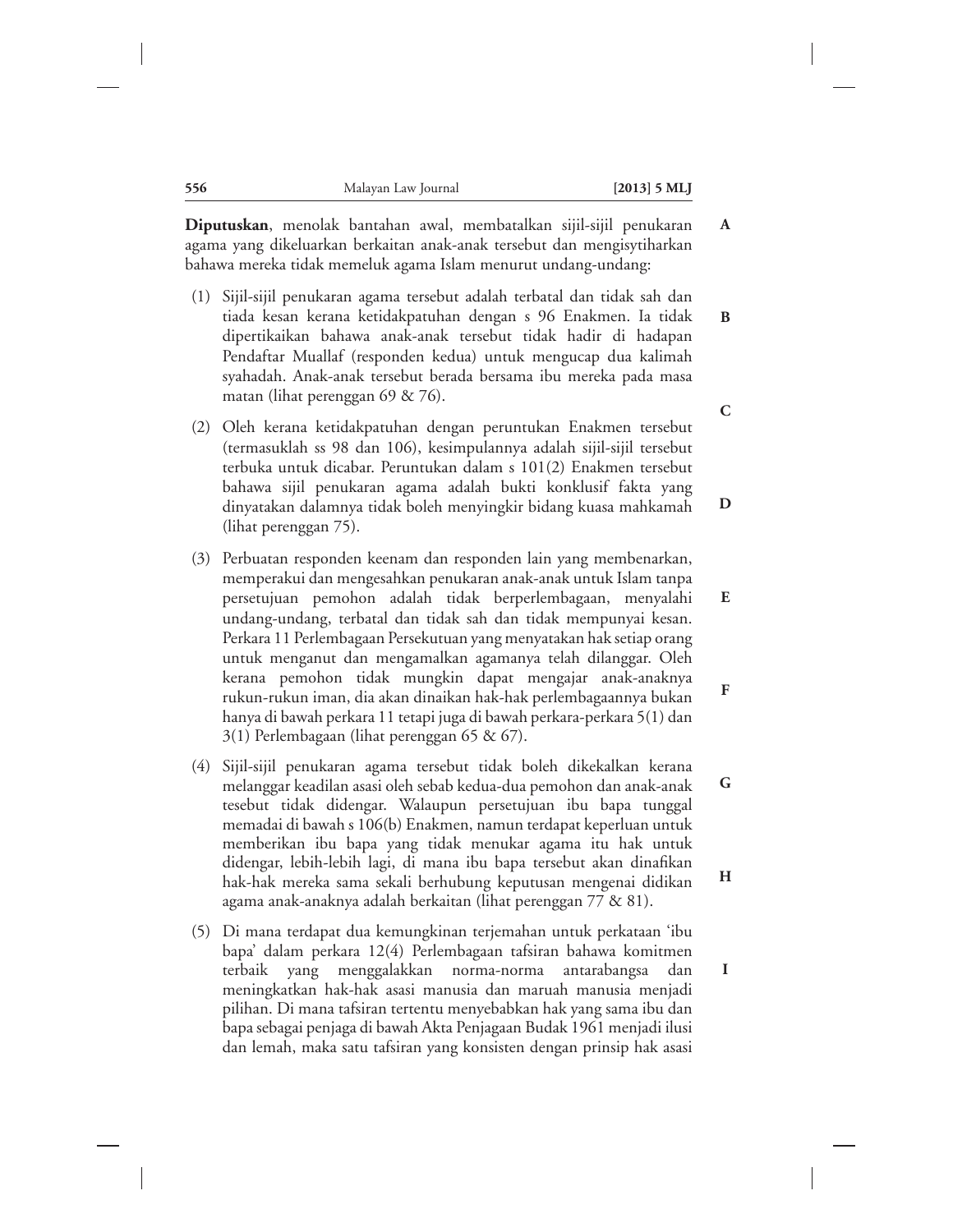|                | Indira Gandhi a/p Mutho v Pengarah Jabatan Agama Islam |     |
|----------------|--------------------------------------------------------|-----|
| $[2013]$ 5 MLJ | Perak & Ors (Lee Swee Seng JC)                         | 557 |

manusia antarabangsa patut digunakan untuk mewujudknnya. Perkara yang sama patut digunakan untuk tafsiran ss 96 dan 106 Enakmen tersebut (lihat para 106).

**A**

**B**

**C**

- (6) Dengan mentafsirkan perkara 12(4) yang memerlukan persetujuan ibu bapa tunggal berkenaan dengan penukaran agama kanak-kanak kecil kepada agama Islam agar hak-hak ibu bapa yang tidak menukar agama itu boleh secara berkesan tidak diambil kira adalah bertentangan dengan perkara 8 Perlembagaan. Di mana kemungkinan terdapat dua tafsiran salah satu yang selaras dengan peruntukan perlembagaan yang lain khususnya peruntukan kebebasan asas, harus digunapakai. Atas alasan bangsa, agama dan jantina tindakan responden dalam menukar agama anak-anak tersebut tanpa kebenaran pemohon melanggar perkara 8 (lihat para 44 & 54–55).
- (7) Perkara 121(1A) Perlembagaan tidak mengambil kuasa Mahkamah Tinggi sivil pada masa suatu hal perkara timbul dalam bidang kuasa Mahkamah Syariah. Bukan sahaja hak perkara itu perlu dalam skop Mahkamah Syariah tetapi subjek yang berada di hadapannya mestilah seorang Islam. Kedua-dua kuasa dan pihak-pihak itu mestilah di bawah bidang kuasa dan skop Mahkamah Syariah. Jika begitu maka Mahkamah Tinggi sivil tidak mempunyai bidang kuasa. Dalam kes ini pemohon, yang bukan seorang Islam, tidak mempunyai locus standi untuk hadir di Mahkamah Syariah sebagai satu pihak walaupun Mahkamah Syariah membenarkannya (lihat perenggan 25). **D E**
- (8) Mahkamah Syariah adalah undang-undang negeri dan tidak mempunyai bidang kuasa untuk memutuskan perkara-perkara berperlembagaan dalam bidang kuasa eksklusif dan skopnya. Hanya mahkamah sivil atasan, yang terbentuk di bawah Perlembagaan, mempunyai bidang kuasa itu. Mahkamah Tinggi sivil mempunyai bidang kuasa untuk mendengar kes pemohon kerana dia telah mencabar perlembagaan pelbagai tindakan responden dalam menukar agama anak-anak tersebut kepada agama Islam serta menuntut hak-haknya di bawah peruntukan kebebasan asasi dalam Bahagian II Perlembagaan Persekutuan dan di bawah Akta Penjagaan Kanak-Kanak 1961 (lihat perenggan 12 & 19). **F G**
- (9) Mahkamah Tinggi bukan hanya mempunyai kuasa am yang dinyatakan dalam s 23 Akta Mahkamah Kehakiman 1964 dan kuasa tambahan yang dinyatakan dalam Jadual kepada Akta ini tetapi sedia ada mempunyai kuasa tinggalan atau rizab untuk mendengar aduan dari mana-mana warganegara yang mendakwa dia atau hak-hak perlembagaan atau hak-hak undang-undangnya telah melanggar sama ada di bawah undang-undang Persekutuan atau Enakmen Negeri. Perkara 4(1) mengisytiharkan bahawa Perlembagaan adalah undang-undang utama Persekutuan dan apa-apa undang-undang yang diluluskan selepas Hari Merdeka yang tidak selaras dengan Perlembagaan hendaklah, setakat **H I**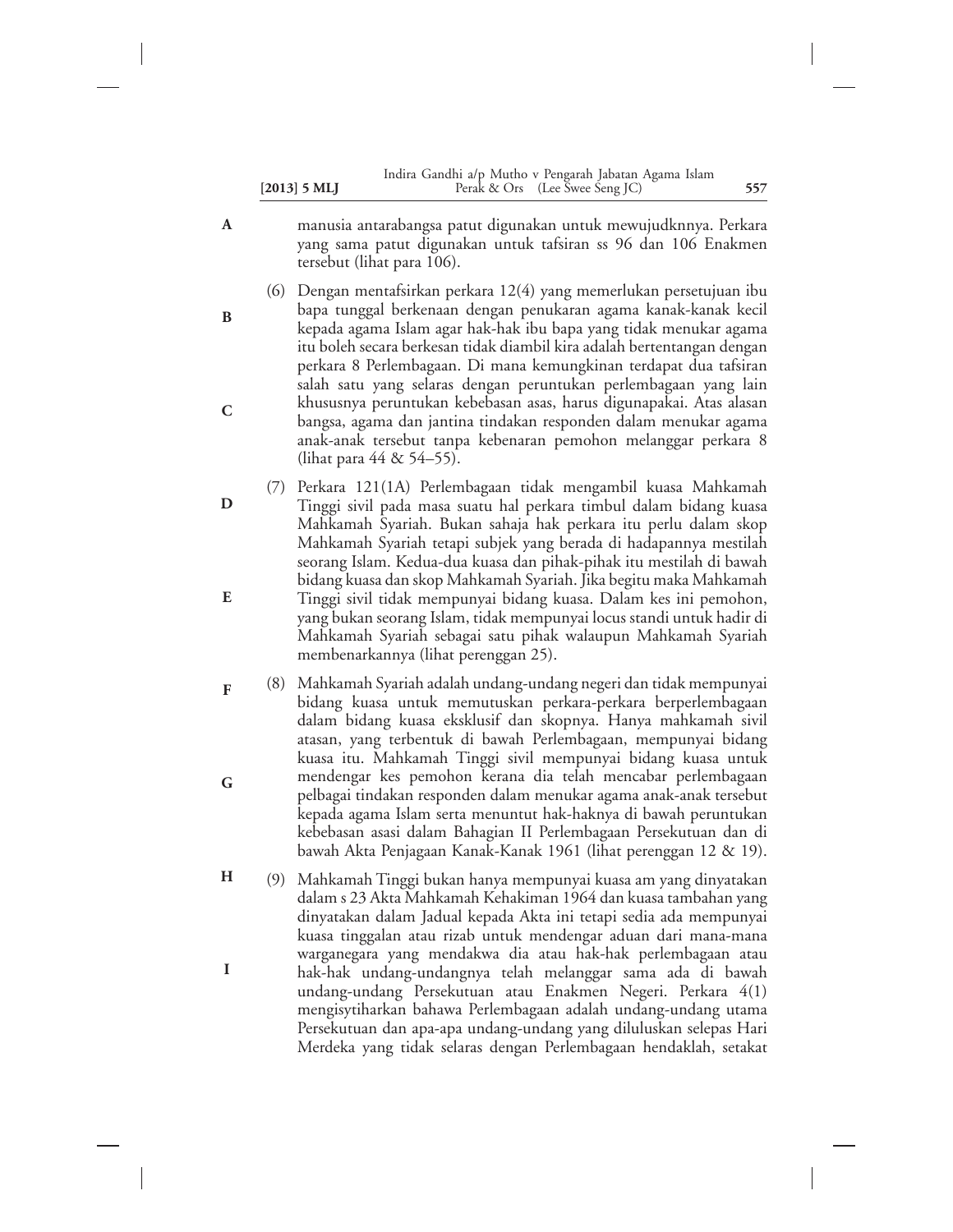| ketidakselarasan itu, terbatal. Perlembagaan adalah yang tertinggi dan<br>Parlimen tidak boleh mengambil kuasa kehakiman mahkamah untuk<br>mendengar kilanan yang tulen mana-mana rakyat (lihat perenggan 22).]                                              | A |
|--------------------------------------------------------------------------------------------------------------------------------------------------------------------------------------------------------------------------------------------------------------|---|
| <b>Notes</b>                                                                                                                                                                                                                                                 |   |
| For a case on conversion of minor children to Islam, see 8(1) Mallal's Digest<br>(4th Ed, 2013 Reissue) para 597.                                                                                                                                            | B |
| Cases referred to                                                                                                                                                                                                                                            |   |
| Abdul Kahar bin Ahmad v Kerajaan Negeri Selangor (Kerajaan Malaysia,<br>intervener) & Anor [2008] 3 MLJ 617; [2008] 4 CLJ 309, FC (refd)<br>AmBank (M) Bhd (formerly known as AmFinance Bhd) v Tan Tem Son and<br>another appeal [2013] 3 MLJ 179, FC (refd) | C |
| B Surinder Singh Kanda v Government of the Federation of Malaya [1962] 1 MLJ<br>169, PC (refd)                                                                                                                                                               |   |
| Che Omar bin Che Soh v PP [1988] 2 MLJ 55, SC (refd)<br>Chung Chi Cheung v R [1939] AC 160, PC (refd)                                                                                                                                                        | D |
| Dato' Kadar Shah bin Tun Sulaiman v Datin Fauziah binti Haron [2008] 7 MLJ<br>779; [2008] 4 CLJ 504, HC (refd)                                                                                                                                               |   |
| Datuk Hj Mohammad Tufail bin Mahmud & Ors v Dato Ting Check Sii [2009]<br>4 MLJ 165, FC (refd)                                                                                                                                                               | E |
| Federal Hotel Sdn Bhd v National Union of Hotel, Bar and Restaurant Workers<br>[1983] 1 MLJ 175, FC (refd)                                                                                                                                                   |   |
| Latifah bte Mat Zin v Rosmawati bte Sharibun & Anor [2007] 5 MLJ 101, FC<br>$(\text{refd})$                                                                                                                                                                  |   |
| Lina Joy lwn Majlis Agama Islam Wilayah Persekutuan dan lain-lain [2007] 4<br>MLJ 585; [2007] 3 CLJ 557, FC (refd)                                                                                                                                           | F |
| Manoharan all Malayalam & Anor v Dato' Seri Mohd Najib bin Tun Haji Abdul<br>Razak & Ors [2013] 5 MLJ 186; [2013] 4 AMR 309, CA (refd)                                                                                                                       |   |
| Ministry for Immigration and Ethnic Affairs v Teoh (1995) 183 CLR 273, HC<br>$(\text{refd})$                                                                                                                                                                 | G |
| Noorfadilla bt Ahmad Saikin v Chayed bin Basirun & Ors [2012] 1 MLJ 832,<br>HC (folld)                                                                                                                                                                       |   |
| Shamala a/p Sathiyaseelan v Dr Jeyaganesh a/l C Mogarajah [2004] 2 MLJ 241;<br>[2004] 5 AMR 75, HC (refd)                                                                                                                                                    | H |
| Sivarasa Rasiah v Badan Peguam Malaysia & Anor [2010] 2 MLJ 333; [2010] 3<br>CLJ 507, FC (refd)                                                                                                                                                              |   |
| Subashini a/p Rajasingam v Saravanan a/l Thangathoray and other appeals<br>[2008] 2 MLJ 147; [2008] 2 CLJ 1, FC (distd)                                                                                                                                      |   |
| Tan Sung Mooi v Too Miew Kim [1994] 3 MLJ 117, SC (refd)                                                                                                                                                                                                     | I |
| Tan Tek Seng v Suruhanjaya Perkhidmatan Pendidikan & Anor [1996] 1 MLJ<br>261; [1996] 2 CLJ 771, CA (refd)                                                                                                                                                   |   |
| Teoh Eng Huat v Kadhi, Pasir Mas & Anor [1990] 2 MLJ 300; [1990] 1 CLJ<br>277, SC (refd)                                                                                                                                                                     |   |

**558** Malayan Law Journal **[2013] 5 MLJ**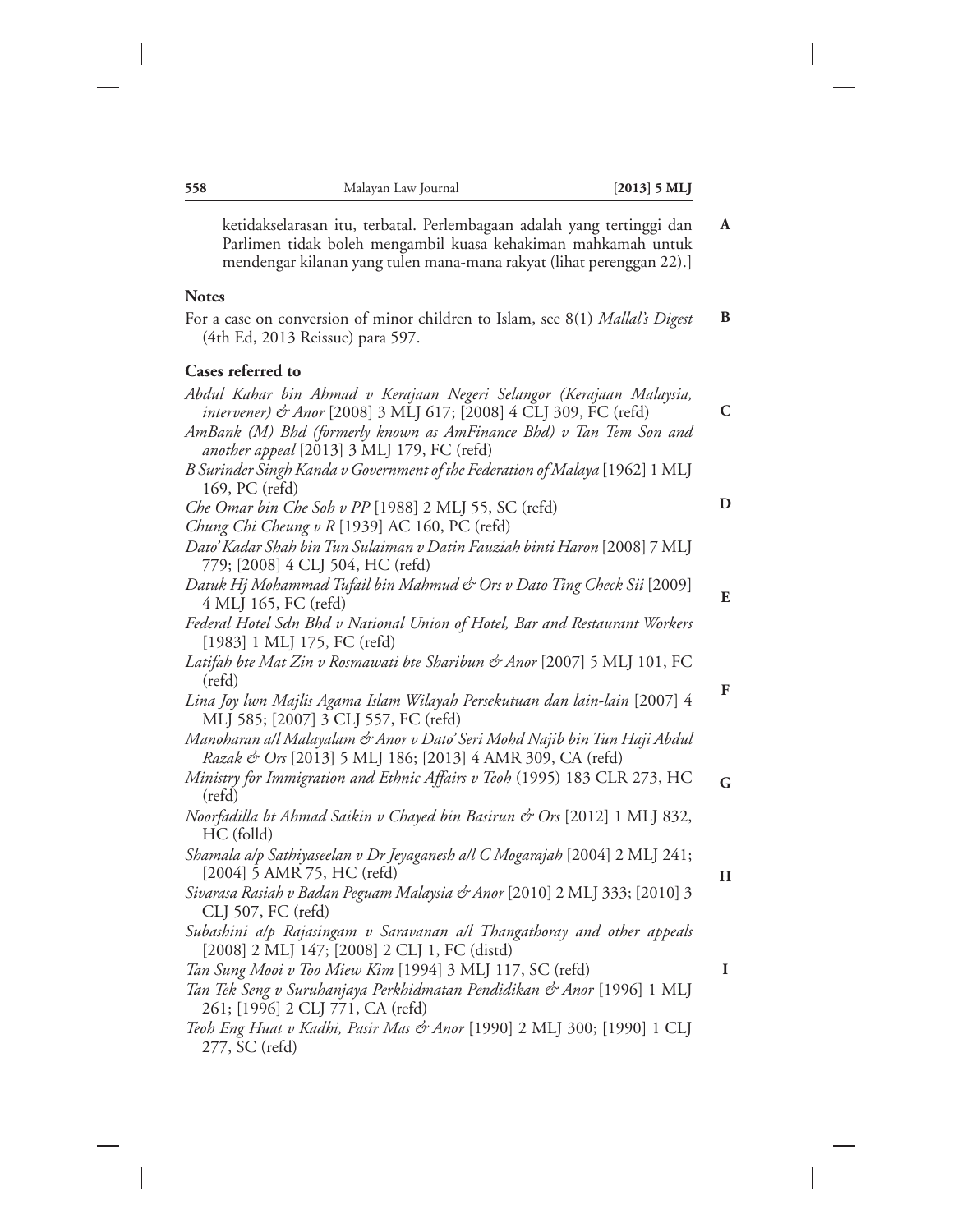*Titular Roman Catholic Archbishop of Kuala Lumpur v Menteri Dalam Negeri & Anor* [2010] 2 MLJ 78, HC (refd) *Zaina Abidin bin Hamid @ S Maniam & Ors v Kerajaaan Malaysia & Ors* **A**

[2009] 6 MLJ 863, CA (refd)

#### **Legislation referred to B**

Administration of the Religion of Islam (Perak) Enactment 2004 ss 50(3)(b), 50(3)(b)(x), 96, 96(1), 99, 100, 101, 101(2), 106, 106(b) Courts of Judicature Act 1964 ss 4, 23, 25(2)

- Enakmen Pentadbiran Agama Islam (Negeri Selangor) 2003 s 117(b) Enakmen Pentadbiran Agama Islam (Negeri Pulau Pinang) 2004 s 117(b) Enakmen Pentadbiran Agama Islam (Negeri Perlis) 2006 s 117(b) Enakmen Pentadbiran Hal Ehwal Agama Islam (Terengganu) 2001 s 101(b) Federal Constitution arts 3, 3(1), (4), 5(1), 8, 8(1), (2), 11, 12(4), 75, 121(1), **C**
- (1A), 160(1), 160A, 160B, Item 1 List II of Ninth Schedule, Part II Guardianship of Infants Act 1961 ss 3, 5, 11 Guardianship of Infants (Amendment) Act 1999 Human Rights Commission of Malaysia Act 1999 ss 2, 4(4) Interpretation Acts 1948 and 1967 s 4(3) **D**
- Law Reform (Marriage and Divorce) Act 1976 s 88(3) **E**

*K Shanmuga (M Kulasegaran, Fahri Azzat and Selvam Nadarajah with him) (Kula & Assoc) for the applicant.*

*Hamzah Ismail (Assistant State Legal Adviser, Perak) for the first to the third respondents.* **F**

*Noorhisham Ismail (Senior Federal Counsel, Attorney General's Chambers) for the fourth and fifth respondents.*

*Hatim bin Musa (Hatim Musa & Co) for the sixth respondent.*

**Lee Swee Seng JC: G**

**[1]** The applicant Indira Gandhi married Pathmanathan (the sixth respondent) in a civil marriage on 10 April 1993. Their love blossomed and they were blessed with three children. The first is Tevi Darshiny and she was 12 years old at the time of filing of this application for judicial review. The second is Karan Dinesh, 11 years old then. The youngest, Prasana Diksa was hardly 11 months old then. **H**

**I**

**[2]** What was once love and blessings has become a legal battlefield. She recounted that in the beginning of 2009 there were many quarrels and altercations that culminated in the husband forcibly whisking the youngest child from her on 31 March 2009. The baby was still nursing at her breast. She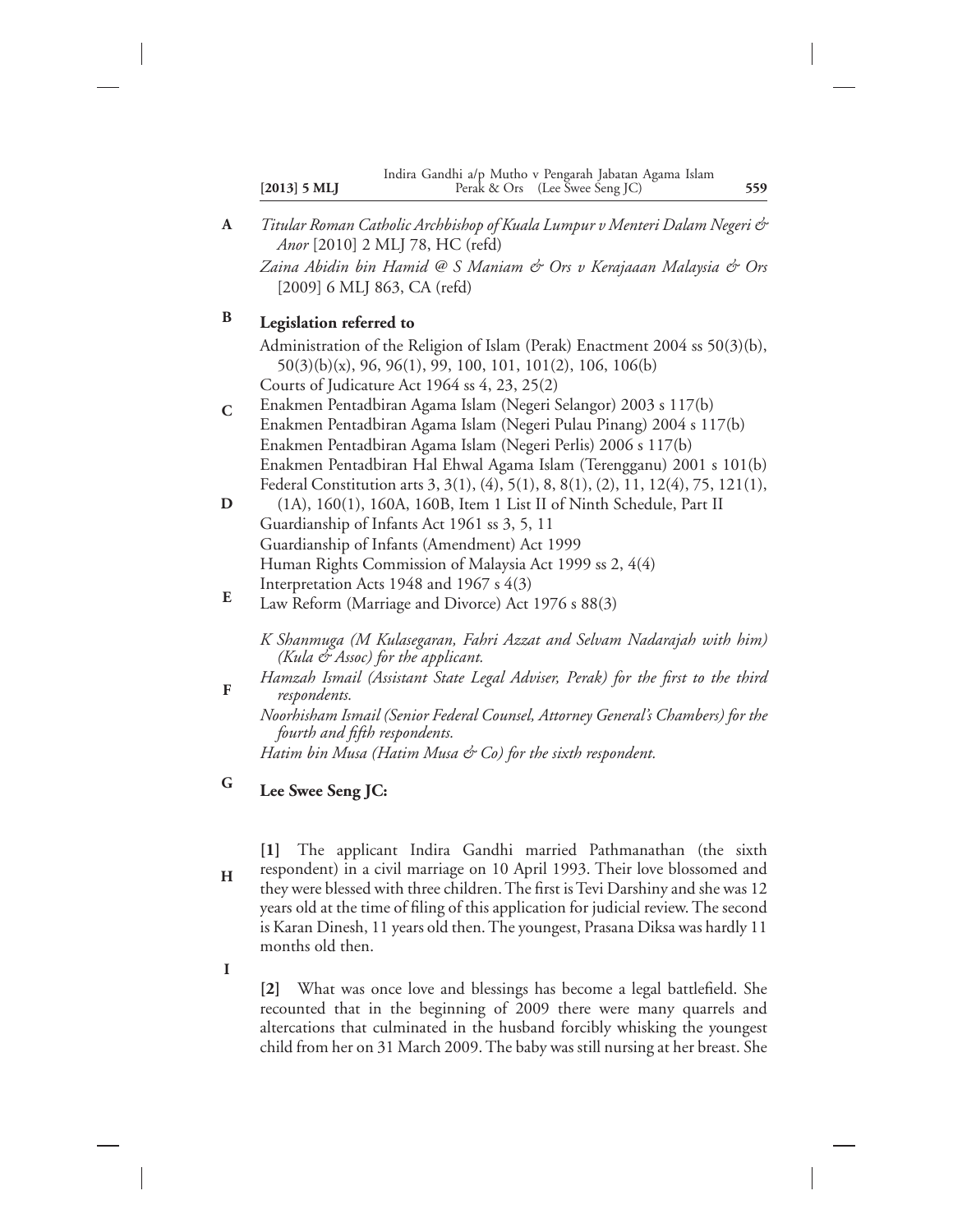| THE PROBLEM                                                                                                                                                                                                                                                                                                                                                                                                                                         |              |
|-----------------------------------------------------------------------------------------------------------------------------------------------------------------------------------------------------------------------------------------------------------------------------------------------------------------------------------------------------------------------------------------------------------------------------------------------------|--------------|
| [3] Things happened in quick succession. She was told by the police that her<br>husband had converted to Islam. His new name is Muhammad Riduan bin<br>Abdullah. She was fearful that he might forcibly convert the three children as<br>well. She ran to court for an ex parte application in Ipoh High Court OS                                                                                                                                   | B            |
| MT1-24-513 of 2009 for an interim custody order of the three children and an<br>injunction to restrain the husband from forcibly removing the three children.<br>She also asked for an order that the husband or whoever was having custody of<br>her baby to hand back the baby to her.                                                                                                                                                            | $\mathsf{C}$ |
| Before the inter parte hearing on 30 April 2009 she read with anguish<br>$[4]$<br>from the documents served on her by her husband that her three children have<br>been converted to Islam and that the first respondent has registered the<br>conversion. She saw for herself the exhibits attached to the affidavit of the<br>husband showing the certificates of conversion to Islam for the three children<br>and also the new names given them. | D            |
|                                                                                                                                                                                                                                                                                                                                                                                                                                                     | E            |
| She also learned that on 3 April 2009 the Shariah High Court had given<br>$\vert 5 \vert$<br>care, control and custody of the three children to the husband. She worked<br>feverishly with her solicitors and counsel to file this application. She has not                                                                                                                                                                                         |              |

seen her youngest child from then to this day. No mother can ever forget her nursing child.

# THE PRAYERS

**[6]** The relevant reliefs prayed for are as follows.

**[7]** Take notice that the court will be moved on 6th day of August 2009, by the applicant above-named for leave to apply for judicial review of the conversion to Islam of Tevi Darsiny (Birth Certificate No AA 70160), Karan Dinish (Birth Certificate No AJ 27146) and Prasana Diksa (Birth Certificate No BZ 14511) ('the children') and of the first respondent's decision to issue the certificate(s) of conversion to Islam (JAPK/DWH/02/78 Jld 3 [37]), (JAPK/DWH/02/78 Jld 3 [35]) and (JAPK/DWH/02/78 Jld 3 [36]0, all three dated 2 April 2009 in respect of the children ('the certificates') and asks for an order granting leave to apply for judicial review for the following orders:

(a) an Order of certiorari pursuant to Order 53, Rule 8(2) to remove the Certificates into the High Court to be quashed owing to non-compliance with Section 99, 100 and 101 of the Administration of the Religion of Islam (Perak) Enactment 2004 ('the Perak Enactment');

lodged a police report.

# **560** Malayan Law Journal **[2013] 5 MLJ**

**A**

**F**

**G**

**H**

**I**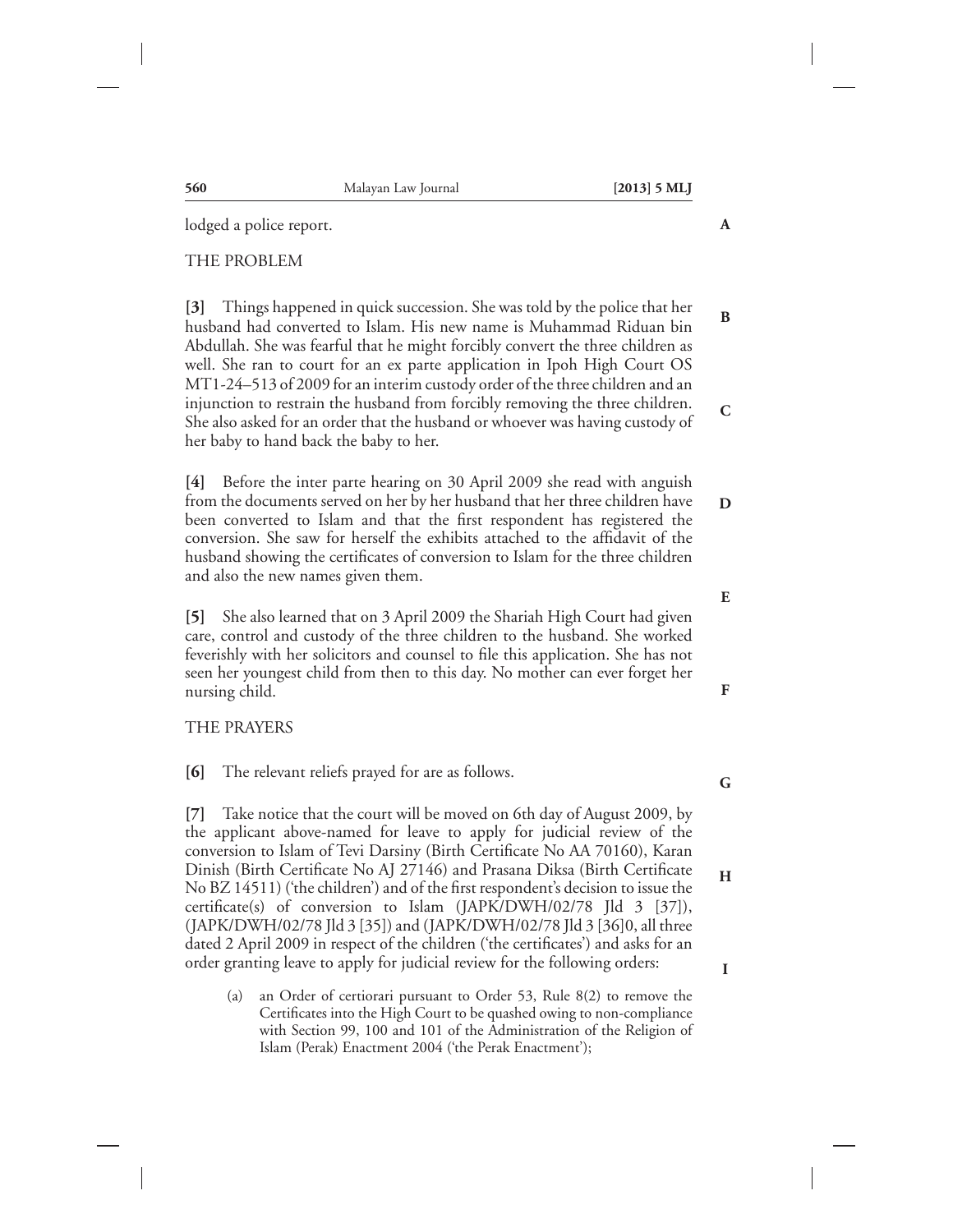| $[2013]$ 5 MLJ                            | Indira Gandhi a/p Mutho v Pengarah Jabatan Agama Islam<br>Perak & Ors (Lee Swee Seng JC)<br>561                                                                                                                                                                                                     |
|-------------------------------------------|-----------------------------------------------------------------------------------------------------------------------------------------------------------------------------------------------------------------------------------------------------------------------------------------------------|
| (b)                                       | an Order of prohibition pursuant to Order 53, Rule 1 restraining the<br>Second respondent and his servants, officers and/or agents from<br>howsoever registering or causing to be registered the children and each of<br>them as 'Muslims' or 'Muallaf' pursuant to the Perak Enactment;            |
| (c)                                       | further or in the alternative, a declaration that the Certificates and each of<br>them are null and void and of no effect as they are ultra vires and/or<br>contrary to and/or inconsistent with                                                                                                    |
|                                           | the provisions of Part IX and in particular section 106(b) of the Perak<br>(i)<br>Enactment, and/or                                                                                                                                                                                                 |
|                                           | sections 5 and 11 of the Guardianship of Infants Act 1961 (Act 351),<br>(ii)<br>and/or                                                                                                                                                                                                              |
|                                           | (iii) Article 12(4) read together with Article 8(2) of the Federal<br>Constitution                                                                                                                                                                                                                  |
| (d)                                       | further or in the alternative, a declaration that the Infants and each of<br>them have not been converted to Islam in accordance with the law                                                                                                                                                       |
| (e)                                       | the costs of this application                                                                                                                                                                                                                                                                       |
| (f)                                       | such further or other relief as this Honourable Court deems fit.                                                                                                                                                                                                                                    |
| $\lceil 8 \rceil$<br>for judicial review. | Leave was duly given by His Lordship Zainal Adzam J and there was no<br>appeal on the leave granted. This is the hearing of the substantive application                                                                                                                                             |
|                                           | [9] The first respondent is the <i>Pengarah</i> Jabatan Agama Islam Perak. The<br>second is the <i>pendaftar muallaf</i> . The third, fourth, fifth and sixth respondents<br>are the Perak State Government, the Ministry of Education, the Government<br>of Malaysia and the husband respectively. |
|                                           |                                                                                                                                                                                                                                                                                                     |

THE PRINCIPLES **G**

**H**

**I**

**[10]** To put the problem in its proper perspective it must be stated at the outset that Her Ladyship Wan Afrah J in awarding custody of the three children to the wife in a separate application filed under the Law Reform (Marriage and Divorce) Act 1976 observed as follows:

Having decided that I have jurisdiction to hear the matter, the next question would be who should have custody of the children. With respect the defendant in their written submission did not really address the court on this issue. Anyway after taking into consideration the evidence before this court the order of custody are as follows:

(i) The youngest daughter, Prasana Diksa, is an infant. I invoke s 88(3) of the Law Reform (Marriage and Divorce) Act 1976 that a child below the age of 7 years to be with his or her mother.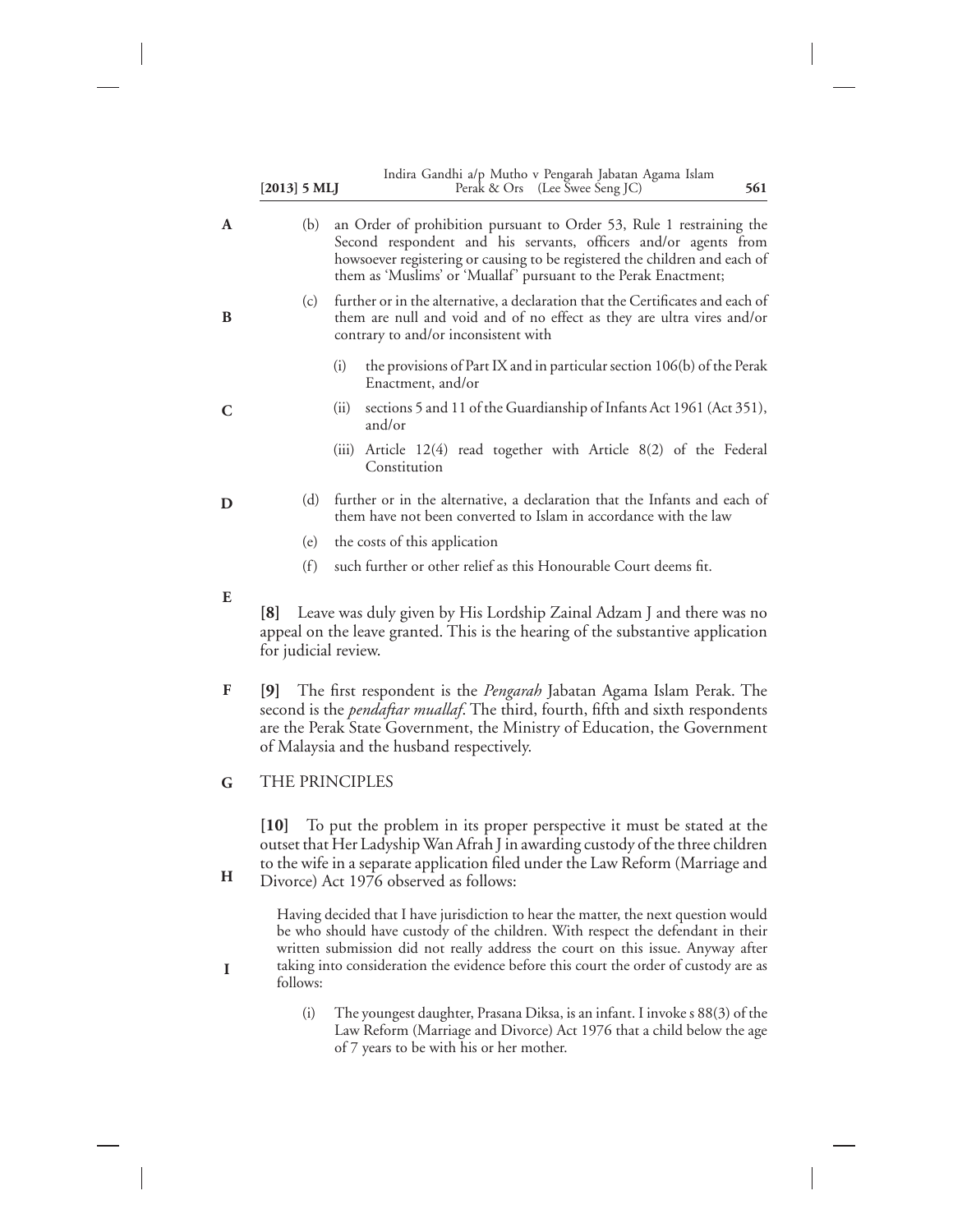| 562                                                                                                                                                                                                                                                                                                                                                                                                      | Malayan Law Journal                                                                                                                                                                                                                                                                                                                                                                                                                                                                                                                                                                    | $[2013]$ 5 MLJ |
|----------------------------------------------------------------------------------------------------------------------------------------------------------------------------------------------------------------------------------------------------------------------------------------------------------------------------------------------------------------------------------------------------------|----------------------------------------------------------------------------------------------------------------------------------------------------------------------------------------------------------------------------------------------------------------------------------------------------------------------------------------------------------------------------------------------------------------------------------------------------------------------------------------------------------------------------------------------------------------------------------------|----------------|
| (ii)                                                                                                                                                                                                                                                                                                                                                                                                     | Also based on the evidence before me, two elder children are girls and both<br>girls are currently residing with the mother. The eldest girl is reaching the<br>age of puberty and in reference to the criterias as set out in the case referred<br>by the applicant/plaintiff's counsel, ie Sivajothi alp K Suppiah v<br>Kunathasan all Chelliah [2006] 3 MLJ 184, the paramount consideration<br>in deciding who gets custody of the children is the welfare of the children,<br>I am of the opinion the mother will provide and care for the young girls<br>better than the father. | A<br>B         |
| (iii)                                                                                                                                                                                                                                                                                                                                                                                                    | The facts show the father moves around due to his job and I am of the<br>opinion it does not provide for stability for the children. The children are<br>best placed in the care of the mother.                                                                                                                                                                                                                                                                                                                                                                                        | C              |
| $[11]$<br>Court.                                                                                                                                                                                                                                                                                                                                                                                         | The respondent husband has not appealed successfully against the said<br>order. His record of appeal was filed way out of time and the Court of Appeal<br>had struck out his appeal. Further appeal had not been granted by the Federal                                                                                                                                                                                                                                                                                                                                                | D              |
|                                                                                                                                                                                                                                                                                                                                                                                                          | WHETHER THE HIGH COURT HAS JURISDICTION TO HEAR A<br>CASE WHERE A PARENT OF A CHILD IS CHALLENGING THE<br>CONSTITUTIONALITY AND VALIDITY OF THE CONVERSION OF<br>THE CHILDREN TO A CIVIL MARRIAGE TO ISLAM BY THE OTHER<br>PARENT WHO HAS CONVERTED TO ISLAM (CONVERTED<br>PARENT) WITHOUT THE CONSENT OF THE NON-CONVERTING                                                                                                                                                                                                                                                           | E              |
| <b>PARENT</b>                                                                                                                                                                                                                                                                                                                                                                                            |                                                                                                                                                                                                                                                                                                                                                                                                                                                                                                                                                                                        | F              |
| The core of the challenge is the constitutional construct on the<br>$[12]$<br>fundamental liberties provisions of the Constitution. The Shariah Court is a<br>creature of state law and does not have jurisdiction to decide on the<br>constitutionality of matters said to be within its exclusive purview and<br>province. Only the superior civil courts being a creature of the Constitution<br>can. |                                                                                                                                                                                                                                                                                                                                                                                                                                                                                                                                                                                        |                |
| 131<br>pp 116-117:                                                                                                                                                                                                                                                                                                                                                                                       | The Federal Court in Latifah bte Mat Zin v Rosmawati bte Sharibun &<br>Anor [2007] 5 MLJ 101 has dealt quite exhaustively with the question of when<br>the Shariah Courts and Civil Superior Courts have jurisdiction over a matter.<br>As was stated by His Lordship Abdul Hamid Mohamed FCJ (as he then was) at                                                                                                                                                                                                                                                                      | H              |
|                                                                                                                                                                                                                                                                                                                                                                                                          | [45] The point to note here is that both courts, civil and shariah, are creatures of                                                                                                                                                                                                                                                                                                                                                                                                                                                                                                   | 1              |

statutes. Both owe their existence to statutes, the Federal Constitution, the Acts of Parliament and the State Enactments. Both get their jurisdictions from statutes ie Constitution, federal law or state law, as the case may be. So, it is to the relevant statutes that they should look to determine whether they have jurisdiction or not. Even if the Shariah Court does not exist, the civil court will still have to look at the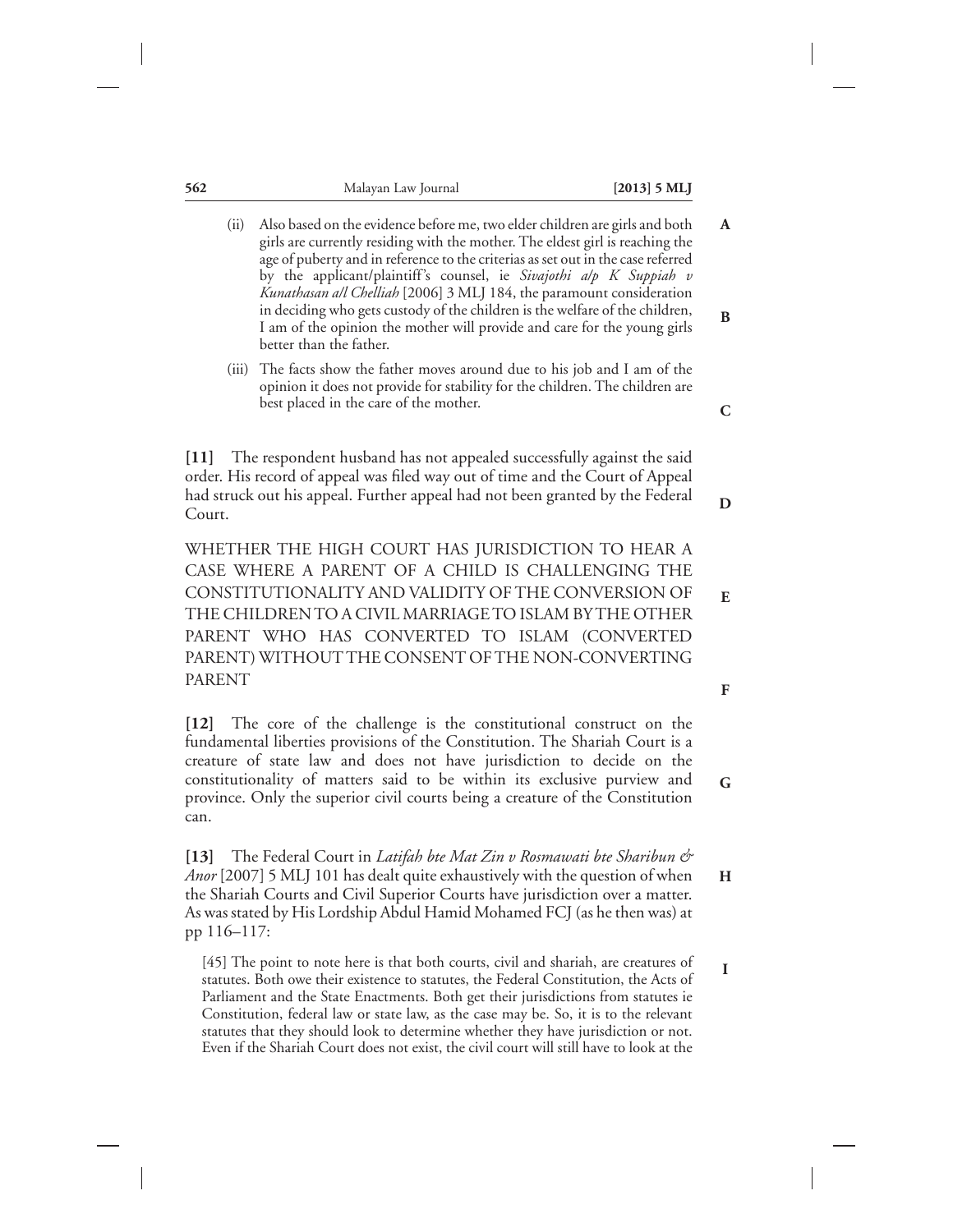### **[2013] 5 MLJ 563** Perak & Ors (Lee Swee Seng JC) Indira Gandhi a/p Mutho v Pengarah Jabatan Agama Islam

statutes to see whether it has jurisdiction over a matter or not. Similarly, even if the civil court does not exist, the Syariah Court will still have to look at the statute to see whether it has jurisdiction over a matter or not. Each court must determine for itself first whether it has jurisdiction over a particular matter in the first place, in the case of the Shariah Courts in the states, by referring to the relevant state laws and in the case of the Shariah Court in the Federal Territory, the relevant Federal laws. Just because the other court does not have jurisdiction over a matter does not mean that it has jurisdiction over it. So, to take the example given earlier, *if one of the parties is a non-Muslim, the Shariah Court does not have jurisdiction over the case, even if the subject matter falls within its jurisdiction.* On the other hand, just because one of the parties is a non-Muslim does not mean that the civil court has jurisdiction over the case if the subject matter is not within its jurisdiction. **A B C**

**[14]** On the status, standing and scope of jurisdiction of the Civil Superior Courts as opposed to the Shariah Court, His Lordship made this incisive observation:

**D**

[29] The first point that must be reemphasised is that, like the Federal List, it is a legislative list and nothing more. It contains matters that the legislature of a state may make laws for their respective states. (The Federal Territories are an exception). So, to give an example, when it talks about 'the constitution, organization and procedure of Shariah Courts', what it means is that the legislature of a state may make law to set up or constitute the Shariah Courts in the state. Until such law is made such courts do not exist. The position is different from the case of the civil High Courts, the Court of Appeal and the Federal Court. In the case of those civil courts, there is a whole Part in the Constitution (Part IX) with the title 'the Judiciary'. **E F**

[30] Article 121(1) begins with the words '*There shall be* two High Courts of co-ordinate jurisdiction and status,' namely the High Court in Malaya and the High Court in Sabah and Sarawak. (Emphasis added.)

[31] Article 121(1B) begins with the words '*There shall be* a court which shall be known as the Mahkamah Rayuan (Court of Appeal) …'. (Emphasis added.) **G**

> [32] Article 121(2) begins with the words '*There shall be* a court which shall be known as the Mahkamah Persekutuan (Federal Court) …'. (Emphasis added.)

[33] *So, the Civil High Courts, the Court of Appeal and the Federal Court are established by the Constitution itself.* But, that is not the case with the Shariah Courts. A *Syariah Court in a State is established or comes into being only when the Legislature of the State makes law to establish it, pursuant to the powers given to it by item 1 of the State List*. In fact, the position of the Shariah Courts, in this respect, is similar to the session courts and the magistrates' courts. In respect of the last two mentioned courts, which the Constitution call 'inferior courts', Article 121(1) merely says, omitting the irrelevant parts: **H I**

> 121(1) There shall be … such inferior courts as may be provided by federal law …'. (Emphasis added.)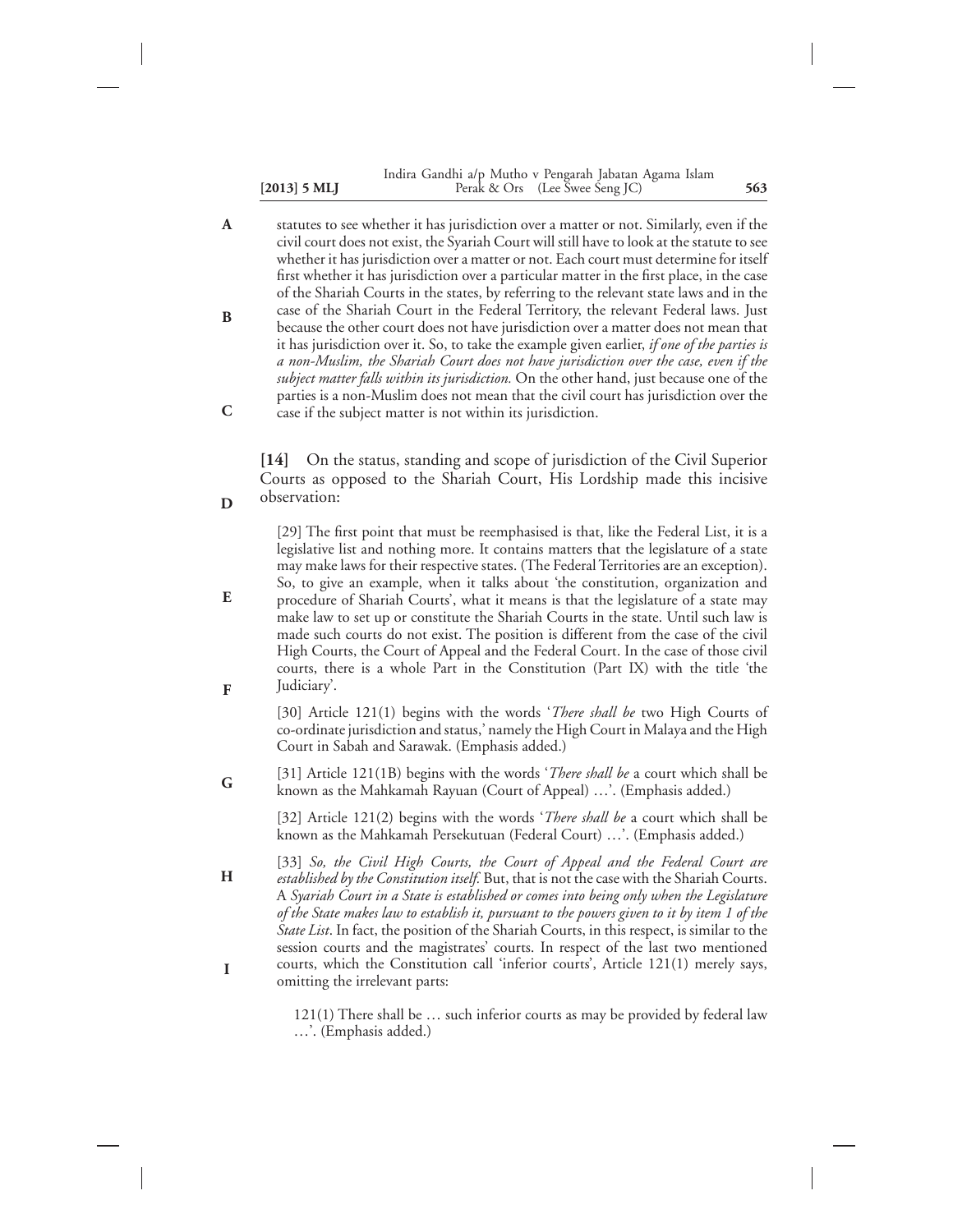**[15]** The fact that the Shariah Court does not have jurisdiction over a non-Muslim is clear as stated below:

[49] Until the problem is solved by the Legislature, it appears that the only way out now is, if in a case in the civil court, an Islamic Law issue arises, which is within the jurisdiction of the Shariah Court, the party raising the issue should file a case in the Shariah Court solely for the determination of that issue and the decision of the Shariah Court on that issue should then be applied by the civil court in the determination of the case. But, this is only possible if both parties are Muslims. If one of the parties is not a Muslim such an application to the Shariah Court cannot be made. *If the non-Muslim party is the would-be plaintiff, he is unable even to commence proceedings in the Shariah Court. If the non-Muslim party is the would-be defendant, he would not be able to appear to put up his defence.* The problem persists. Similarly, if in a case in the Shariah Court, a civil law issue eg land law or companies law arises, the party raising the issue should file a case in the civil court for the determination of that issue which decision should be applied by the Shariah Court in deciding the case. (Emphasis added.)

**[16]** Item 1 of List II State List in the Ninth Scheduleto the Federal Constitution provides the matters within the legislative powers of the states as follows:

List II—State List

1. Except with respect to the Federal Territories of Kuala Lumpur, Labuan and Putrajaya, *Islamic law and personal and family law of persons professing the religion of Islam,* including the Islamic law relating to succession, testate and intestate, betrothal, marriage, divorce, dower, maintenance, adoption, legitimacy, guardianship, gifts, partitions and non-charitable trusts; Wakafs and the definition and regulation of charitable and religious trusts, the appointment of trustees and the incorporation of persons in respect of Islamic religious and charitable endowments, institutions, trusts, charities and charitable institutions operating wholly within the State; Malay customs; Zakat, Fitrah and Baitulmal or similar Islamic religious revenue; mosques or any Islamic public places of worship, creation and punishment of offences by persons professing the religion of Islam against precepts of that religion, except in regard to matters included in the Federal List; the constitution, organization and procedure of *Syariah courts*, which shall have *jurisdiction only over persons professing the religion of Islam* and in respect only of any of the matters included in this paragraph, but shall not have jurisdiction in respect of offences except in so far as conferred by federal law, the control of propagating doctrines and beliefs among persons professing the religion of Islam; the determination of matters of Islamic law and doctrine and Malay custom. (Emphasis added.) **F G H**

**[17]** As can be seen above, the jurisdiction of the Shariah Courts is expressed not as 'jurisdiction over persons profession the religion of Islam' but as 'jurisdiction only over persons profession the religion of Islam'. In other words non-Muslims cannot come ever under the jurisdiction of the Shariah Courts and its orders cannot bind a non-Muslim, be he or she a parent, spouse, child

**E**

**I**

**D**

**A**

**B**

**C**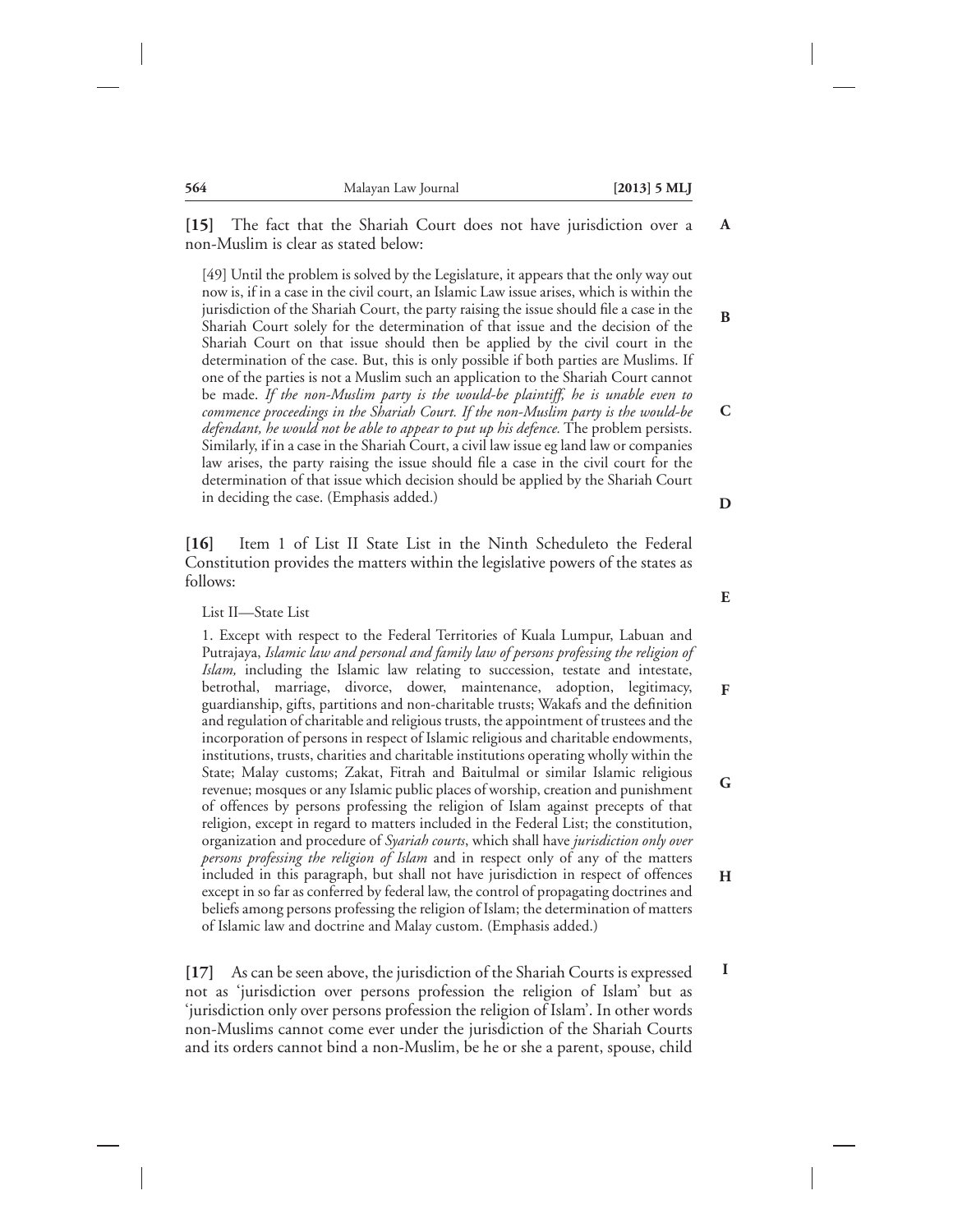|                | Indira Gandhi a/p Mutho v Pengarah Jabatan Agama Islam |     |
|----------------|--------------------------------------------------------|-----|
| $[2013]$ 5 MLJ | Perak & Ors (Lee Swee Seng JC)                         | 565 |

- or person. See the case of *Shamala a/p Sathiyaseelan v Dr Jeyaganesh a/l C Mogarajah* [2004] 2 MLJ 241; [2004] 5 AMR 75, a decision of His Lordship Faiza Thamby Chik J. **A**
- **[18]** When one looks at the Perak Enactment, it provides in s 50(3)(b) that in its civil jurisdiction, the Shariah High Court shall hear and determine all actions and proceedings if all the parties to the actions or proceedings are Muslims and if it relates to the specific matters set out from (i)–(xii) as follows: **B**

50(1)A Syariah High Court shall have jurisdiction throughout the State of Perak Darul Ridzuan and shall be presided over by a Syariah High Court Judge.

(2)Notwithstanding subsection (1), the Chief Syariah Judge may sit as a Syariah High Court Judge and preside over such Court.

(3)The Syariah High Court shall -

**C**

| D | (a) |                                                                                                                                                                                         | in its criminal jurisdiction, try any offence committed by a Muslim and<br>punishable under the Islamic Family Law (Perak) Enactment 2004<br>[Enactment No. 6 Of 2004] or under any other written law prescribing<br>offences against precepts of the religion of Islam for the time being in<br>force, and may impose any punishment provided therefor; and |
|---|-----|-----------------------------------------------------------------------------------------------------------------------------------------------------------------------------------------|--------------------------------------------------------------------------------------------------------------------------------------------------------------------------------------------------------------------------------------------------------------------------------------------------------------------------------------------------------------|
| E | (b) | in its civil jurisdiction, hear and determine all actions and proceedings if<br>all the parties to the actions or proceedings are Muslims and the actions or<br>proceedings relate to - |                                                                                                                                                                                                                                                                                                                                                              |
| F |     | (i)                                                                                                                                                                                     | betrothal, marriage, ruju', divoce, annulment of marriage (fasakh),<br>nusyuz, or judicial separation (faraq) or any other matter relating to<br>the relationship between husband and wife;                                                                                                                                                                  |
|   |     | (ii)                                                                                                                                                                                    | any disposition of or claim to property arising out of any of the<br>matters set out in subparagraph (i);                                                                                                                                                                                                                                                    |
| G |     | (iii)                                                                                                                                                                                   | the maintenance of dependants, legitimacy, or guardianship or<br>custody (hadhanah) of infants;                                                                                                                                                                                                                                                              |
|   |     | (iv)                                                                                                                                                                                    | the division of, or claims to, harta sepencarian;                                                                                                                                                                                                                                                                                                            |
|   |     | (v)                                                                                                                                                                                     | wills or gifts made while in a state of marad-al-maut;                                                                                                                                                                                                                                                                                                       |
| H |     |                                                                                                                                                                                         | (vi) gifts inter vivos, or settlements made without adequate consideration<br>in money or money's worth by a Muslim;                                                                                                                                                                                                                                         |
|   |     |                                                                                                                                                                                         | (vii) wakaf or nazr;                                                                                                                                                                                                                                                                                                                                         |
|   |     |                                                                                                                                                                                         | (viii) division and inheritance of testate or intestate property;                                                                                                                                                                                                                                                                                            |
| I |     |                                                                                                                                                                                         | (ix) the determination of the persons entitled to share in the estate of a<br>deceased Muslim or the shares to which such persons are respectively<br>entitled;                                                                                                                                                                                              |
|   |     | (x)                                                                                                                                                                                     | a declaration that a person is no longer a Muslim;                                                                                                                                                                                                                                                                                                           |
|   |     |                                                                                                                                                                                         | $(v_i)$ a declaration that a deceased person was a Muslim or otherwise at the                                                                                                                                                                                                                                                                                |

aration that a deceased person was a Muslim or otherwise at the time of his death; and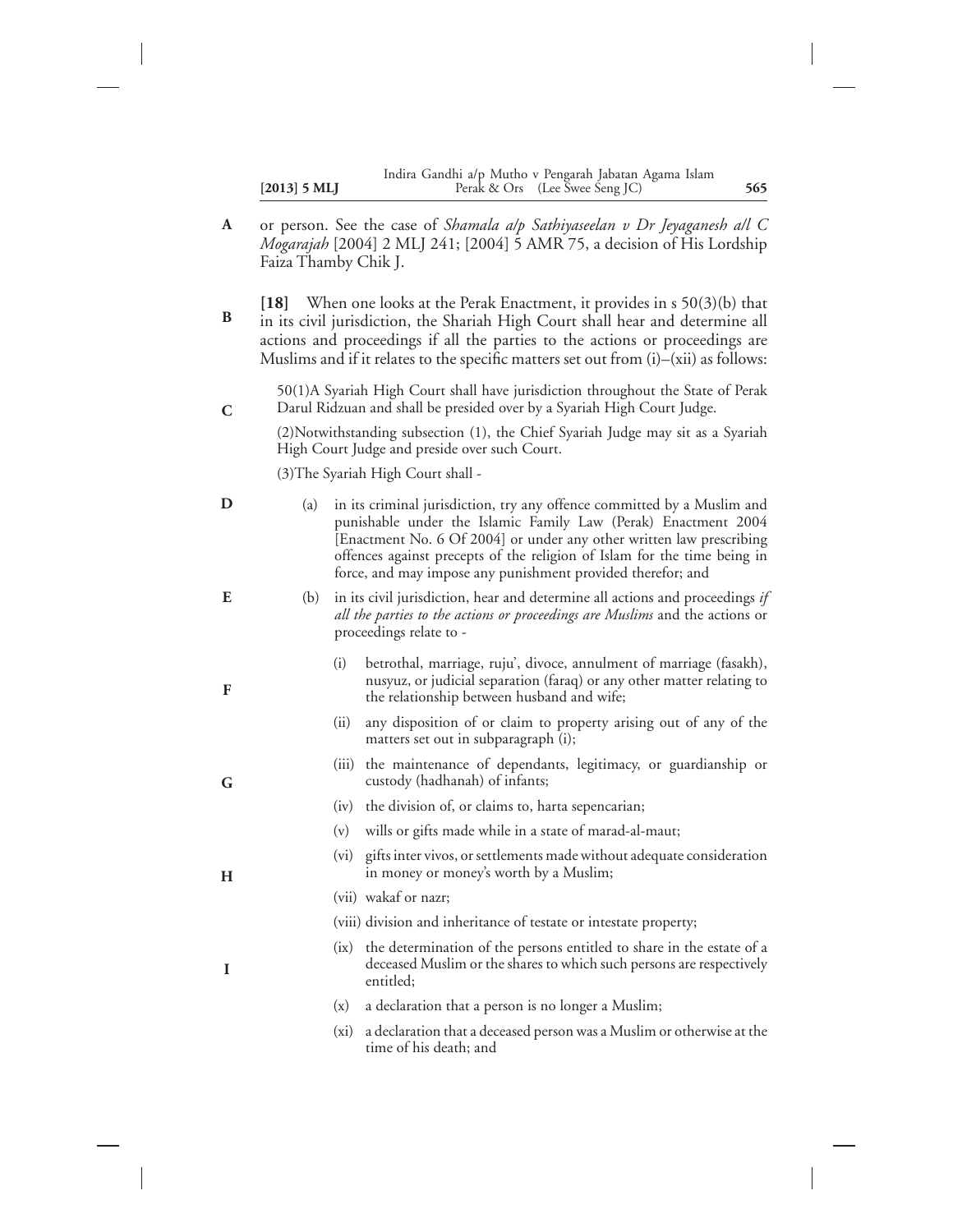(xii) other matters in respect of which jurisdiction is conferred by any written law.

**[19]** On the contrary the Civil High Court would have jurisdiction as what the applicant is challenging is the constitutionality of the various actions of the respondents in converting the children to a civil marraige to Islam as well as asserting her rights under the Fundamental Liberties provisions in Part II of the Federal Constitution as well as under the Guardianship of Infants Act 1961. Under the Schedule referred to in s 25(2) of the Courts of Judicature Act 1964 it is provided as follows: **C**

## ADDITIONAL POWERS OF HIGH COURT

Prerogative writs

1. Power to issue to any person or authority directions, orders or writs, including writs of the nature of habeas corpus, mandamus, prohibition, quo warranto and *certiorari, or any others, for the enforcement of the rights conferred by Part II of the Constitution, or any of them, or for any purpose*. (Emphasis added.)

**[20]** The recent Court of Appeal case in *Manoharan a/l Malayalam & Anor v Dato' Seri Mohd Najib bin Tun Haji Abdul Razak & Ors* [2013] 5 MLJ 186; [2013] 4 AMR 309 is both illuminating and insightful with respect to the locus that a citizen has to come to the civil High Court to challenge the constitutionality of a particular act of a government agency or of the government. His Lordship Mohd Hishamudin Mohd Yunus JCA observed as follows and I must quote *in extenso*:

[17] On our part, in the context of the present case, we prefer to adopt the approach as taken by David Wong J (as he then was) in *Robert Linggi v The Government of Malaysia* [2011] 2 MLJ 741; [2011] 6 AMR 458 that, in a case where the complaint of the plaintiff is that the federal government or its agent has violated the Federal Constitution by its action or legislation, he has the locus to bring an action to declare the action of the federal government or its agent as being unconstitutional, without the necessity of showing that his personal interest or some special interest of his has been adversely affected. *The approach that we now take is essential if the constitutional principles that the Constitution is the supreme law of the Federation and that the courts are the protectors of the Constitution are to have any effective meaning.* In other words, what we are ruling is to the effect that in a case where the complaint of the plaintiff is that there has been a violation of the Constitution by the federal government or its agency, the *Lim Kit Siang* principles on locus standi do not apply. **G H I**

[18] In *Robert Linggi*, the plaintiff was a Sabahan. He complained of a breach by the federal government of the constitutional provisions entrenched in art 161E(2)(b) of the Federal Constitution. This article provides:

**D**

**A**

**B**

**E**

**F**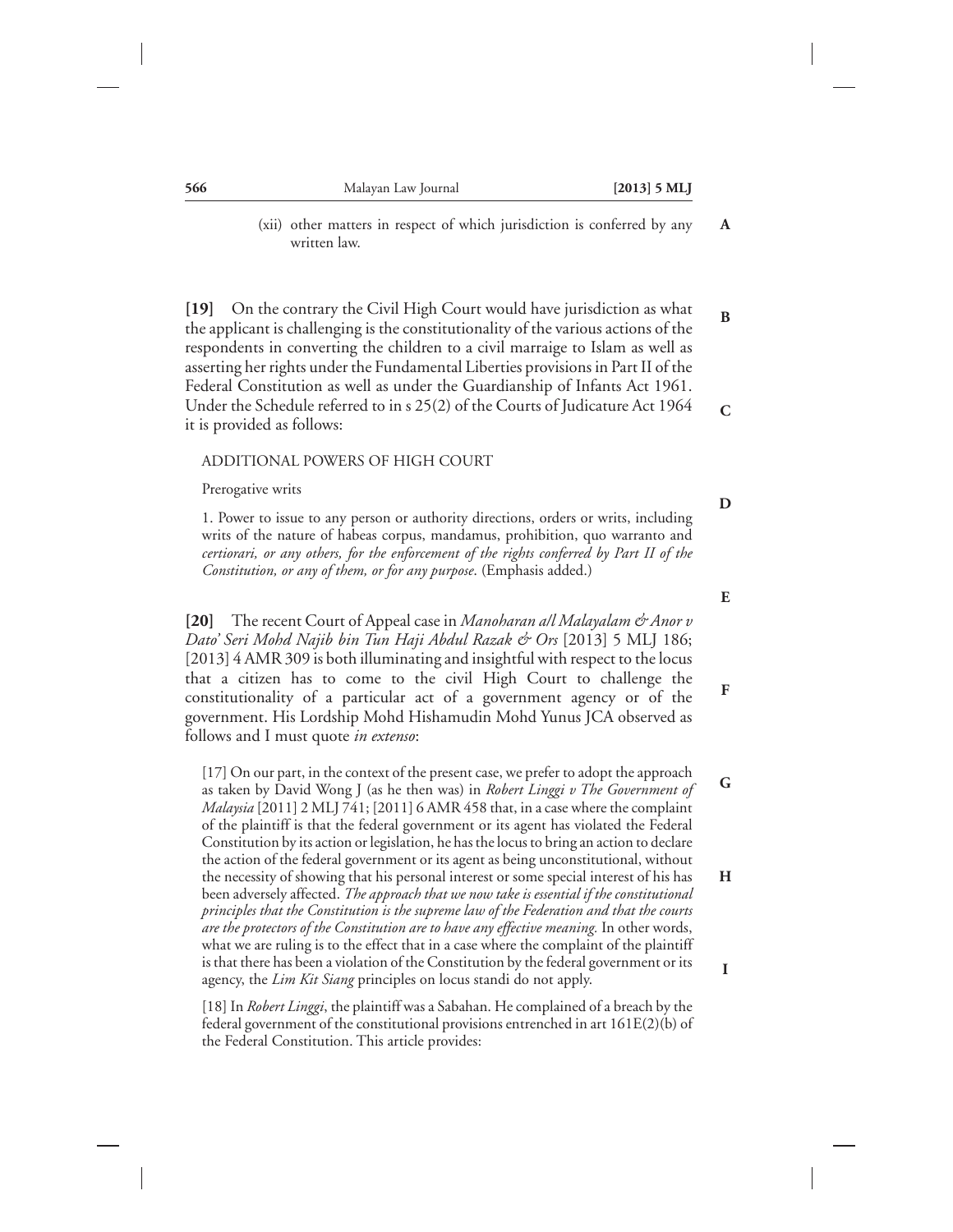|                | Indira Gandhi a/p Mutho v Pengarah Jabatan Agama Islam |     |
|----------------|--------------------------------------------------------|-----|
| $[2013]$ 5 MLJ | Perak & Ors (Lee Swee Seng JC)                         | 567 |

(2) No amendment shall be made to the Constitution without the concurrence of the Yang di-Pertua Negeri of the State of Sabah and Sarawak or each of the States of Sabah and Sarawak concerned, if the amendment is such as to affect the operation of the Constitution as regards any of the following matters: **A**

**B**

**C**

**H**

**I**

(b) the constitution and jurisdiction of the High Court in Sabah and Sarawak and the appointment, removal and suspension of judges of that court; …

[19] He sought, among others, for a declaration that the removal of the power of appointment of judicial commissioners to the High Court of Sabah and Sarawak by the respective Yang di-Pertua Negeri and the setting up of the judicial appointment commission under the Judicial Appointment Commission Act 2009 were unconstitutional and thus null and void.

[20] Before David Wong J, the learned senior federal counsel, for the Government of Malaysia (the defendant), raised the issue of the locus of the plaintiff, citing the judgment of Buckley J in *Boyce v Paddington Borough Council* [1903] 1 Ch 109, and the judgment of Bowen CJ in *Rickards v The Medical Benefit Fund of Australia Ltd* (unreported, 18 April 1975, referred to in Declaratory Orders (2nd edn) PW Young QC). David Wong J, however, rejected the argument of the learned senior federal counsel. The learned judge of the High Court of Kota Kinabalu ruled (at p 749 (MLJ); p 464 (AMR)): **D**

- [6] With respect to counsel for the defendant, to adopt her contention would be taking a retro step in the law on 'locus standi' in public law especially when there is a challenge to legislations made in contravention to the Federal Constitution. The Federal Constitution is the supreme law of the country and was drafted by the founding fathers of the country after taking into consideration the interests of all relevant parties prior to the formation of Malaysia. It is a document which belongs to all Malaysians irrespective of their race and standing in society and starting from that base, *it must logically follow that all Malaysians had an entrenched right to litigate their grievance in court when there was a perceived breach of the Constitution by the Legislature.* **E F**
- And, at a later part of his judgment, the learned judge said (at p 751 (MLJ); pp 465–466 (AMR)): **G**

[11] The plaintiff, as a Sabahan, in my view is genuinely concerned with the erosion of the rights of Sabah in so far as 'the constitution and jurisdiction of the High Court in Sabah and Sarawak and the appointment, removal and suspension of judges of that court' and since it concerns an attempt to uphold the Federal Constitution, I have no hesitation in finding that the plaintiff has the 'locus standi' to bring this action. I am fully aware of the argument that this may encourage litigation but in my view when there is a challenge concerning any dismantling of the supreme law of the country, litigation should be encouraged. In any event, all Malaysians have a duty to protect our Constitution.

[21] David Wong J found support in his judgment in the Tanzania High Court case of *Rev Christopher Mtikila v The Attorney-General* Civil Case No 5 of 1993 where it was held: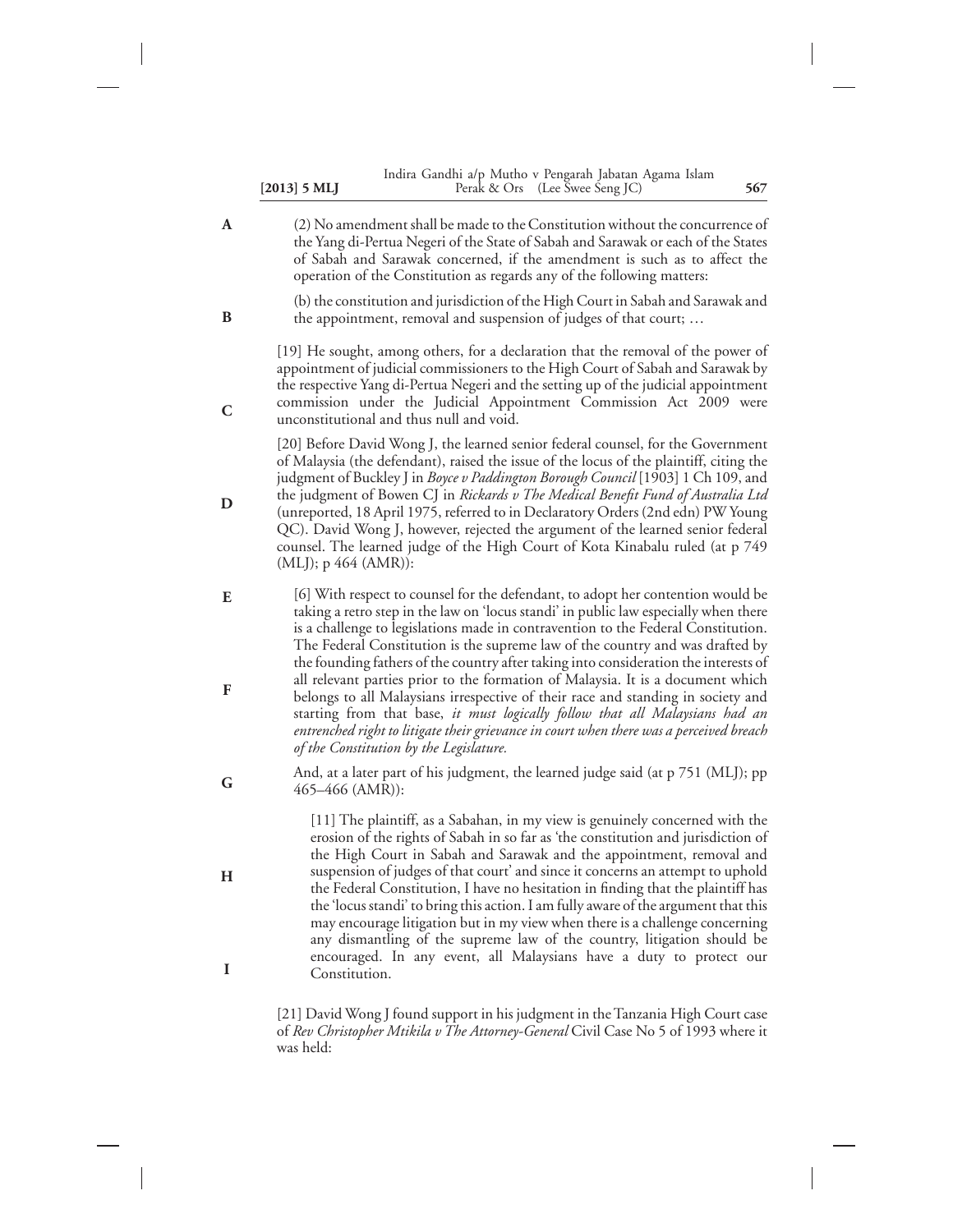**F**

**G**

**H**

**I**

**568** Malayan Law Journal **[2013] 5 MLJ**

The notion of personal interest, personal injury or sufficient interest over and above the interest of the general public has more to do with private law as distinct from public law. In matters of public interest litigation this court will not deny standing to a genuine and bona fide litigant even where he has no personal interest in the matter … Given all these and other circumstances, if there should spring up a public-spirited individual and seek the courts intervention against legislation or actions that prevent the Constitution, the court's, as guardian and trustee of the government and what it stands for, is under an obligation to rise up to the occasion and grant him standing. The present petitioner is such an individual. **A B**

[22] Another case relied upon by David Wong J is the judgment of the Supreme Court of Ireland in of the *The Society for the Protection Unborn Children (Ireland) Limited v Diarmuid Coogan & Ors, Defendants* [1988] IR 734. Here, in this case, the Supreme Court of Ireland held: **C**

Every member of the public has an interest in seeing that the fundamental law of the state is not defeated, and although the courts are the ultimate guardian of the Constitution, such protection is possible only where their powers are invoked. Since breaches of constitutional rights may on occasion be threatened by the government itself or its agents, it would be intolerable if access to the courts to defend and vindicate such constitutional rights were confined to the attorney general as the very officer of state instructed to defend the government's position. **D E**

[23] With respect, we wholeheartedly adopt the above passages as quoted by David Wong J in the Tanzanian case of *Rev Christopher Mtikila* and in the Irish case of *The Society for the Protection of Unborn Children*. Lest we be misunderstood, we wish to stress here that the principle that we are enunciating in this judgment on the issue of locus standi concerned purely a situation where there is a bona fide complaint by a concerned citizen of a violation of the Constitution by the government or its agent.

**[21]** Laws must be interpreted in consonant with the intention of the framers and the framers could not have intended any class of its citizens to be without remedy when it comes to a thing so important as the conversion of one's child to a religion different from that of his parents to a civil marriage. Here the applicant is the very parent of the children and is directly affected by the decision of the husband in converting the children unilaterally without her consent and the consent of her children.

**[22]** The Constitution is supreme and Parliament cannot take away the judicial powers of the court to hear the genuine grievance of any of its citizens. Article 4(1) declares that the Constitution is the supreme law of the Federation and any law passed after Merdeka Day which is inconsistent with this Constitution shall, to the extent of the inconsistency, be void.The High Courts not only have the general powers referred to in s 23 of the Courts of Judicature Act 1964 and the additional powers referred to in the Schedule to the Act but would always have a residual or reserve powers to hear a complaint from any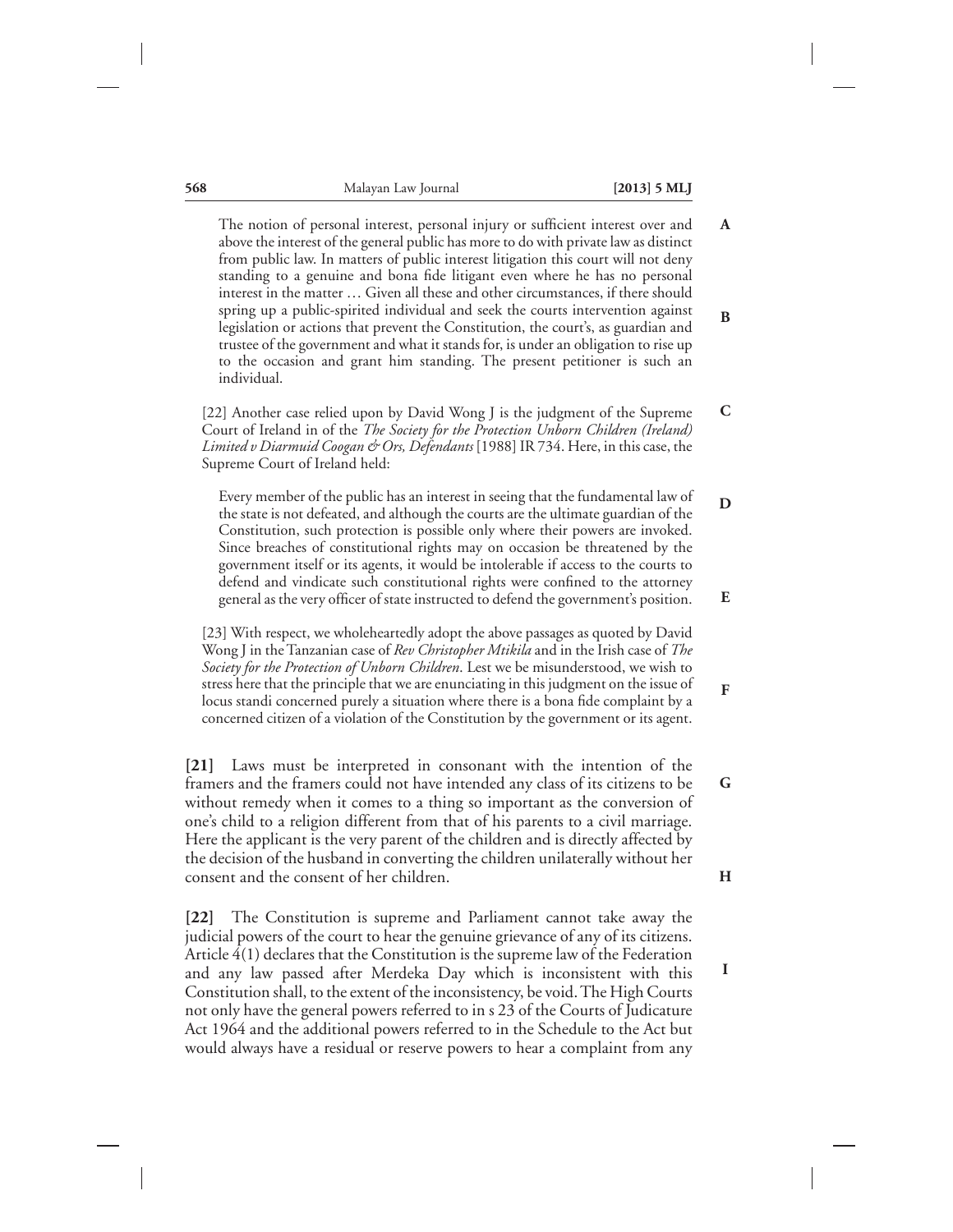|                | Indira Gandhi a/p Mutho v Pengarah Jabatan Agama Islam |     |
|----------------|--------------------------------------------------------|-----|
| $[2013]$ 5 MLJ | Perak & Ors (Lee Swee Seng JC)                         | 569 |

citizen who claims that his or her constitutional rights or legal rights have been violated whether under a Federal law or a State Enactment. **A**

**[23]** Indeed when there is an apparent conflict in jurisdiction, His Lordship Hishamudin Yunus J (as he then was) has given the following approach to

follow which I find most appropriate in *Dato' Kadar Shah bin Tun Sulaiman v Datin Fauziah binti Haron* [2008] 7 MLJ 779; [2008] 4 CLJ 504: **B**

[15] In my judgment, where there is an issue of competing jurisdiction between the civil court and the Shariah Court, the proceedings before the High Court of Malaya or the High Court of Sabah and Sarawak must take precedence over the Shariah Courts as the High Court of Malaya and the High Court of Sabah and Sarawak are superior civil courts, being High Courts duly constituted under the Federal Constitution. Shariah Courts are mere state courts established by state law, and under the Federal Constitution these state courts do not enjoy the same status and powers as the High Courts established under the Courts of Judicature Act 1964. Indeed, the High Courts have supervisory powers over Shariah Courts just as the High Courts have supervisory powers over other inferior tribunals like, for instance, **C D**

- the Industrial Court. [16] Of course, I am constantly conscious of (and, perhaps, troubled by) cll (1) and (1A) of art 121 of the Federal Constitution. But these provisions cannot be interpreted literally or rigidly. At times common sense must prevail. In interpreting
	- **[24]** Article 121(1) and (1A) are reproduced below:
- **F**

**G**

**E**

Article 121 Judicial power of the Federation.

them the purposive approach must be adopted.

(1)There shall be two High Courts of co-ordinate jurisdiction and status, namely —

- (a) one in the States of Malaya, which shall be known as the High Court in Malaya and shall have its principal registry at such place in the States of Malaya as the Yang di-Pertuan Agong may determine; and
- (b) one in the States of Sabah and Sarawak, which shall be known as the High Court in Sabah and Sarawak and shall have its principal registry at such place in the States of Sabah and Sarawak as the Yang di-Pertuan Agong may determine;
- (c) (Repealed).

and such inferior courts as may be provided by federal law and the High Courts and inferior courts shall have such jurisdiction and powers as may be conferred by or under federal law. (1A) The courts referred to in Clause (1) *shall have no jurisdiction in respect of any matter within the jurisdiction of the Syariah courts.* (Emphasis added.)

**[25]** Article 121(1A) of the Federal Constitution does not take away the

- **H**
	-

**I**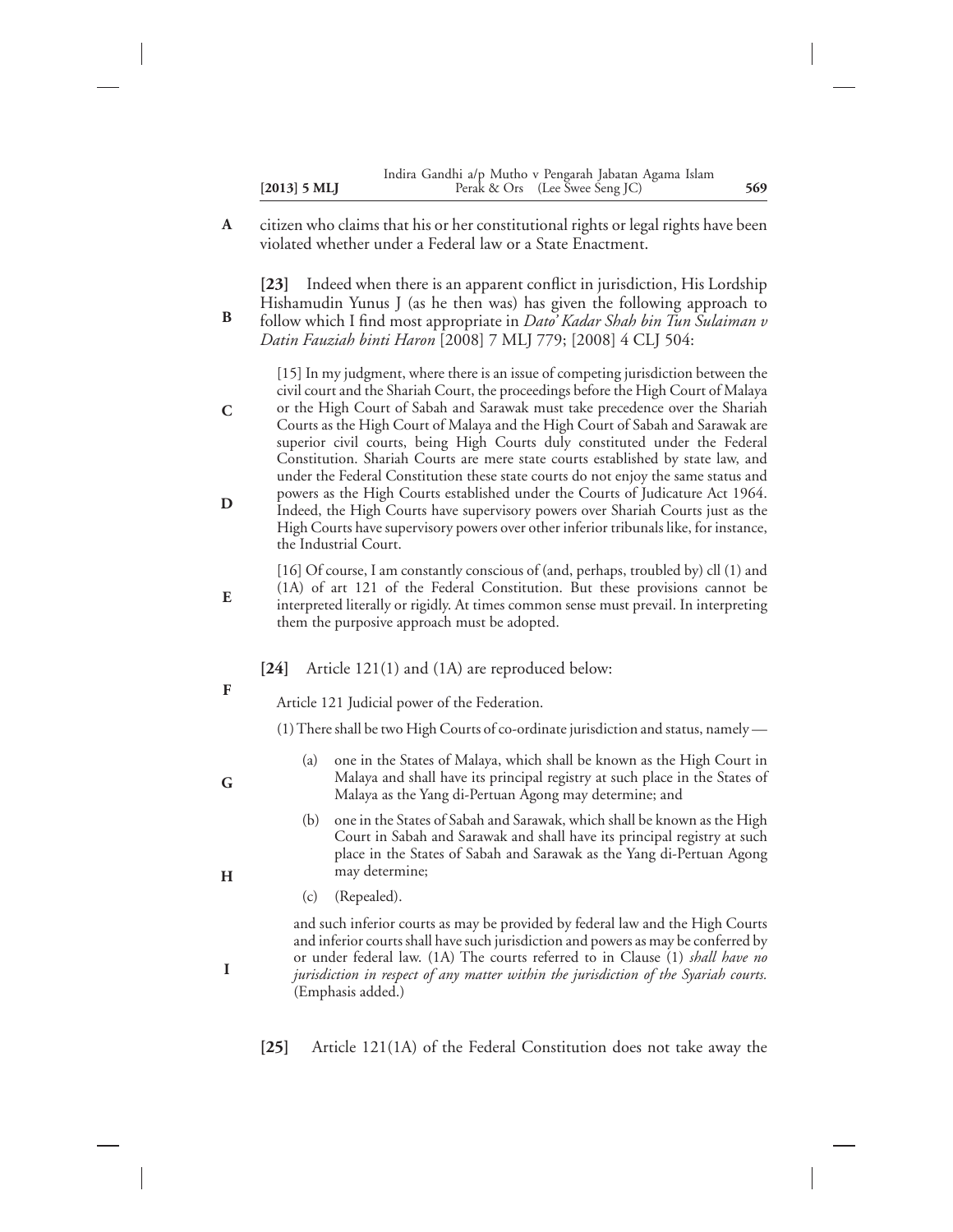| 570                        | Malayan Law Journal                                                                                                                                                                                                                                                                                                                                                                                                                                                                                                                               | $[2013]$ 5 MLJ |                  |
|----------------------------|---------------------------------------------------------------------------------------------------------------------------------------------------------------------------------------------------------------------------------------------------------------------------------------------------------------------------------------------------------------------------------------------------------------------------------------------------------------------------------------------------------------------------------------------------|----------------|------------------|
|                            | powers of the Civil High Courts the moment a matter comes within the<br>jurisdiction of the Shariah Courts. Not only must the subject matter alluded to<br>be purely within the province of the Shariah Courts but that the subject<br>appearing before it must be Muslims. Both the powers and the parties must                                                                                                                                                                                                                                  |                | A                |
|                            | come within the purview and province of the Shariah Courts. Then and only<br>then would the Civil High Court not have jurisdiction. It was further held by<br>the Federal Court in Abdul Kahar bin Ahmad v Kerajaan Negeri Selangor<br>(Kerajaan Malaysia, intervener) & Anor [2008] 3 MLJ 617; [2008] 4 CLJ 309<br>that art 121(1A) of the Constitution does not confer jurisdiction on Shariah<br>Courts to interpret the Constitution to the exclusion of the Civil High Courts.                                                               |                | B<br>$\mathbf C$ |
| $\left[26\right]$          | Contrary to the submission of all the learned counsel for the<br>defendants, the non-Muslim wife here has no locus to appear in the Shariah<br>Courts as a party even if the Shariah Courts were to allow. In Federal Hotel Sdn<br>Bhd v National Union of Hotel, Bar and Restaurant Workers [1983] 1 MLJ 175,<br>the Federal Court said at p 178G (left): 'It is a fundamental principle that no<br>consent or acquiescence can confer on a court or tribunal with limited<br>statutory jurisdiction any power to act beyond that jurisdiction ' |                | D                |
|                            | [27] Parliament in its wisdom has anticipated such a conflict and has made<br>provision for it in s 4 of the Courts of Judicature Act 1964 as follows:<br>Provision to prevent conflict of laws                                                                                                                                                                                                                                                                                                                                                   |                | E                |
| of this Act shall prevail. | 4 In the event of inconsistency or conflict between this Act and any other written law<br>other than the Constitution in force at the commencement of this Act, the provisions                                                                                                                                                                                                                                                                                                                                                                    |                | F                |
| [28]                       | I therefore dismiss the preliminary objection on lack of jurisdiction of<br>this court to hear the current application for judicial review.                                                                                                                                                                                                                                                                                                                                                                                                       |                | G                |
| <b>CONSENT</b>             | WHETHER THE CONVERSION OF A CHILD TO A CIVIL<br>MARRIAGE TO ISLAM BY A CONVERTED PARENT WITHOUT THE<br>OF<br><b>THE</b><br>OTHER NON-CONVERTING<br>VIOLATES ART 12 OF THE FEDERAL CONSTITUTION                                                                                                                                                                                                                                                                                                                                                    | <b>PARENT</b>  | H                |
| $[29]$                     | Article 12 reads:                                                                                                                                                                                                                                                                                                                                                                                                                                                                                                                                 |                |                  |
|                            | Article 12 Rights in respect of education.                                                                                                                                                                                                                                                                                                                                                                                                                                                                                                        |                | 1                |
| (1)                        | Without prejudice to the generality of Article 8, there shall be no<br>discrimination against any citizen on the grounds only of religion, race,<br>descent or place of birth -                                                                                                                                                                                                                                                                                                                                                                   |                |                  |

(a) in the administration of any educational institution maintained by a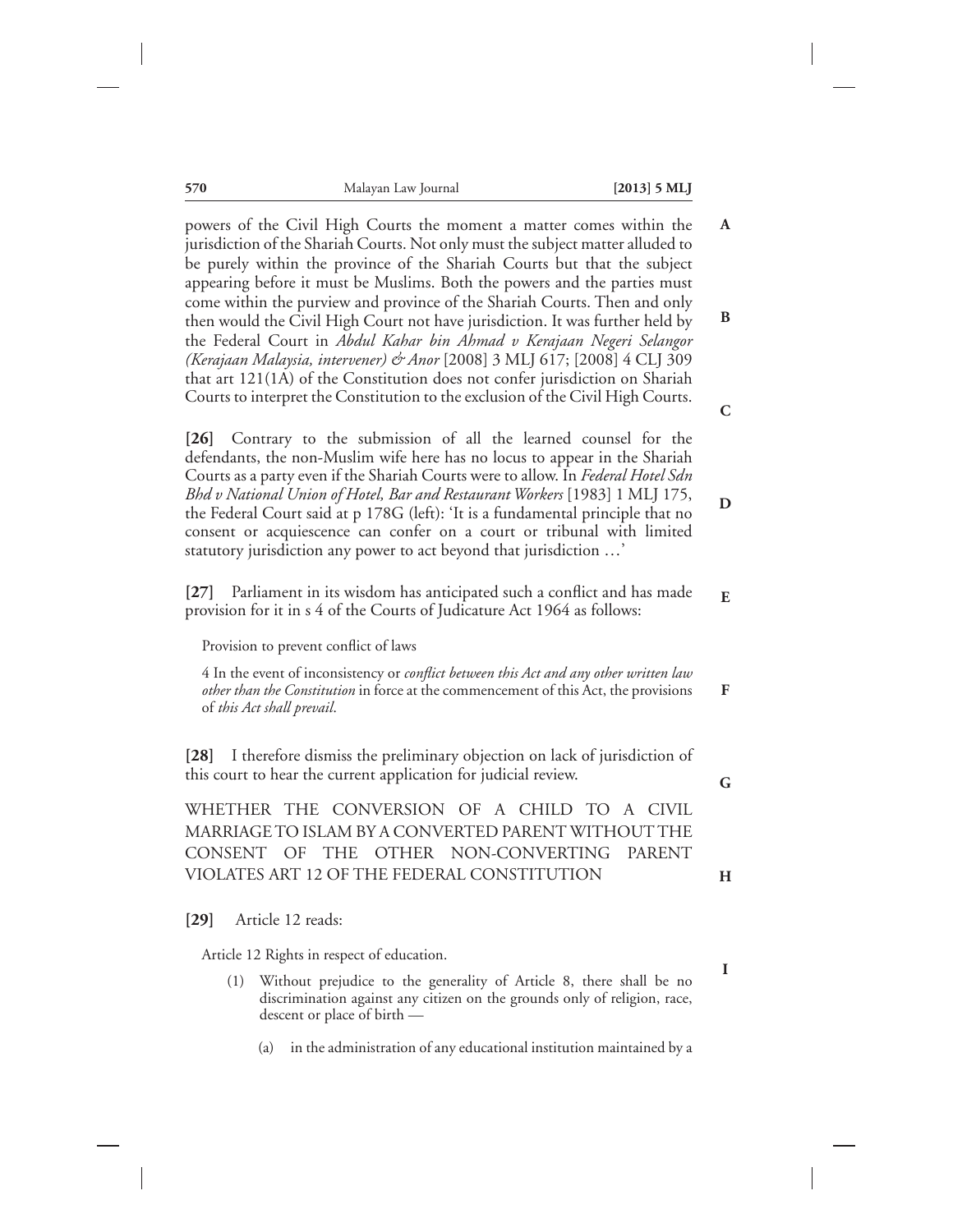|        | $[2013]$ 5 MLJ    |     | Indira Gandhi a/p Mutho v Pengarah Jabatan Agama Islam<br>Perak & Ors (Lee Swee Seng JC)                                                                                                                                                                                                                                                                                                                                                                                                                                                                                                                                                                                                                                                                          | 571 |
|--------|-------------------|-----|-------------------------------------------------------------------------------------------------------------------------------------------------------------------------------------------------------------------------------------------------------------------------------------------------------------------------------------------------------------------------------------------------------------------------------------------------------------------------------------------------------------------------------------------------------------------------------------------------------------------------------------------------------------------------------------------------------------------------------------------------------------------|-----|
| A      |                   |     | public authority, and, in particular, the admission of pupils or<br>students or the payment of fees; or                                                                                                                                                                                                                                                                                                                                                                                                                                                                                                                                                                                                                                                           |     |
| B      |                   | (b) | in providing out of the funds of a public authority financial aid for<br>the maintenance or education of pupils or students in any<br>educational institution (whether or not maintained by a public<br>authority and whether within or outside the Federation).                                                                                                                                                                                                                                                                                                                                                                                                                                                                                                  |     |
| C      | (2)               |     | Every religious group has the right to establish and maintain institutions<br>for the education of children in its own religion, and there shall be no<br>discrimination on the ground only of religion in any law relating to such<br>institutions or in the administration of any such law; but it shall be lawful<br>for the Federation or a State to establish or maintain or assist in<br>establishing or maintaining Islamic institutions or provide or assist in<br>providing instruction in the religion of Islam and incur such expenditure<br>as may be necessary for the purpose.                                                                                                                                                                      |     |
| D      | (3)               |     | No person shall be required to receive instruction in or to take part in any<br>ceremony or act of worship of a religion other than his own.                                                                                                                                                                                                                                                                                                                                                                                                                                                                                                                                                                                                                      |     |
|        | (4)               |     | For the purposes of Clause (3) the religion of a person under the age of<br>eighteen years shall be decided by his parent or guardian. (Emphasis added.)                                                                                                                                                                                                                                                                                                                                                                                                                                                                                                                                                                                                          |     |
| E<br>F | $\left[30\right]$ |     | The relevant part of art 12 is really art $12(4)$ which has been the subject<br>of much debate and discussion. That art 12(4) answers the question who may<br>decide the religion of a child for the purpose of receiving instruction in or to<br>taking part in any ceremony or act of worship of a religion other than his own.<br>The Supreme Court in Teoh Eng Huat v Kadhi, Pasir Mas & Anor [1990] 2 MLJ<br>300 at p 302; [1990] 1 CLJ 277 at pp 280-281 has decided as follows:                                                                                                                                                                                                                                                                            |     |
| G<br>Н |                   |     | Reverting to the issue before this court, the crucial question remains whether the<br>subject, an infant at the time of conversion, had legal capacity according to law<br>applicable to her. It is our considered view that the law applicable to her immediately<br>prior to her conversion is civil law. We do not agree with the learned judge's decision that<br>the subject although below 18 had capacity to choose her own religion. As the law applicable<br>to the infant at the time of conversion is the civil law, the right of religious practice of the<br>infant shall therefore be the guardian on her behalf until she becomes a major. In short, we<br>hold that a person under 18 does not have that right and in the case of non-Muslims the |     |
|        | $[31]$            |     | parent or guardian normally have the choice of the minor's religion. (Emphasis added.)<br>It is therefore too late in the day to argue that art $12(4)$ is confined only                                                                                                                                                                                                                                                                                                                                                                                                                                                                                                                                                                                          |     |

to the limited purpose of a child receiving religious education or participating in a religious ceremony other than his own. It is now taken to cover the choice of the religion of the minor as well. Therefore the answer to the question as to who may convert the minor child is this: It is the 'parent' and not the maid or the teacher or the kadhi or the temple priest or the pastor. It does not answer the question 'whether it is either parent or both parents?'. **I**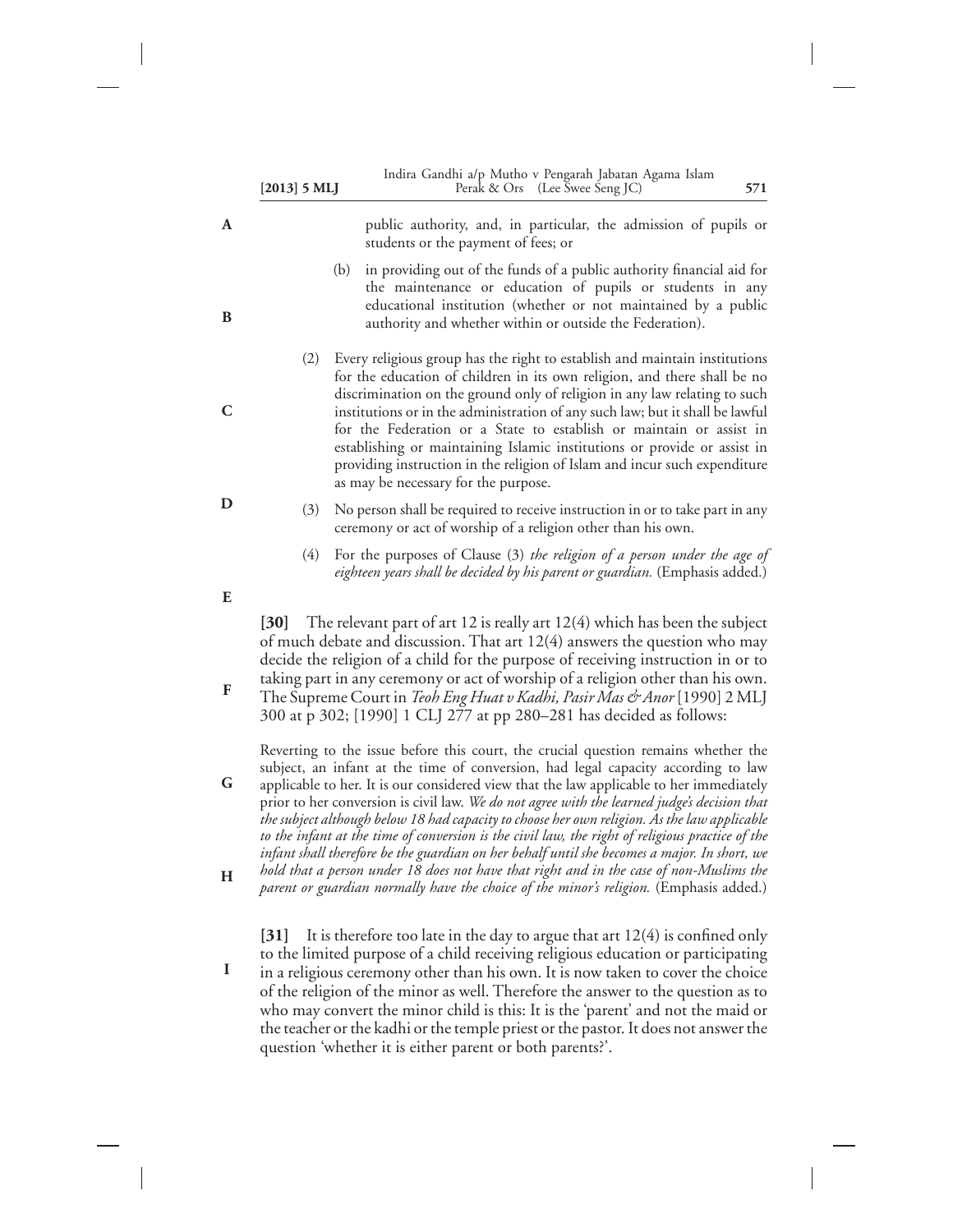**A**

**B**

**C**

**F**

**I**

**572** Malayan Law Journal **[2013] 5 MLJ**

**[32]** If the framers had wanted the decision of a single parent to be all-sufficient in any and every situation, they could have used the expression '… decided by either of his parents …' or '… decided by any one of his parents …' or even '… decided by his father or mother …' as is the current translation used in the *Bahasa Malaysia* translation done by the attorney general's chambers. It seems that before 2002 the *Bahasa Malaysia* translation of the Constitution as printed by the government printers had used the words 'ibu bapa' instead of 'ibu atau bapa' in art 12(4). The translation of 'parent' into 'ibu bapa' is a direct translation whereas the translation 'ibu atau bapa' is an interpretative translation. The official version remains the English version under art 160A as the relevant prescription of the national language version under art 160B has not been effected. Learned senior federal counsel ('SFC') Encik Noorhisham has not submitted otherwise.

**[33]** There would of course be situations where one parent has passed away or could not be located. It would be extremely burdensome then if the framers had used the expression '... decided by his parents ...' They would well be cases where one parent is not interested in matters of religion and would be quite content to leave it to the other parent to decide where religion of the child is concerned. **D E**

**[34]** We have no problem understanding the noun 'parent'. It covers both the father and mother of the child. The father is the parent of the child and so is the mother. It envisages and enjoins parents to act as a united whole in unison. It can be said that the two persons of father and mother are found in the word 'parent'. The Malay Language captures this especially well in the translation for 'parent' as the word 'ibu bapa'.

**[35]** By and large there is no problem where the religion of a child is concerned in the nature of educational, social and spiritual upbringing. Problems may arise as it does here where one parent converts to another religion and want the minor child to follow and the other parent does not convert and does not want the child to follow the new-found religion of the converted parent. If by 'parent' is meant either parent then we would have a situation where one day the converted parent converts the child to his religion and the next day the other parent realising this would convert the child back to her religion. The same can then be repeated ad nauseam. Surely the framers could not have intended that. While guardianship rights would include the right to decide on the type of education including religious education and in our context the religious upbringing including conversion of the minor child, where parents cannot agree they are of course expected to allow sense and sensibility to prevail and to maintain the status quo until the minor child reaches 18 years old and then the child would be able to choose for his own. The interpretation as stating that the consent or choice of a single parent would **G H**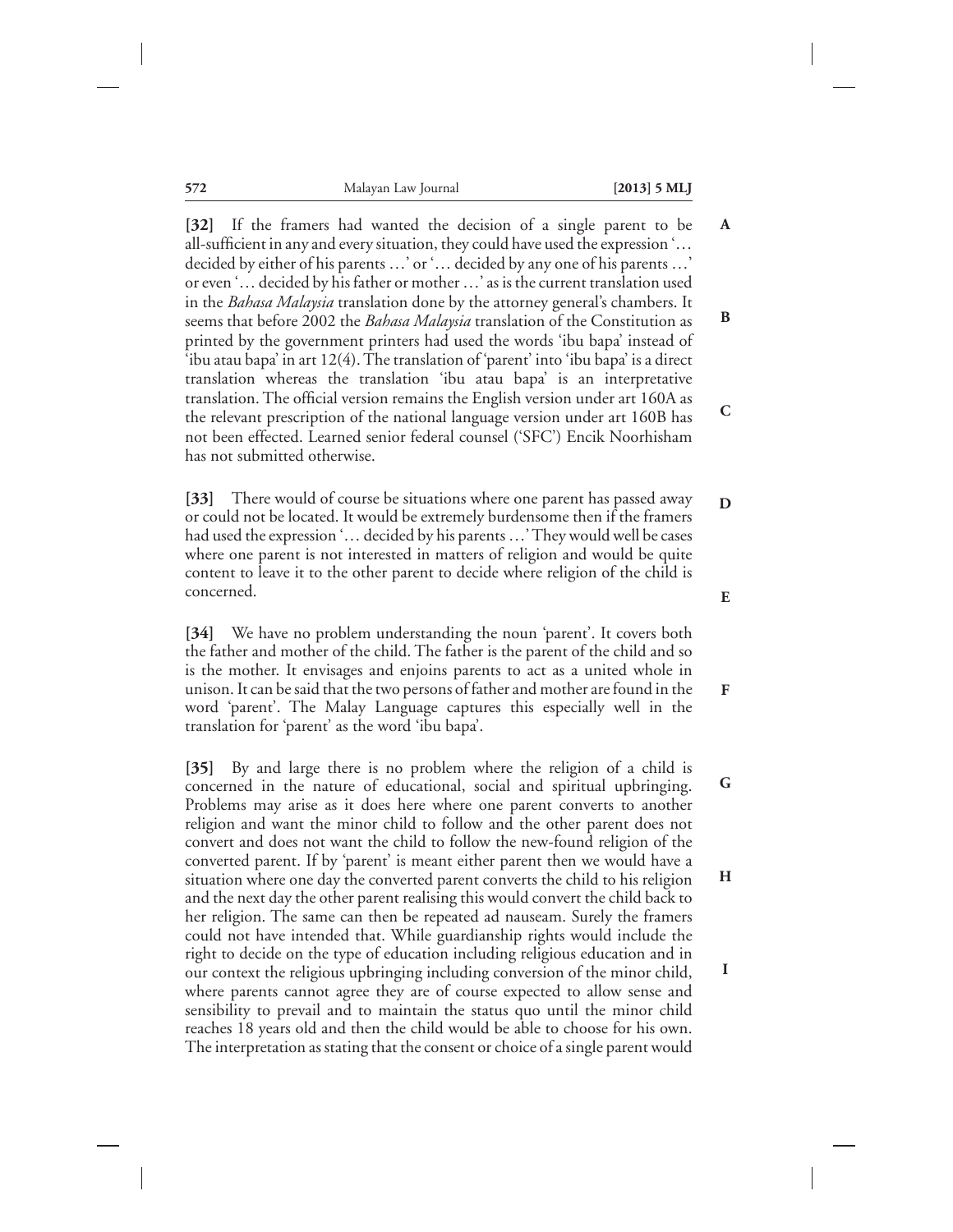- suffice would be to create conflict and chaos for the family unit. Parents then may apply to the courts to decide which is to prevail and the court would have to consider what is in the best interest of the child. **A**
- **[36]** The above illustration is used to show that it makes more sense to invoke the principle of interpretation as set out in art 160(1) of the Constitution which refers to the Eleventh Schedule with respect to the provisions of the Interpretation Act 1948 and 1967 with respect to s 4(3) as follows: **B**

Construction of singular or plural - **C**

> *words in the singular include the plural*, and words in the plural include the singular. (emphasis added)

- **[37]** Thus the expression in art 12(4) can be read as '… decided by his parents …' The same should then apply evenly and equally to all kinds of conversion where both parents cannot be of one mind. The framers did not countenance a situation where for any religion other than Islam the consent of **D**
- both parents are required where they cannot agree on the religion of the minor child but that for conversion to Islam only the consent of the converted parent would suffice. **E**
- **[38]** The Administration of the Religion of Islam Enactments in several states recognise this and so they have the words 'ibu dan bapa' in their *Bahasa Malaysia* version of the enactment when it comes to the words 'parent' or 'parents'. Most states have the equivalent of s 106(b) of the Enactment Pentadbiran Agama Islam (Perak) 2004 which reads: **F**
- Seksyen 106. Keupayaan untuk memeluk agama Islam. Bagi maksud Bahagian ini, seseorang yang tidak beragama Islam boleh memeluk agama Islam jika dia sempurna akal dan — **G**
	- (a) sudah mencapai umur lapan belas tahun; atau

**H**

- (b) jika dia belum mencapai umur lapan belas tahun, *ibu atau bapa atau penjaganya* mengizinkan secara bertulis pemelukan agama Islam olehnya. (Emphasis added.)
- **[39]** Learned counsel K Shanmuga for the applicant had made a helpful comparison of the various Enactments in encl 51A. Penang, Perlis, Selangor and Terengganu in their respective Enactments (s 117(b) of the Enakmen Pentadbiran Agama Islam (Negeri Pulau Pinang) 2004, s 117(b) of the Enakmen Pentadbiran Agama Islam (Negeri Perlis) 2006, s 117(b) of the **I**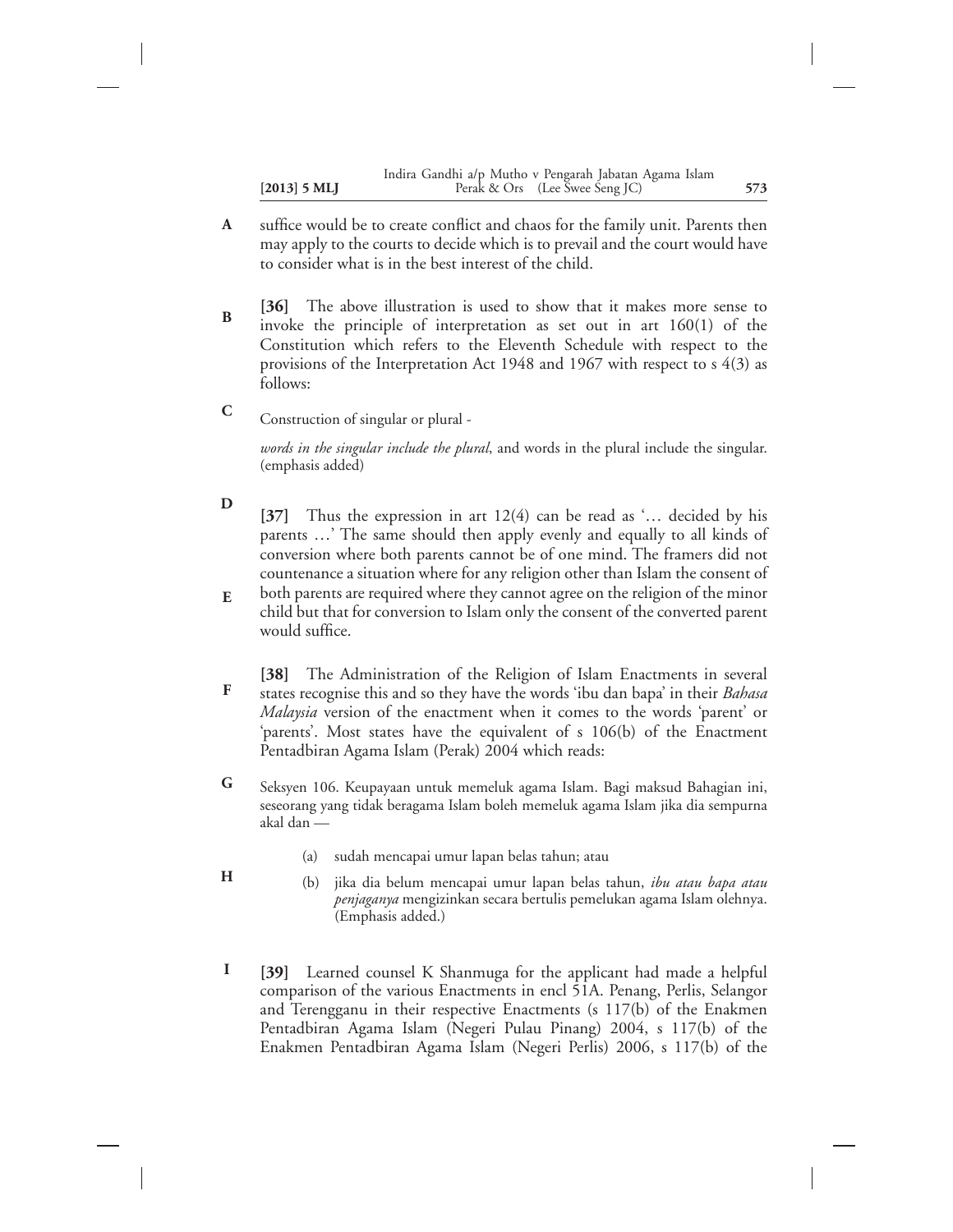**A**

**C**

**F**

**G**

**I**

Enakmen Pentadbiran Agama Islam (Negeri Selangor) 2003 and s 101(b) of the Enakmen Pentadbiran Hal Ehwal Agama Islam (Terengganu) 2001; have all used the words 'ibu dan bapa'.

**[40]** The states that have used the word 'ibubapa' are Johor and Sabah. The Federal Territories and five states namely Perak, Kedah, Melaka, Negeri Sembilan and Sarawak have used the words 'ibu atau bapa'. **B**

**[41]** Pahang and Kelantan have a differently worded section on conversion and its effect on the minor child and as it does not employ the use of the words 'ibu dan bapa', 'ibubapa' or 'ibu atau bapa' it shall not be discussed here.

**[42]** Are we saying then that these various enactments in Penang, Perlis, Selangor and Terengganu are unconstitutional because they require both parents' consent for a valid conversion when one alone is required or more perhaps they have understood the constitutional requirement better in that for such an important decision as the conversion of a child of a non-Muslim marriage to Islam, the consent of both parents in writing is required? **D**

**[43]** What is even more interesting is that the English version of the respective enactments in Penang, Selangor and Terengganu have used the word 'parent' as corresponding to the *Bahasa Malaysia* words 'ibu dan bapa'. The Bahasa Malaysia version being the authoritative text for state enac tments at least, it shall prevail over the English text. **E**

**[44]** Merely accepting the consent of one parent knowing that the other parent had objected would lead to a less than desirable state, to say the least, of repeated conversions of one parent of the child against the conversion of the other parent. Or as in the case of a conversion of the minor child to Islam by the converted parent, the non-converting parent is said to have no locus to challenged the validity of the certificate of conversion which final and binding and that once converted into Islam no one can convert the minor child out of Islam.

**[45]** Both sense and sensibility must hold sway and if the parents cannot arrive at or achieve an agreement then they must agree to disagree and allow the status quo to prevail both for domestic peace and national harmony. **H**

**[46]** It has been argued for the respondents that the Federal Court in *Subashini a/p Rajasingam v Saravanan a/l Thangathoray and other appeals* [2008] 2 MLJ 147; [2008] 2 CLJ 1 has put beyond a pale of doubt that the word 'parent' in art 12(4) means a single parent. Therefore either the husband or wife has the right to convert a child to the marriage to Islam. It would of course be binding on me if that is the ratio of the case. The appeal of the wife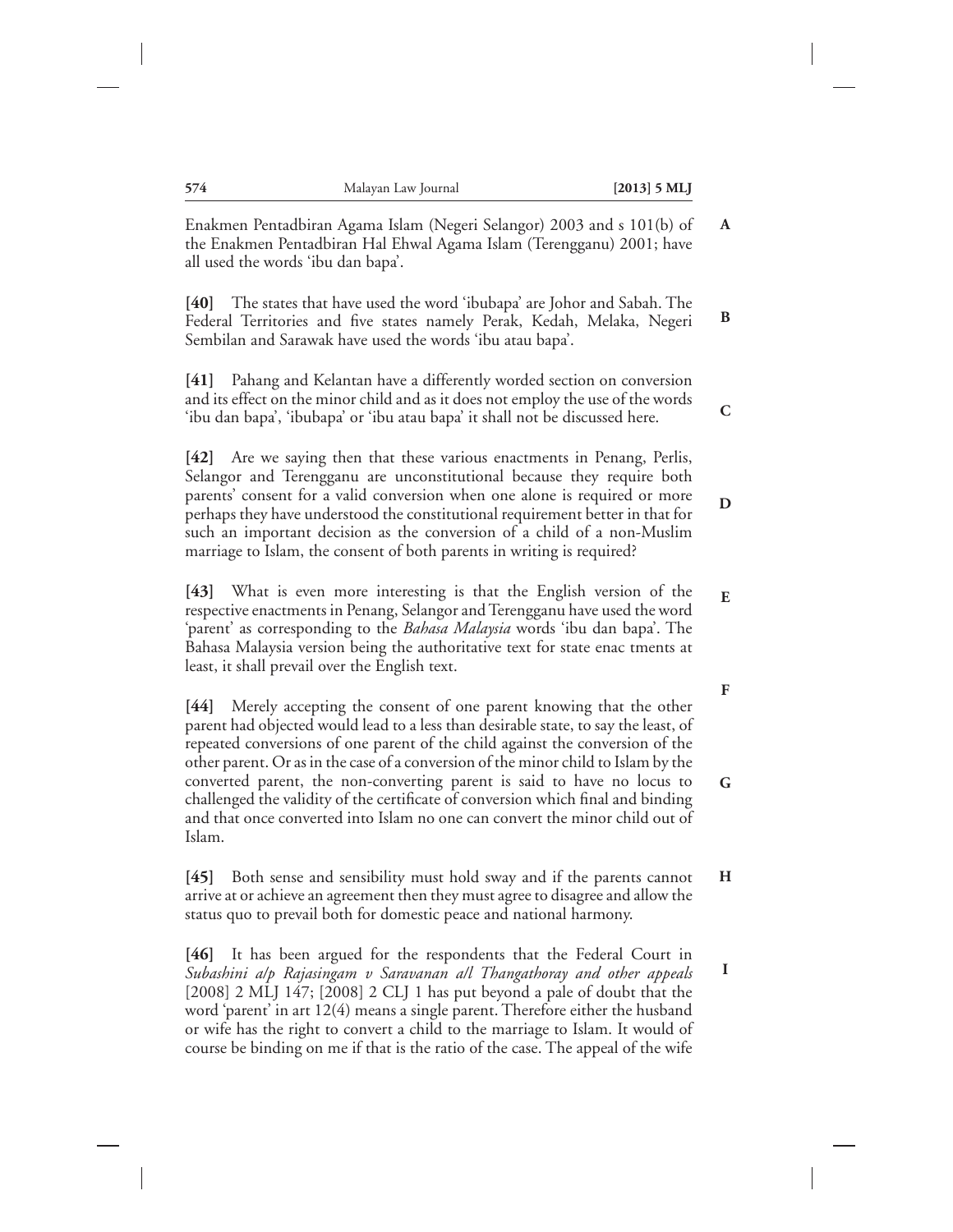|                | Indira Gandhi a/p Mutho v Pengarah Jabatan Agama Islam |     |
|----------------|--------------------------------------------------------|-----|
| $[2013]$ 5 MLJ | Perak & Ors (Lee Swee Seng JC)                         | 575 |

- in the case was on whether her application for an inter parte injunction should have been allowed. The Federal Court had dismissed her appeal on ground that her divorce petition was filed prematurely. At p 166–167 (MLJ); p 28 (CLJ) the majority speaking through His Lordship Nik Hashim FCJ had held as follows: **A**
- [12] In the present case, it is clear from the evidence that the husband converted himself and the elder son to Islam on May 18, 2006. The certificates of conversion to Islam issued to them under s 112 of the Administration of the Religion of Islam (State of Selangor) Enactment 2003 conclusively proved the fact that their conversion took place on 18 May 2006. Thus, I respectfully agree with Hassan Lah JCA that the wife's petition was filed in contravention of the requirement under the proviso to s 51(1) of the 1976 Act in that it was filed two months and 18 days short of three months after the husband's conversion to Islam. It follows therefore that the petition was premature and invalid and the summons in chambers, ex parte **B C**
- [13] Learned counsel for the wife also submitted that notwithstanding the finding that the petition for divorce was invalid for failure to comply with the proviso to s 51(1) of the 1976 Act, the wife is still entitled to proceed with the application regarding custody pursuant to s 88 and ancillary reliefs under ss 77 and 93 of the 1976 Act. In my view, the wife is entitled to proceed with the rest of the application **D**

and inter parte based on the petition which were filed therein were also invalid.

but it would be most appropriate if she files her petition for divorce afresh under s 51 coupled with an application for ancillary reliefs as the court would grant the reliefs under s 51(2) upon dissolution of the marriage. **E**

[14] *On finding that the wife's petition for divorce was invalid, is it still necessary for this court to answer the questions posed? I would answer the questions nevertheless as the questions are questions of importance upon which a decision of the Federal Court would be to public advantage.* (Emphasis added.)

- **[47]** As can be seen it was strictly speaking not necessary to answer the other questions posed for the Federal Court to decide. However the Federal Court proceeded to answer those questions as they were of importance upon which a decision of the Federal Court would be to public advantage. Such a decision even if it be obiter is of course to be treated with the utmost respect. Recently the Federal Court had so stated in *AmBank (M) Bhd (formerly known as AmFinance Bhd) v Tan Tem Son and another appeal* [2013] 3 MLJ 179 at p 208 **G H**
- as follows:

In our view, that statement albeit, being a judicial pronouncement emanating from the highest court in the country, deserves utmost respect.

**I**

**F**

**[48]** According it the utmost respect, I am prepared to go on the basis that though I am confident of my own position, I must concede that I might well be wrong and that based on the doctrine of stare decisis I must of necessity follow the decision of the Federal Court irrespective of my own understanding.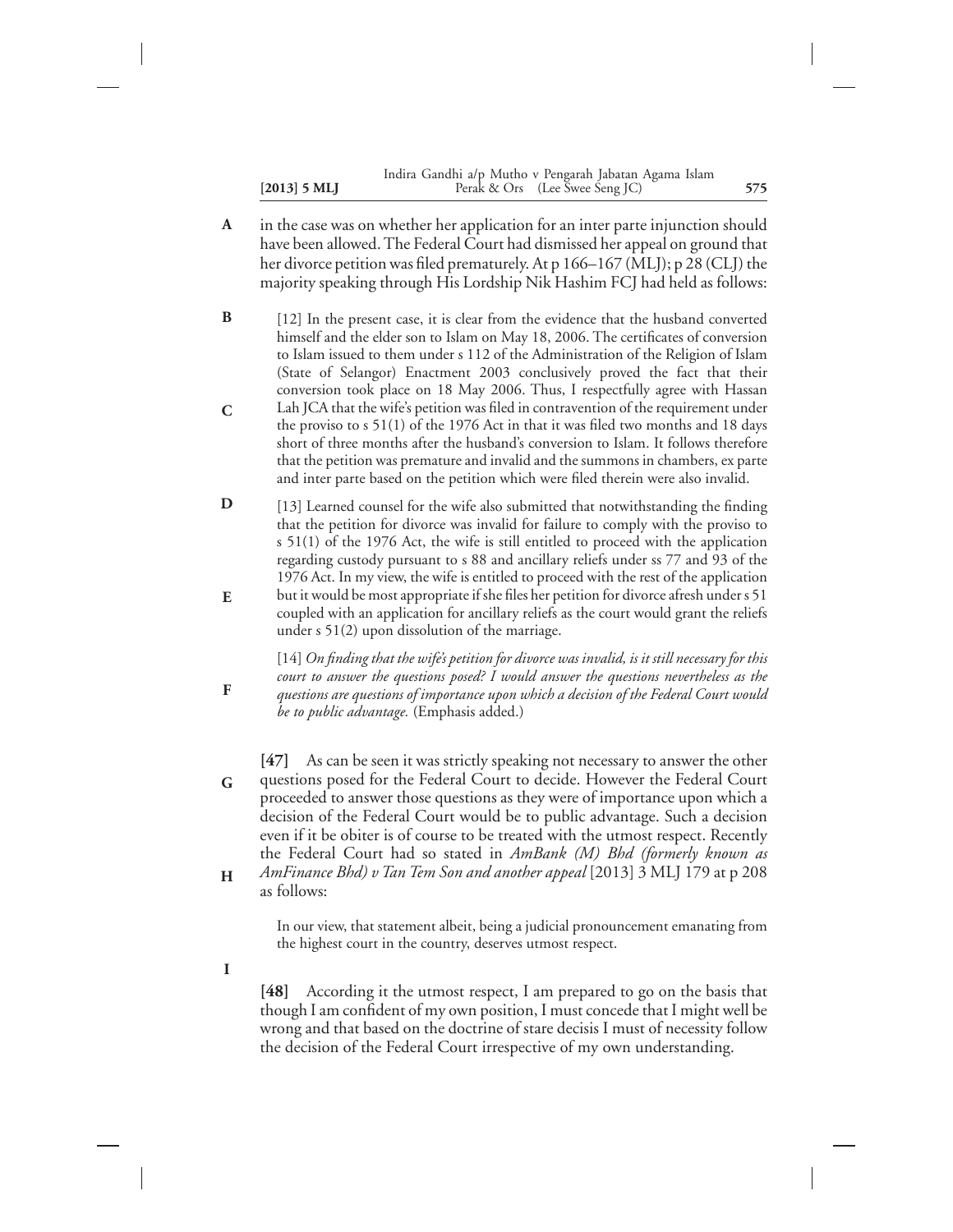| 576  | Malayan Law Journal                                                                      | $[2013]$ 5 MLI |
|------|------------------------------------------------------------------------------------------|----------------|
|      | WHETHER THE CONVERSION OF A CHILD TO A CIVIL                                             |                |
|      | MARRIAGE TO ISLAM BY A CONVERTED PARENT WITHOUT THE                                      |                |
|      | CONSENT OF THE OTHER NON-CONVERTING PARENT                                               |                |
|      | VIOLATES ARTICLE 8 OF THE FEDERAL CONSTITUTION.                                          |                |
| [49] | Article 8 is the equality provision of the Federal Constitution. It reads:               |                |
|      | Article 8 Equality.                                                                      |                |
| (1)  | All persons are equal before the law and entitled to the equal protection of the<br>law. |                |
| (2)  | Except as expressly authorized by this Constitution, there shall be no                   |                |

**I**

(2) Except as expressly authorized by this Constitution, there shall be no discrimination against citizens on the ground only of *religion*, *race*, descent, place of birth or *gender in any law* or in the appointment to any office or employment under a public authority or in the administration of any law relating to the acquisition, holding or disposition of property or the establishing or carrying on of any trade, business, profession, vocation or employment. (Emphasis added.) **D**

**[50]** A constitutional provision has to be interpreted to be consistent with the other constitutional provisions of a Constitution. More than that the various provisions of the fundamental liberties provisions of the Constitution must be interpreted to be consistent with one another. If either the father or mother can decide on the religion of the minor child, then both their decisions must be given effect to when they are at variance to each other. However the argument of the respondents is that once the child has been converted to Islam then the non-converting parent loses his or her right to decide on the religious upbringing of the child. The learned SFC Encik Noorhisham, submitted that once a child has been converted to Islam the non-converting parent cannot teach the child any religion other than Islam. If that be true, than all the more reason why such a conversion would violate art 8. **E F G**

**[51]** The equal rights of guardianship of both parents to a civil marriage are clearly spelt out under the Guardianship of Infants Act 1961. Section 5 was amended by the Guardianship of Infants (Amendment) Act 1999 to provide for equality of parental rights. It reads: **H**

5 Equality of parental rights.

(1) In relation to *the custody or upbringing of an infant* or the administration of any property belonging to or held in trust for an infant or the application of the income of any such property, *a mother shall have the same rights and authority as the law allows to a father, and the rights and authority of mother and father shall be equal.*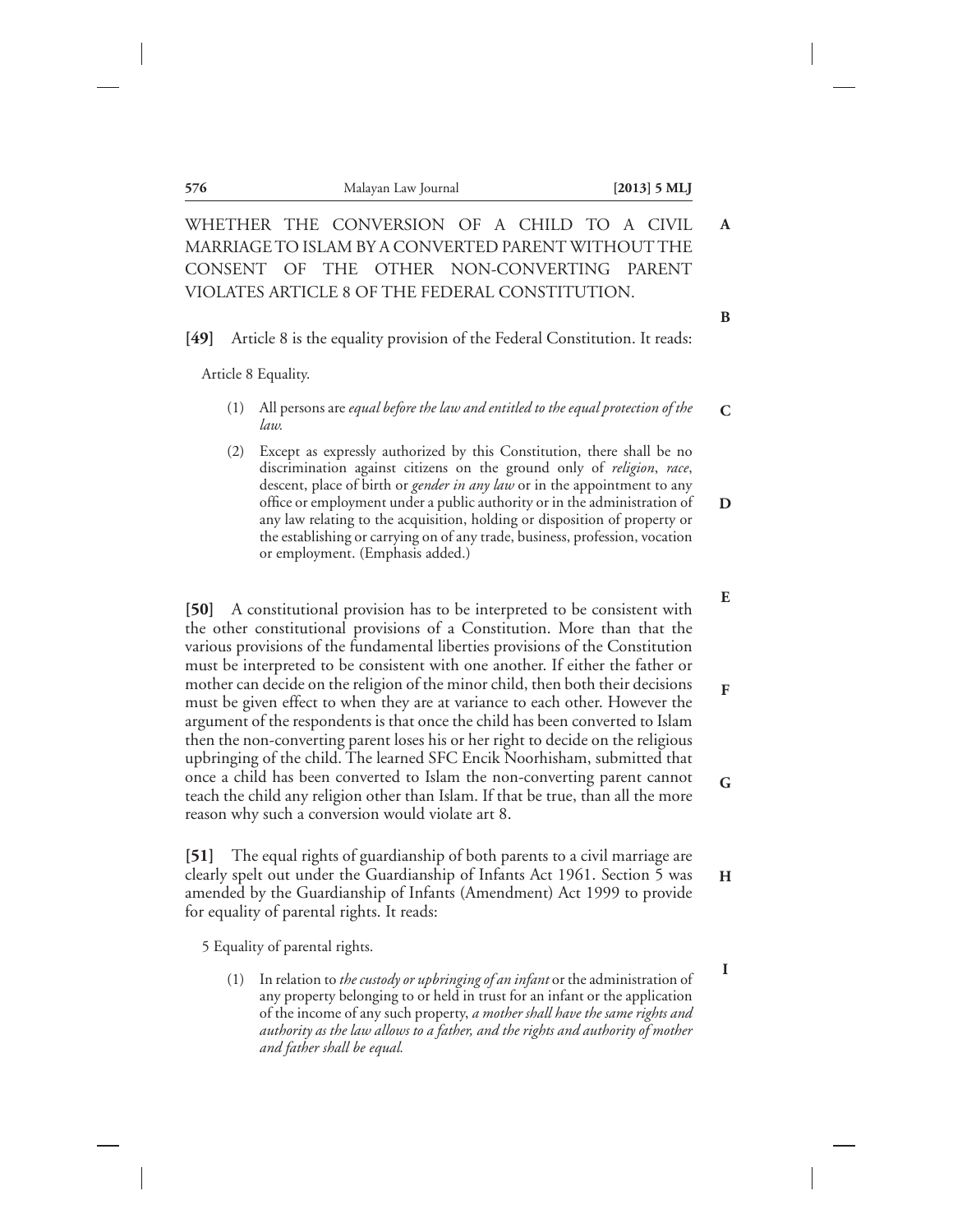| $[2013]$ 5 MLJ | Indira Gandhi a/p Mutho v Pengarah Jabatan Agama Islam<br>Perak & Ors (Lee Swee Seng JC) | 577 |
|----------------|------------------------------------------------------------------------------------------|-----|
|                |                                                                                          |     |

(2) The mother of an infant shall have the like powers of applying to the Court in respect of any matter affecting the infant as are possessed by the father. (Emphasis added.)

#### **[52]** Section 11 further requires the High Court to consider the following: **B**

**A**

**C**

**E**

The Court or a Judge, in exercising the powers conferred by this Act, shall have regard primarily to the welfare of the infant and shall, where the infant has a parent or parents, consider the wishes of such parent or both of them.

**[53]** The father and mother here have equal rights where the upbringing of the child to the civil marriage is concerned. Section 3 when speaking of the duties of guardian of person states that 'The guardian of the person of an infant shall have the custody of the infant, and shall be responsible for his support, health and education'. Upbringing and education of the infant would include religious upbringing and education as well. If by conversion, the converted parent can denude and deprive the non-converting parent of his or her guardianship rights then that would be in conflict with art 8 for the non-converting parent has a right to equal protection under the law. **D**

**[54]** There is a further inequality that the non-converting parent would have to face. The non-converting parent cannot go to the Shariah Court to contest the validity of the child's conversion to Islam. Neither can the non-converting

- parent who is not a Muslim go to the Shariah Court to be heard on matters of custody. Section 50(3)(b) of the Perak Enactment is clear as the jurisdiction of the Shariah High Court is to hear and determine all actions and proceedings if all the parties to the action or proceedings are Muslims. Both the Administration of the Religion of Islam Enactment in Perak and in other states **F**
- prohibit a non-Muslim from appearing as a party in a matter before the Shariah Court. The Supreme Court in *Tan Sung Mooi v Too Miew Kim* [1994] 3 MLJ 117 at p 126 held that a Shariah Court does not have jurisdiction over a non-Muslim. **G**
- **[55]** How is the non-converting parent to get justice when he or she would not be heard? As stated before, Parliament could not have intended the non-converting parent to be without his or her legal remedies and reliefs especially in a matter so important as the conversion of the child. **H**
- **[56]** The equality protection must be interpreted purposively to prevent inequality. Here one is not talking about equality in the sense of the converted parent can be either a father or a mother. Here the equality that has been taken away is the equal rights with respect to the upbringing and education of a minor child. **I**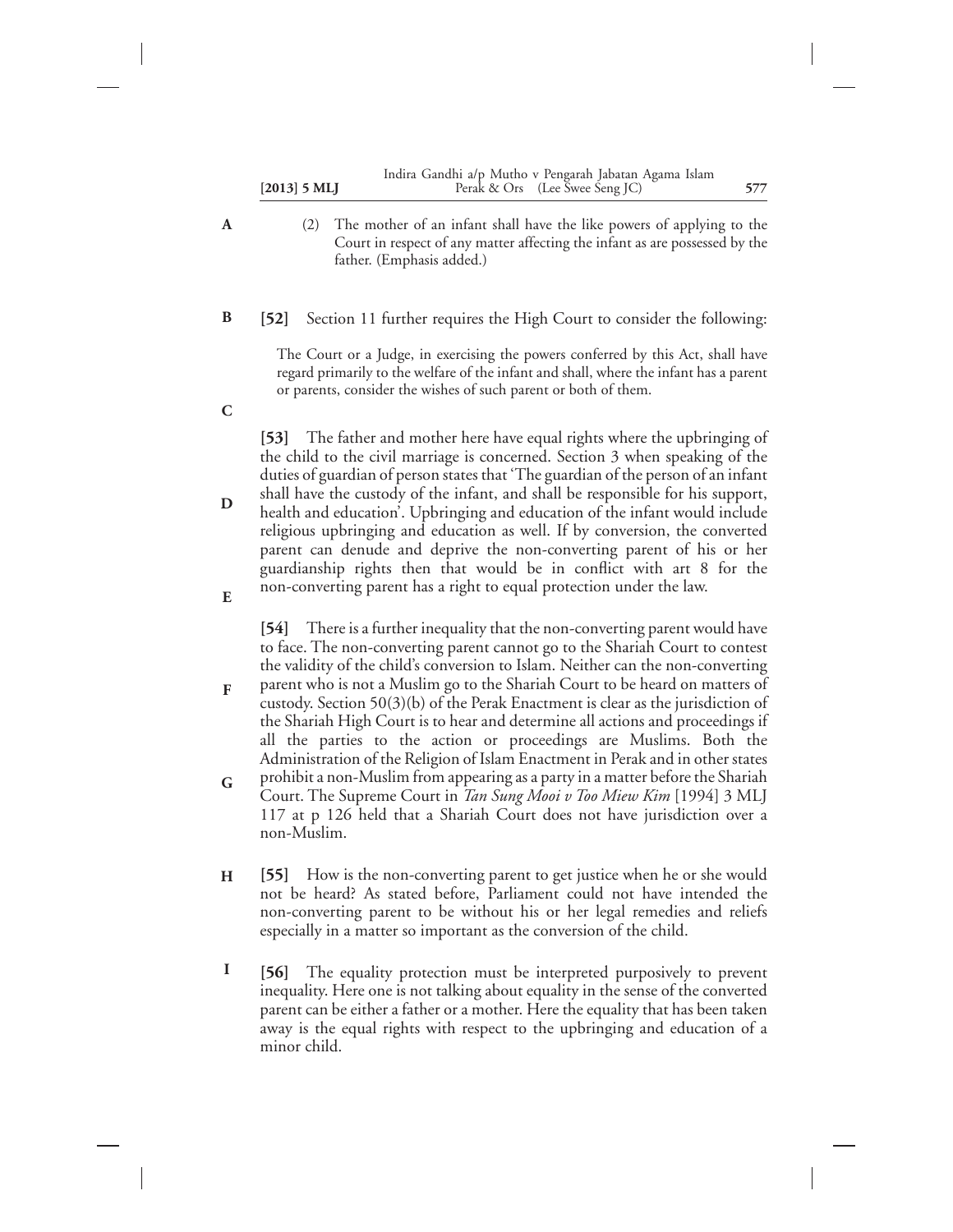**578** Malayan Law Journal **[2013] 5 MLJ**

**[57]** Where there are two possible interpretations, the one that is consistent with the other constitutional provisions and in particular the other fundamental liberties provisions of the Constitution should prevail. It cannot be gainsaid that by interpreting art 12(4) as requiring a single parent's consent with respect to the minor child's conversion to Islam such that the rights of the non-converting parent can be effectively disregarded would fall foul of art 8 unless one justify it on the narrow ground that it applies evenly to either a man or woman converting to Islam. Even if it can be so applied, it will still be an inequality when one considers the religion and race of the non-converting parent. **A B**

**[58]** Both on ground of religion, race and gender, there has been a violation of art 8 where the actions of the converted parent and the other respondents are concerned in converting the minor children without the consent of the other non-converting parent. Under art 160 of the Federal Constitution, the definition of 'Malay' is a religion-based definition for it means a person who professes the religion of Islam, habitually speaks the Malay language and conforms to Malay custom.

**[59]** However as the Federal Court in *Subashini*'s case has decided that art 8 is not violated in a conversion by the converted parent of a minor child to Islam, I have to defer to that decision based on the doctrine of stare decisis. This I do on an abundance of caution though it may not be the ratio of the case but only obiter as discussed above when considering art 12(4). **E**

WHETHER THE CONVERSION OF A CHILD TO A CIVIL MARRIAGE TO ISLAM BY A CONVERTED PARENT WITHOUT THE CONSENT OF THE OTHER NON-CONVERTING PARENT VIOLATES ARTICLE 11 WITH RESPECT TO THE PRACTICE OF ONE'S RELIGION UNDER THE FEDERAL CONSTITUTION **F**

**[60]** Article 11 of the Federal Constitution is on freedom of religion:

Article 11 Freedom of religion.

(1) Every person has the right to profess and practise his religion and, subject to Clause (4), to propagate it.

**[61]** The practice of one's religion would include the teaching of the tenets of faith to one's children. It would include bringing one's children to attend the place of one's worship and to participate in religious ceremony. One's faith is wrapped up with one's children and cannot be confined or restricted to one's relationship with the divine. Little wonder that when it comes to deciding what instructions in or what ceremony or act of worship of a religion a child is

**C**

**D**

**G**

**H**

**I**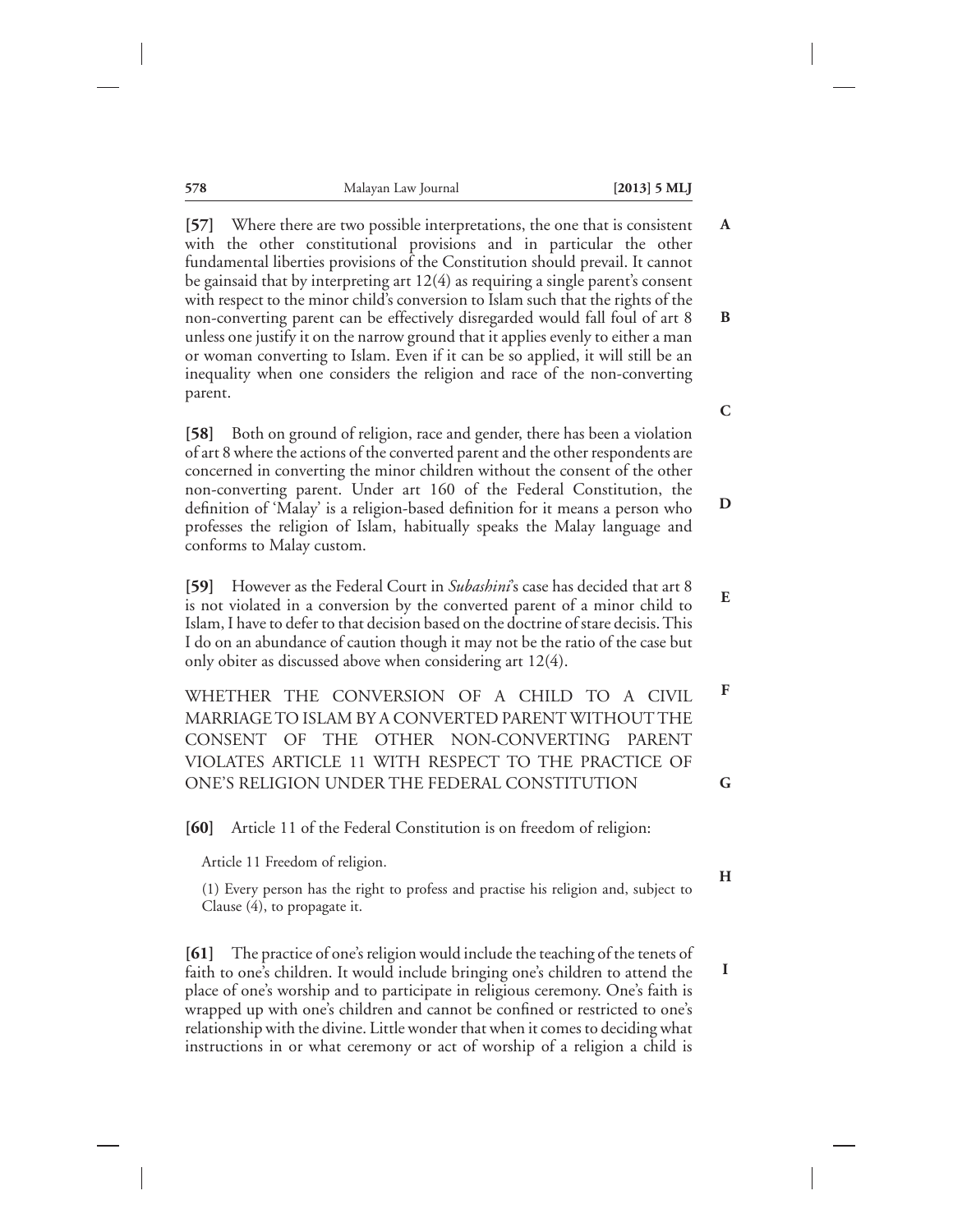- required to participate in, that choice is the choice given to the parent or guardian of the child. In most cases there are no problems but where a parent has a new found faith, he or she must not exercise it in such a way as to deny or denude the rights of the other parent to practise his or her faith and to deprive the other parent of his or her rights altogether. **A**
- **B**

**[62]** Indeed art 11 is inextricably tied up with art 5(1) of the Federal Constitution where no person shall be deprived of his life or personal liberty save in accordance with the law. 'Life' has been understood to be more that just mere existence. It is not just physical life sustained by food but emotional,

- intellectual and spiritual as well for man does not live by bread alone. The human person is not just mere body, but soul and spirit as well. It includes the right to choose one's religious beliefs and to teach one's religious beliefs to one's children. It encompasses life in all its fullness where the spiritual and religious aspects of one's life is concerned. After all the first tenet of the *Rukunegara* **C**
- declares 'Belief in God'. If the right to life extends to the right to livelihood as eloquently expressed His Lordship Gopal Sri Ram JCA (as he then was) in *Tan Tek Seng v Suruhanjaya Perkhidmatan Pendidikan & Anor* [1996] 1 MLJ 261; [1996] 2 CLJ 771, then it surely must be extended to encompass the spiritual and religious aspects of life as well. As is captured in the creed of Junior **D**
- Chamber International, a worldwide youth and leadership voluntary organisation, 'Faith in God gives meaning and purpose to human life'. The right to find meaning and purpose to human life in things spiritual or in religion, which might well be a life long journey, must certainly be an integral part of the right to life guaranteed under art 5(1) of the Federal Constitution. **E**
- It includes a parent nurturing and nourishing the children with spiritual milk and later meat, teaching line upon line and precept upon precept from a babe to an adult. **F**
- **[63]** 'Liberty' too would include the freedom to bring one's children to a place of worship or religious instruction. At the appointed time when the child reaches 18, the child can then decide what religion he wants to embrace or by default follow in his parents' religion or religions until perhaps some defining divine moments in his life when he is transformed beyond measure by a spiritual encounter. **G**
- **H**

**I**

**[64]** It might be opportune at this juncture to remind ourselves of the preamble to the declaration of our national philosophy in the *Rukunegara* which must be given less of a lip service and more of a life-sustaining commitment. It reads:

OUR NATION MALAYSIA is dedicated to:

- . *Achieving a greater unity for her people*;
- . Maintaining a democratic way of life;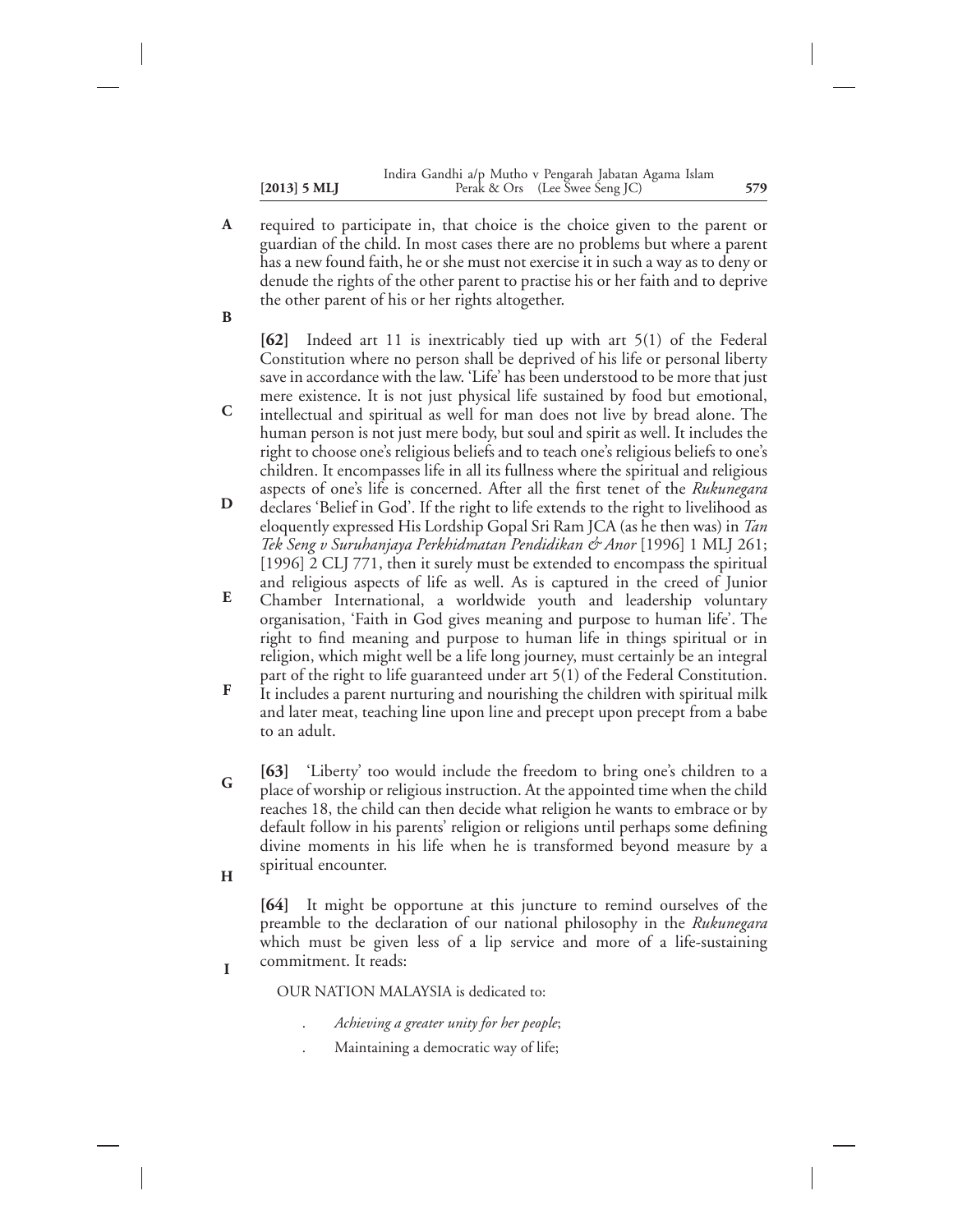| 580           | Malayan Law Journal                                                                          | $[2013]$ 5 MLJ |
|---------------|----------------------------------------------------------------------------------------------|----------------|
|               | Creating a just society in which the wealth of the nation shall be equitably<br>distributed: | $\mathbf{A}$   |
|               | Ensuring a liberal approach to her rich and diverse cultural traditions;                     |                |
|               | Building a progressive society, oriented towards modern science and<br>technology.           |                |
| principles:-  | WE, Malaysians, as one, pledge to strive to attain these goals guided by the following       |                |
| Belief in God |                                                                                              |                |
|               | Loyalty to King and Country                                                                  |                |
|               | Supremacy of the Constitution                                                                |                |
|               | The Rule of Law                                                                              |                |
|               | Good Behaviour and Morality. (Emphasis added.)                                               |                |

**[65]** Article 3(1) of the Federal Constitution proclaims that Islam is the religion of the Federation; but other religions may be practised in peace and harmony in any part of the Federation. It does not confine other religions to the part of mere personal profession of faith but covers the practice of the faith with its attendant religious education, acts of worship and religious ceremony. By stating as a preface that Islam is the religion of the Federation that does not in any way prohibit the practices of other faiths.

**D**

**E**

**F**

**H**

**I**

**[66]** In *Che Omar bin Che Soh v Public Prosecutor* [1988] 2 MLJ 55 the Supreme Court held that by the word 'Islam' in art 3(1) in the context means only such acts as relate to rituals and ceremonies and that the law in this country is still what it is today, secular law.

**[67]** In *Teoh Eng Huat*'s case His Lordship Abdul Hamid Omar LP quoted from the Reid Commission Report as follows at pp 301–302 (MLJ); pp 279–280 (CLJ): **G**

The Malaysian Constitution was not the product of an overnight thought but the brainchild of Constitutional and administrative experts from UK, Australia, India and West Pakistan, known commonly as the Reid Commission following the name of the Rt Hon Lord Reid LLD, FRSE, a Lord of Appeal in the ordinary. Prior to the finding of the commission there were negotiations, discussions and consensus between the British Government, the Malay Rulers and the Alliance party representing various racial and religious groups. On religion the commission submitted:

169. We have considered the question whether there should be any statement in the Constitution to the effect that Islam should be the State religion. *There was universal agreement that if any such provision were inserted it must be made clear that it would not in any way affect the civil rights of non-Muslims.* In the memorandum submitted by the alliance it was stated: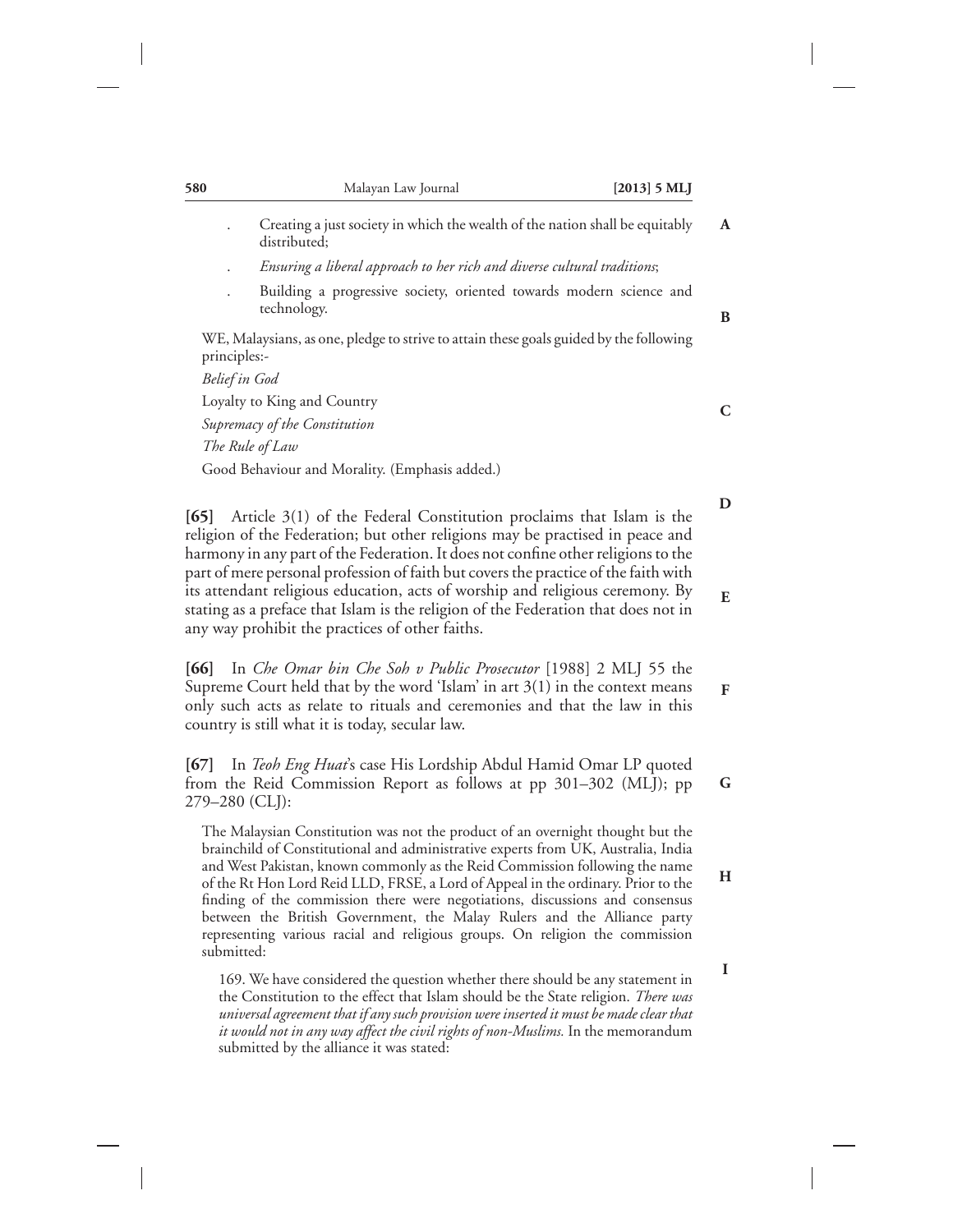#### **[2013] 5 MLJ 581** Perak & Ors (Lee Swee Seng JC) Indira Gandhi a/p Mutho v Pengarah Jabatan Agama Islam

'the religion of Malaysia shall be Islam. *The observance of this principle shall not impose any disability on non-Muslim nationals professing and practising their own religions and shall not imply the State is not a secular State*.' There is nothing in the draft Constitution to affect the continuance of the present position in the States with regard to recognition of Islam or to prevent the recognition of Islam in the federation by legislation or otherwise in any respect which does not prejudice the civil rights of individual non-Muslims. The majority of us think that it is best to leave the matter on this basis, looking to the fact that council for the rulers said to us — 'it is Their Highnesses' considered view that it would not be desirable to insert some declaration such as has been suggested that the Muslim Faith or Islamic Faith be the established religion of the federation. Their Highnesses are not in favour of such a declaration being inserted …. (Emphasis added.) **A B C**

- **[68]** For a parent, and in this case a non-Muslim parent, not to be able to teach his or her children the tenets of his or her faith would be to deprive that parent of his or her constitutional rights not just under art 11 but also arts 5(1) and 3(1) of the Federal Constitution. How is the non-converting parent to practise his religion in peace and harmony when he cannot even teach his minor child the tenets of his faith and be at liberty to bring the child along for worship and religious ceremony? See the case of *Titular Roman Catholic Archbishop of Kuala Lumpur v Menteri Dalam Negeri & Anor* [2010] 2 MLJ 78. Worse still is the fear that if she does so, as in this case, she runs the risk of being arrested by the State Islamic Affairs enforcement officers. **D E**
- **[69]** I bear in mind the test to be used in interpreting constitutionally guaranteed rights as spelt out in *Sivarasa Rasiah v Badan Peguam Malaysia & Anor* [2010] 2 MLJ 333 at pp 340–341; [2010] 3 CLJ 507 at p 515 by His Lordship Gopal Sri Ram FCJ as follows: **F**
- the test that should be applied in determining whether a constitutionally guaranteed right has been violated. The test is that laid down by an unusually strong Supreme Court in the case of *Dewan Undangan Negeri Kelantan v Nordin bin Salleh* [1992] 1 MLJ 697; [1992] 1 CLJ 72 (Rep); [1992] 2 CLJ 1125, as per the following extract from the headnote to the report: **G**
- In testing the validity of the state action with regard to fundamental rights, what the court must consider is whether it directly affects the fundamental rights or its inevitable effect or *consequence on the fundamental rights is such that it makes their exercise ineffective or illusory*. (Emphasis added.) **H**
- **I**

**[70]** Therefore the acts of the converted parent in the sixth respondent and that of the other respondents in authorising, affirming and confirming the conversion of the minor children to Islam without the consent of the non-converting parent in the person of the applicant is unconstitutional,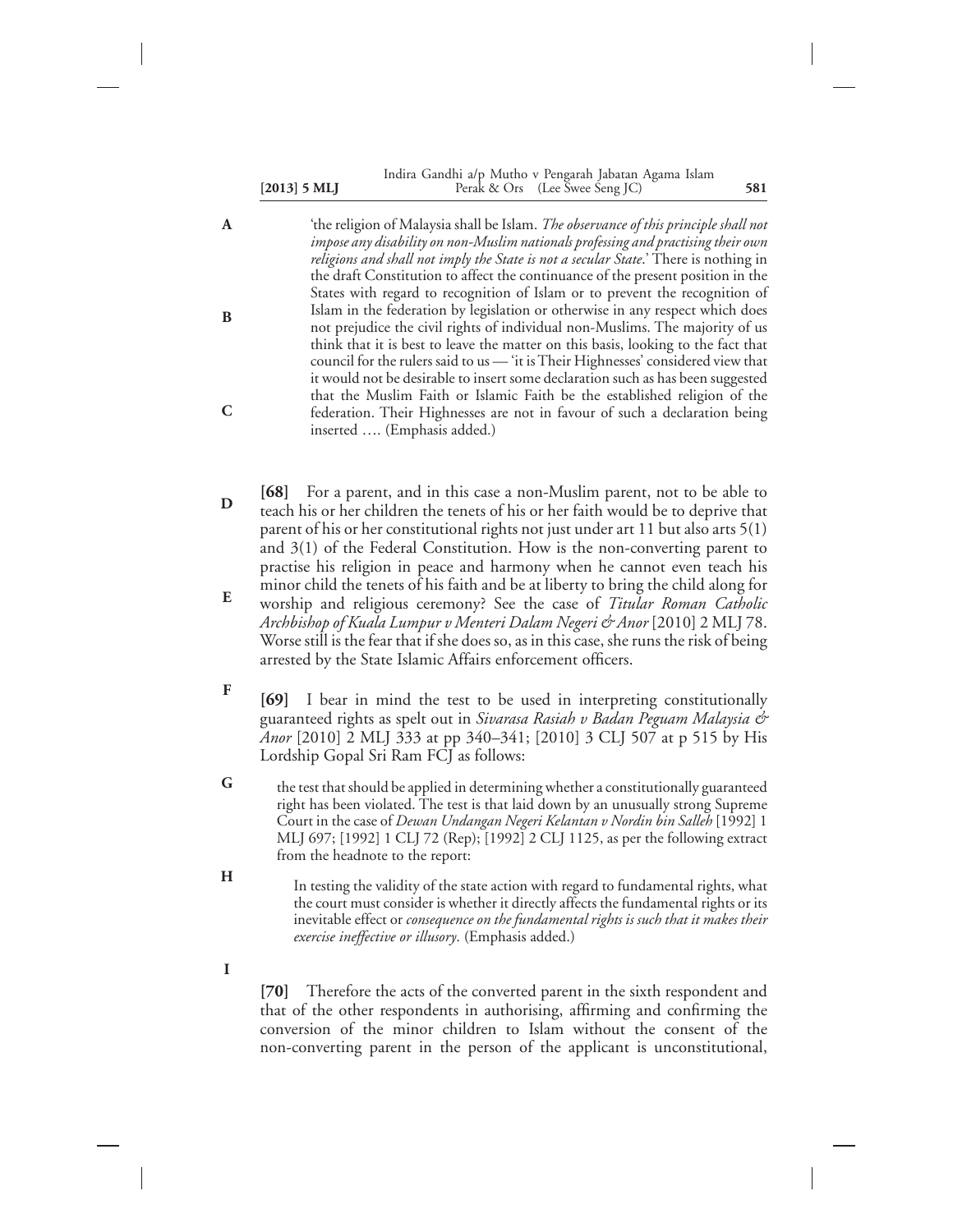| 582        | Malayan Law Journal                                                                                                                                                                                                                                                                                                                                                                                                 | $[2013]$ 5 MLJ |
|------------|---------------------------------------------------------------------------------------------------------------------------------------------------------------------------------------------------------------------------------------------------------------------------------------------------------------------------------------------------------------------------------------------------------------------|----------------|
|            | illegal, null and void and of no effect.                                                                                                                                                                                                                                                                                                                                                                            |                |
|            | WHETHER THE CONVERSION OF A CHILD TO A CIVIL<br>MARRIAGE TO ISLAM BY A CONVERTED PARENT WITHOUT THE<br>CONSENT OF THE OTHER NON-CONVERTING PARENT AND IN<br>THE ABSENCE OF THE CHILDREN BEFORE THE CONVERTING<br>AUTHORITY VIOLATES THE ADMINISTRATION<br>RELIGION OF ISLAM (PERAK) ENACTMENT 2004                                                                                                                  | OF<br>THE      |
| $[71]$     | Section 96 of the Perak Enactment provides as follows:                                                                                                                                                                                                                                                                                                                                                              |                |
|            | Requirements for conversion to the religion of Islam.                                                                                                                                                                                                                                                                                                                                                               |                |
| 96         |                                                                                                                                                                                                                                                                                                                                                                                                                     |                |
| (1)        | The following requirements shall be complied with for a valid conversion<br>of a person to Islam:                                                                                                                                                                                                                                                                                                                   |                |
|            | the person must utter in reasonably intelligible Arabic the two clauses<br>(a)<br>of the Affirmation of Faith;                                                                                                                                                                                                                                                                                                      |                |
|            | at the time of uttering the two clauses of the Affirmation of Faith the<br>(b)<br>person must be aware that they mean 'I bear witness that there is no<br>god but Allah and I bear witness that the Prophet Muhammad SAW<br>is the Messenger of Allah'; and                                                                                                                                                         |                |
|            | the utterance must be made of the person's own free will.<br>(c)                                                                                                                                                                                                                                                                                                                                                    |                |
| (2)        | A person who is incapable of speech may, for the purpose of fulfilling the<br>requirement of paragraph (1)(a), utter the 2 clauses of the Affirmation of<br>Faith by means of signs that convey the meaning specified in paragraph (b)<br>of that subsection. (Emphasis added.)                                                                                                                                     |                |
| 72         | It is not in dispute that the children were not present, and in any case,<br>did not utter the two clauses of the affirmation of faith. It was submitted by the<br>applicant that this failure to comply with a basic requirement for a valid<br>conversion under the Perak Enactment must surely render the conversion void.                                                                                       |                |
|            | [73] Learned counsel for the sixth respondent Encik Hatim Musa informed<br>the court that this is the section that has always been used by the first and<br>second respondents for the conversion of minor children to Islam even without<br>their presence to utter the two clauses in the affirmations of faith and even as<br>babies still unable to utter the said affirmation, let alone doing it on one's own |                |
| free will. |                                                                                                                                                                                                                                                                                                                                                                                                                     |                |
| [74]       | If a section of an Act or Enactment has been wrongly invoked and<br>applied, then its repeated use does not make a non-compliance into a proper                                                                                                                                                                                                                                                                     |                |

compliance. The fact that the utterance must be made voluntarily of one's free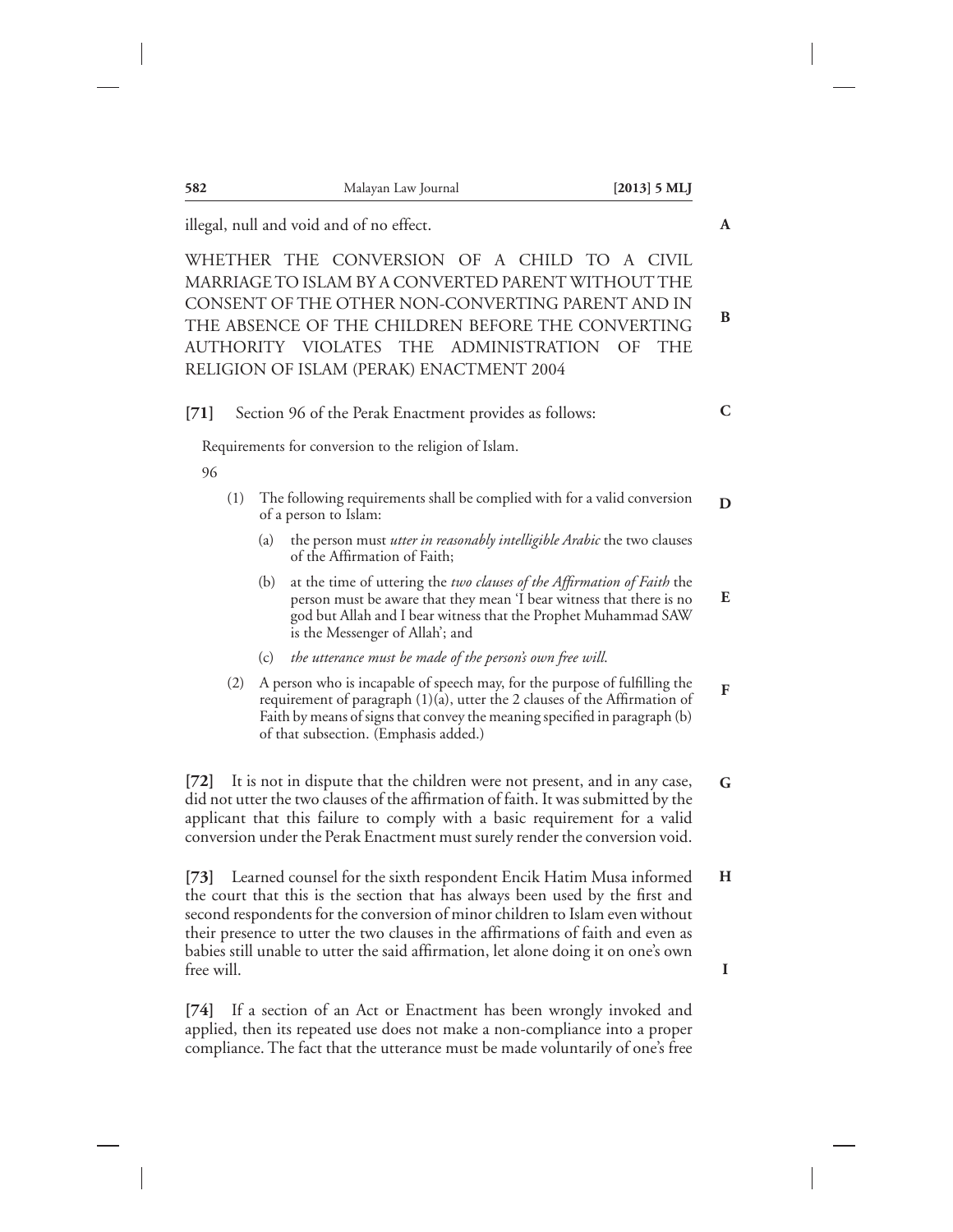- will underscores the fact that in Islam as in other religions, there should be no compulsion for as is often said, it is with the heart that one believes and with the mouth one confesses. **A**
- **[75]** In fact s 106 of the Perak Enactment should be read together with s 96(1). Section 106 reads as follows: **B**

For the purpose of the Part, *a person who is not a Muslim may convert to the religion of Islam* if he is of sound mind and —

- (a) has attained the age of eighteen years; and
- (b) if he has not attained the age of eighteen years, his parent or guardian consents in writing to his conversion. (Emphasis added.)
- **[76]** As can be seen from the opening words of s 106, it starts of with the desire of the person to convert to Islam. If he has attained 18 years old then he does not need the consent of his parent and may proceed to comply with s 96. If he has not attained 18 years old then he must nevertheless come within the meaning of 'a person who is not a Muslim may convert to the religion of Islam'; **D**
- in other words there must be a desire from within his heart. In such a case the consent of his parent must be given in writing and more than that the requirements of s 96 must be complied with for it says 'The following requirements shall be complied with for a valid conversion of a person to Islam'. **E**
- **[77]** The power of the Civil High Court to interpret the provisions of a state enactment even with respect to administration of Muslim law was clearly set out by the Court of Appeal in *Zaina Abidin bin Hamid @ S Maniam & Ors v Kerajaaan Malaysia & Ors* [2009] 6 MLJ 863 where His Lordship Low Hop Bing JCA said as follows: **F**
- [11] It is abundantly clear to us that the declarations sought by the plaintiffs in the OS revolve around the interpretation concerning the constitutionality of legislation enacted by Parliament and the State Legislative Assembly of Selangor Darul Ehsan. While art 121(1A), effective from 10 June 1988, has taken away the jurisdiction of the civil courts in respect of matters within the jurisdiction of the Shariah Courts, *it does not take away the jurisdiction of the civil courts to interpret written laws of the state enacted for the administration of muslim law*: per Hashim Yeop A Sani CJ (Malaya) (as he then was) in *Dalip Kaur v Pegawai Polis Daerah, Balai Polis Daerah, Bukit Mertajam & Anor* [1992] 1 MLJ 1 (SC). Our civil courts are entrusted with the responsibility of determining the issue of constitutionality of legislation: per Dzaiddin SCJ (later CJ (Malaya)) in SOOA? *Singh a/l Bikar Singh v Pertubuhan Kebajikan Islam Malaysia (PERKIM) Kedah & Anor* [1999] 1 MLJ 489 (FC). Interpretation of the Federal Constitution vis a vis other written laws is a matter for the civil courts: per Abdul Hamid Mohamad FCJ (later Chief Justice) in *Latifah bte Mat Zin v Rosmawati bte Sharibun & Anor*[2007] 5 MLJ 101 at p 123; [2007] 5 CLJ 253 (FC) para [76] at p 288 para [76], and also in *Abdul Kahar bin Ahmad v* **G H I**

**C**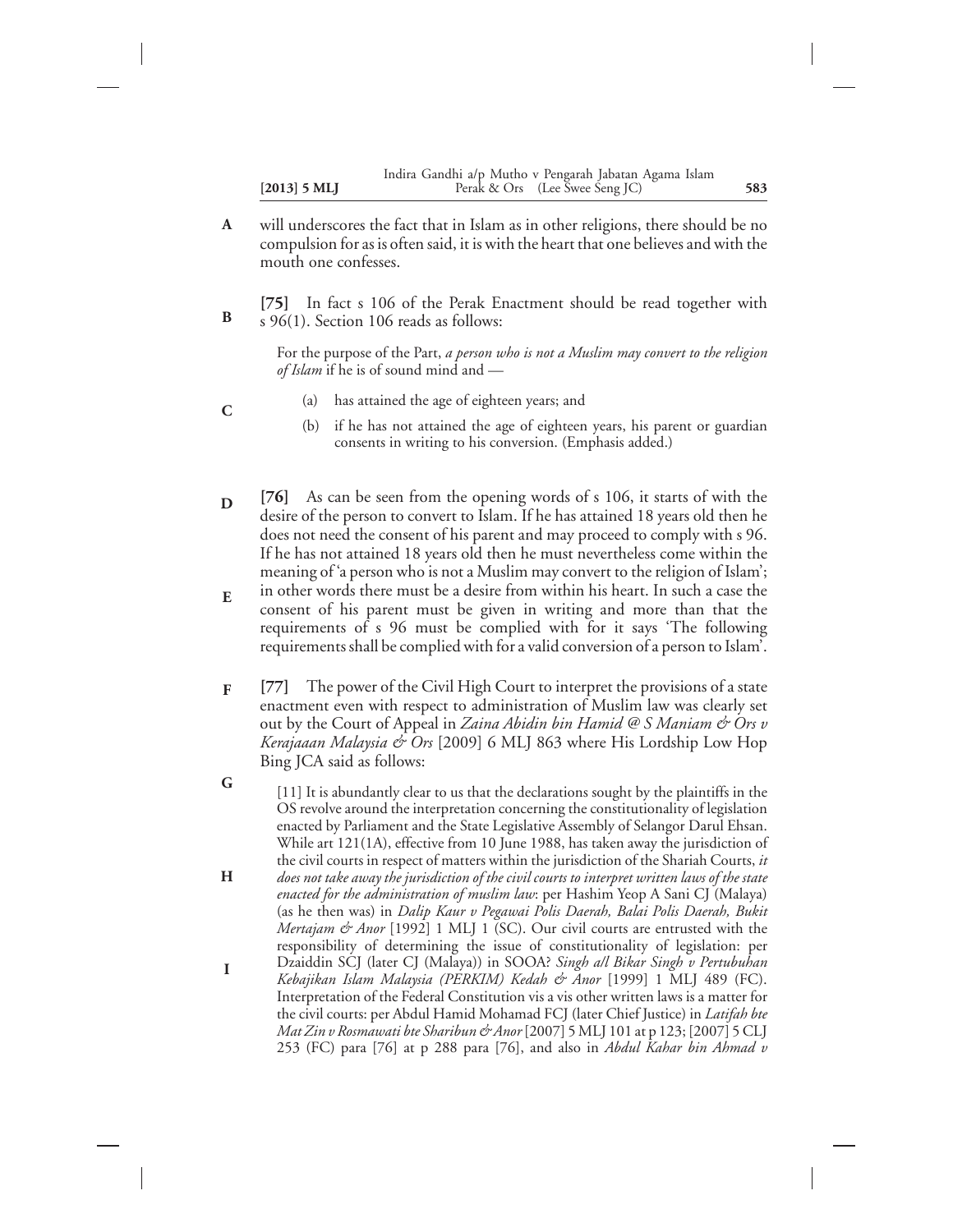*Kerajaan Negeri Selangor (Kerajaan Malaysia, intervener) & Anor* [2008] 3 MLJ 617; [2008] 4 CLJ 309 (FC). (Emphasis added.)

**[78]** Encik Hatim for the sixth respondent husband argued that under s 101(2) of the Perak Enactment, such a certificate of conversion to the Religion of Islam shall be conclusive proof of the facts stated in the certificate. Such a clause cannot oust the jurisdiction of the court and more so when there is a patent non-compliance with the provision of the Perak Enactment itself in ss 9 8 and 106. It is only an evidentiary tool and where no one is disputing that the children were not before the converting authority and as such could not have uttered the two clauses of affirmation of faith, then the very conclusiveness of the said certificate is open to challenge.

**[79]** Therefore the said certificates of conversion to the Religion of Islam are null and void and of no effect for non-compliance with s 96 of the Perak Enactment. **D**

WHETHER THE CONVERSION OF A CHILD TO A CIVIL MARRIAGE TO ISLAM BY A CONVERTED PARENT WITHOUT THE CONSENT OF AND WITHOUT HEARING THE OTHER NON-CONVERTING PARENT AS WELL AS WITHOUT HEARING THE CHILDREN VIOLATES THE PRINCIPLE OF NATURAL JUSTICE **E**

**[80]** Even if the consent of a single parent would suffice under s 106(b) of the Perak Enactment, there is nevertheless a need to give the non-converting parent the right to be heard. This is even more necessary for the said parent as in this case the applicant would be deprived of her rights altogether where the decision regarding the religious upbringing of the child is concerned. It was not in dispute that the children were not before the *pendaftar muallaf* to be heard before they are asked to make the utterance of the two clauses in the affirmation of faith. In fact they did not make the utterance of affirmation of faith before the *pendaftar muallaf* as they were not there before him. They were with the mother at that material time. The youngest at that time was just 11 months old and still nursing at the mother's breast and has not learned to speak or tell the right hand from the left hand. **G H**

**[81]** The conversion without the consent of the child would impose on the child a set of personal laws which he must obey and which is enforceable against the child. Learned assistant state legal adviser Encik Hamzah Ismail takes the view that as the decision of the converted father to convert the children cannot be faulted, the child can upon reaching 18 years old, apply to the *muallaf* office or apply to the Shariah Court for a declaration that he is no longer a Muslim

**F**

**A**

**B**

**C**

**I**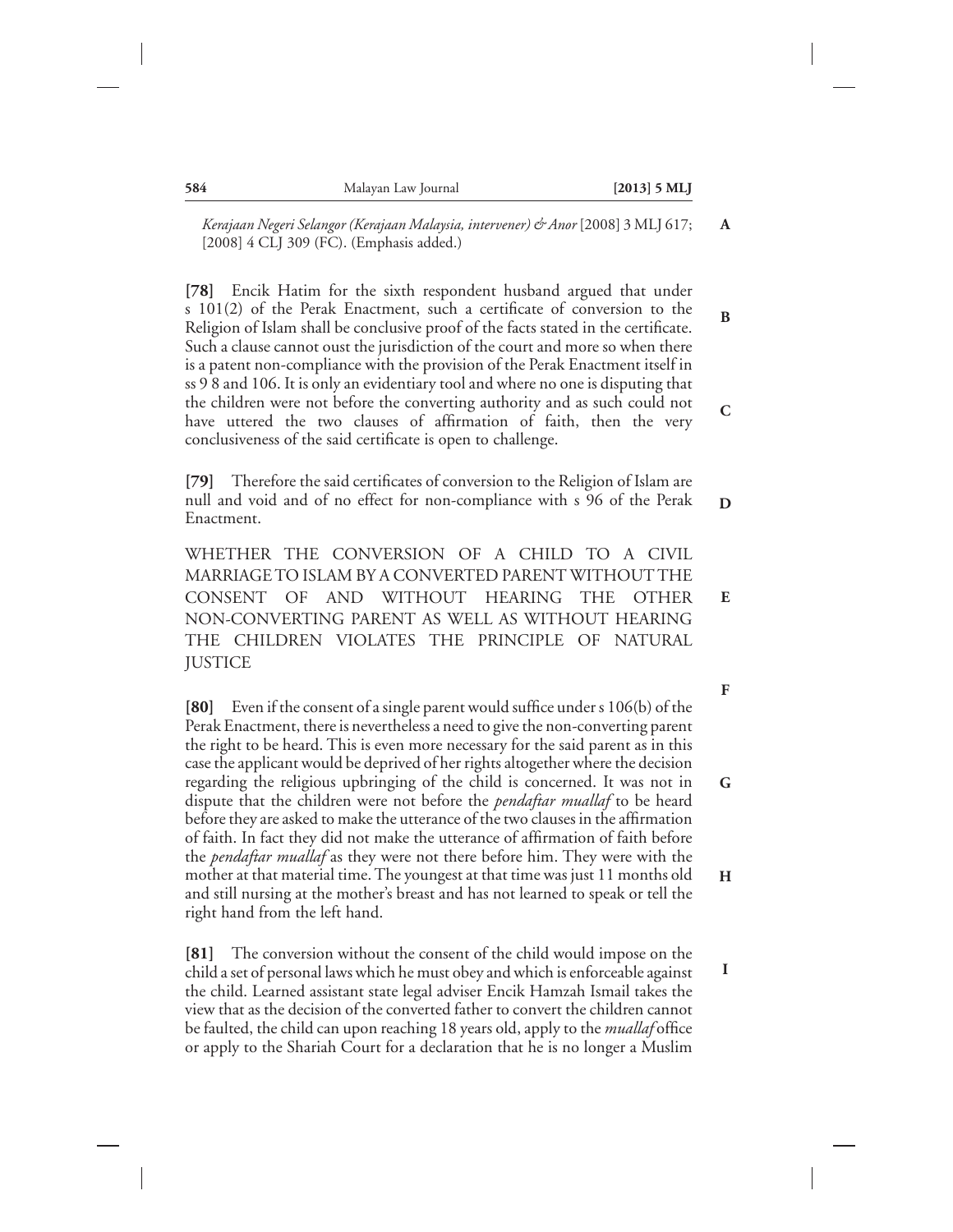- under s  $50(3)(b)(x)$  of the Perak Enactment. The question is why should a child be put through the Shariah Court's process when in the first place he is not heard before his conversion? **A**
- **[82]** With the certificate of conversion to the Religion of Islam, his identification card will state the child to be a Muslim. With that he becomes identified with and imbibe a new set of personal and family laws enforceable by the Shariah Courts. With respect to marriage he can only marry another Muslim. With respect to education he would have to attend 'agama' classes and **B**
- sit for the exam. The difficulty of getting his identification card changed can be seen in the case of *Lina Joy lwn Majlis Agama Islam Wilayah Persekutuan dan lain-lain* [2007] 4 MLJ 585; [2007] 3 CLJ 557, a decision of the Federal Court. If he fails at the Shariah High Court his remedy is to appeal to the Shariah Appeal Court. In between he can be subject to counselling and other education **C**
- programme. If he fails at the Shariah Appeal Court, that would be the end of the matter for him. It makes more sense for such a defining decision as conversion, for the child to opt in when he is 18 years old if he is minded to do so rather than to opt out at 18 years old with the attendant legal process that he has to go through which outcome is uncertain to him. **D**
- **E**

**I**

**[83]** The statistics on applications for conversion out of Islam or 'murtad' is revealing. To a question raised in Parliament on 14 June 2011, the then Minister in the Prime Minister's Department, Senator Mejar Jeneral Dato' Seri Jamil Khir bin Hj Baharom (B) disclosed that from 2000–2010, there were 864

such applications to the Shariah Courts and out of that only 168 have been granted (see Tab 14 of encl 53). **F**

**[84]** The Federal Court in *Datuk Hj Mohammad Tufail bin Mahmud & Ors v Dato Ting Check Sii* [2009] 4 MLJ 165 at [2] stated that the 'right to be heard is an integral part of the rules of natural justice'. Failure to observe natural justice renders a decision void as observed by the Privy Council decision from Malaysia in *Surinder Singh Kanda v Government of the Federation of Malaya* [1962] MLJ 169. Here both the mother and the children have not been heard and the certificate of conversion cannot be sustained for breach of natural justice and ought to be quashed. **G H**

WHETHER THE CONVERSION OF A CHILD TO A CIVIL MARRIAGE TO ISLAM BY A CONVERTING PARENT WITHOUT THE CONSENT OF THE OTHER NON-CONVERTING PARENT AND THE CHILD VIOLATES INTERNATIONAL NORMS AND **CONVENTIONS** 

**[85]** As a member of the international community, Malaysia cannot ignore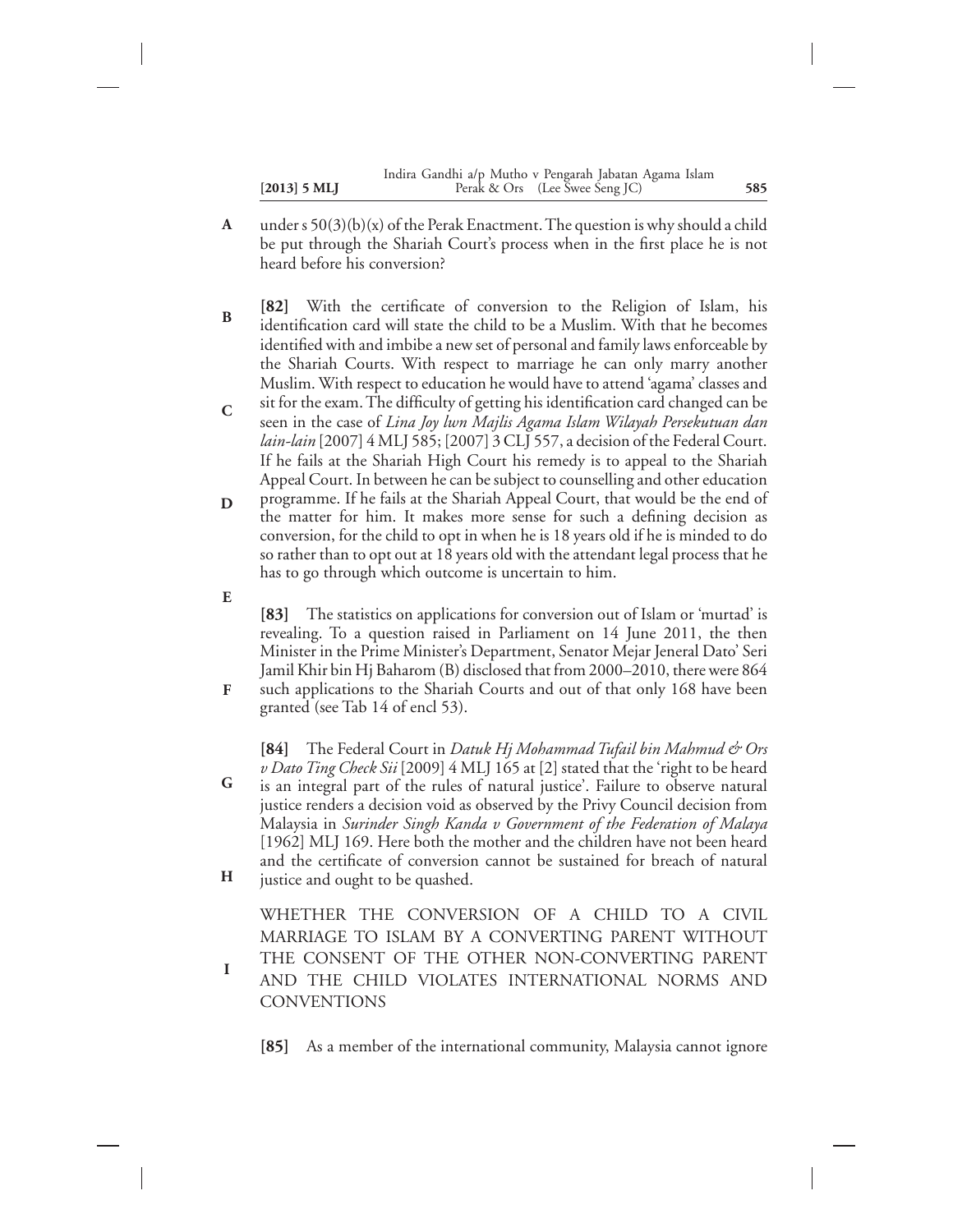| 586                   | Malayan Law Journal                                                                                                                                                                                                                                                                                                                                                                                                                                                                                                                                                                                                                                                                                                                                                                                                                                                                                   | $[2013]$ 5 MLJ |
|-----------------------|-------------------------------------------------------------------------------------------------------------------------------------------------------------------------------------------------------------------------------------------------------------------------------------------------------------------------------------------------------------------------------------------------------------------------------------------------------------------------------------------------------------------------------------------------------------------------------------------------------------------------------------------------------------------------------------------------------------------------------------------------------------------------------------------------------------------------------------------------------------------------------------------------------|----------------|
|                       | our commitments to the various conventions that we have adopted and indeed<br>we have amended our laws to more clearly reflect our commitments. To begin<br>with the Universal Declaration of Human Rights ('UDHR') is already part of<br>the corpus of our law. The importance of the fundamental liberties provision of<br>the Federal Constitution is underscored by the fact that s 2 of the Human<br>Rights Commission of Malaysia Act 1999 in defining 'human rights' said it<br>refers to fundamental liberties as enshrined in Part II of the Federal<br>Constitution. The word 'enshrined' is a powerful word properly placed to<br>protect that which is innate and inviolable, sacrosanct and sacred.                                                                                                                                                                                      |                |
| 86 <br>customary law. | The fundamental liberties in Part II of the Federal Constitution are the<br>human rights referred to in the Human Rights Commission of Malaysia Act<br>1999. In carrying out the purpose of the Act, the Commission shall have regard<br>to the Universal Declaration of Human Rights 1948 (UDHR) to the extent<br>that it is not inconsistent with the Federal Constitution. See $s$ 4(4) of the Act.<br>It would not be incorrect to say that we have given the principles of the UDHR<br>a statutory status and a primal place in our legal landscape. The UDHR is part<br>and parcel of our jurisprudence as the international norms in the UDHR are<br>binding on all member countries unless they are inconsistent with the member<br>countries' constitutions. Indeed there is the persuasive argument that the<br>principles enunciated in the UDHR have attained the status of international |                |
| [87]                  | Article 3 of the UDHR states that everyone has the right to life, liberty<br>and security of person.                                                                                                                                                                                                                                                                                                                                                                                                                                                                                                                                                                                                                                                                                                                                                                                                  |                |
| [88]                  | Article 18 of the UDHR provides that:                                                                                                                                                                                                                                                                                                                                                                                                                                                                                                                                                                                                                                                                                                                                                                                                                                                                 |                |
|                       | Everyone has the right to freedom of thought, conscience and religion; this right<br>includes freedom to change his religion or belief, and freedom, either alone or in<br>community with others and in public or private, to manifest his religion or belief in<br>teaching, practice, worship and observance.                                                                                                                                                                                                                                                                                                                                                                                                                                                                                                                                                                                       |                |
| [89]                  | Article 26 of the UDHR provides that: of the UDHR reads:                                                                                                                                                                                                                                                                                                                                                                                                                                                                                                                                                                                                                                                                                                                                                                                                                                              |                |
| their children.       | 3. Parents have a prior right to choose the kind of education that shall be given to                                                                                                                                                                                                                                                                                                                                                                                                                                                                                                                                                                                                                                                                                                                                                                                                                  |                |
| [90]                  | Article 29 of the UDHR provides that: of the UDHR says:                                                                                                                                                                                                                                                                                                                                                                                                                                                                                                                                                                                                                                                                                                                                                                                                                                               |                |
| (1)                   | Everyone has duties to the community in which alone the free and full<br>development of his personality is possible.                                                                                                                                                                                                                                                                                                                                                                                                                                                                                                                                                                                                                                                                                                                                                                                  |                |
| (2)                   | In the exercise of his rights and freedoms, everyone shall be subject only to<br>such limitations as are determined by law solely for the purpose of                                                                                                                                                                                                                                                                                                                                                                                                                                                                                                                                                                                                                                                                                                                                                  |                |

**A**

**B**

**C**

**D**

**E**

**F**

**G**

**H**

**I**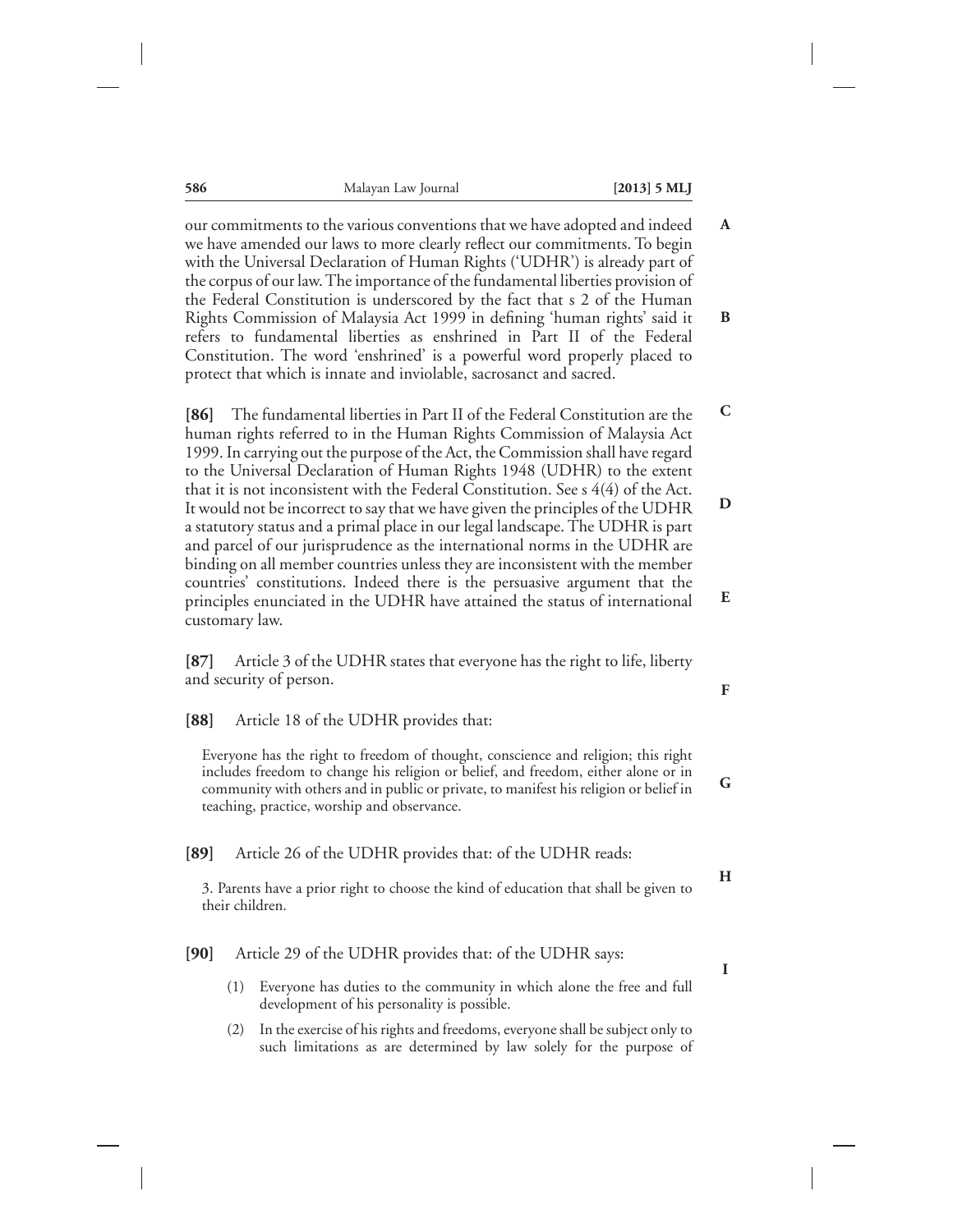|                | Indira Gandhi a/p Mutho v Pengarah Jabatan Agama Islam |     |
|----------------|--------------------------------------------------------|-----|
| $[2013]$ 5 MLJ | Perak & Ors (Lee Swee Seng JC)                         | 587 |

- securing due recognition and respect for the rights and freedoms of others and of meeting the just requirements of morality, public order and the general welfare in a democratic society.
- **[91]** Taking all the above declaration of rights into consideration and none have been shown to be against the Federal Constitution, an interpretation of the Fundamental Liberties provisions that best promote our commitments to the international community is to be enjoined. An interpretaion of arts 12(4) and 8(1)–(2) of the Federal Constitution vesting equal rights in both the parents to decide on a minor child's religious upbringing and religion would be falling in tandem with such international human rights principle and would place beyond a pale of doubt that there is no discrimination on ground of race, religion or gender. To that extent as provided for in art 75 of the Federal Constitution any state law that is inconsistent with any federal legislation is **B C**
- void to the extent of the inconsistency. **D**

**[92]** Then there are the Convention on the Rights of the Child ('CRC') and the Convention on the Elimination of All Forms of Discrimination against Women ('CEDAW') both of which were ratified by Malaysia on 17 February 1995 and 5 July 1996 respectively. The principles propounded in these

conventions are highly persuasive and should provide that guiding light to help us interpret the fundamental liberties enshrined in our Constitution taking into consideration accepted norms of international law in these international conventions that have been widely accepted and ratified by countries across the world. **E F**

**[93]** The CRC to date has 193 parties. It incorporates the full range of human rights of all children based on a set of four 'guiding principles':

- (a) non-discrimination; **G**
	- (b) best interests of the child;
		- (c) survival and development; and
		- (d) participation.
- **H**

**A**

**[94]** Article 8(1) of the CRC requires states parties to 'undertake to respect the right of the child to preserve his or her identity, including nationality, name and family relations as recognized by law without unlawful interference'. Article 8(2) states that 'Where a child is illegally deprived of some or all of the

elements of his or her identity, States Parties shall provide appropriate assistance and protection, with a view to re-establishing speedily his or her identity'. **I**

**[95]** I agree with Mr Shanmuga for the applicant that as a non-Muslim in a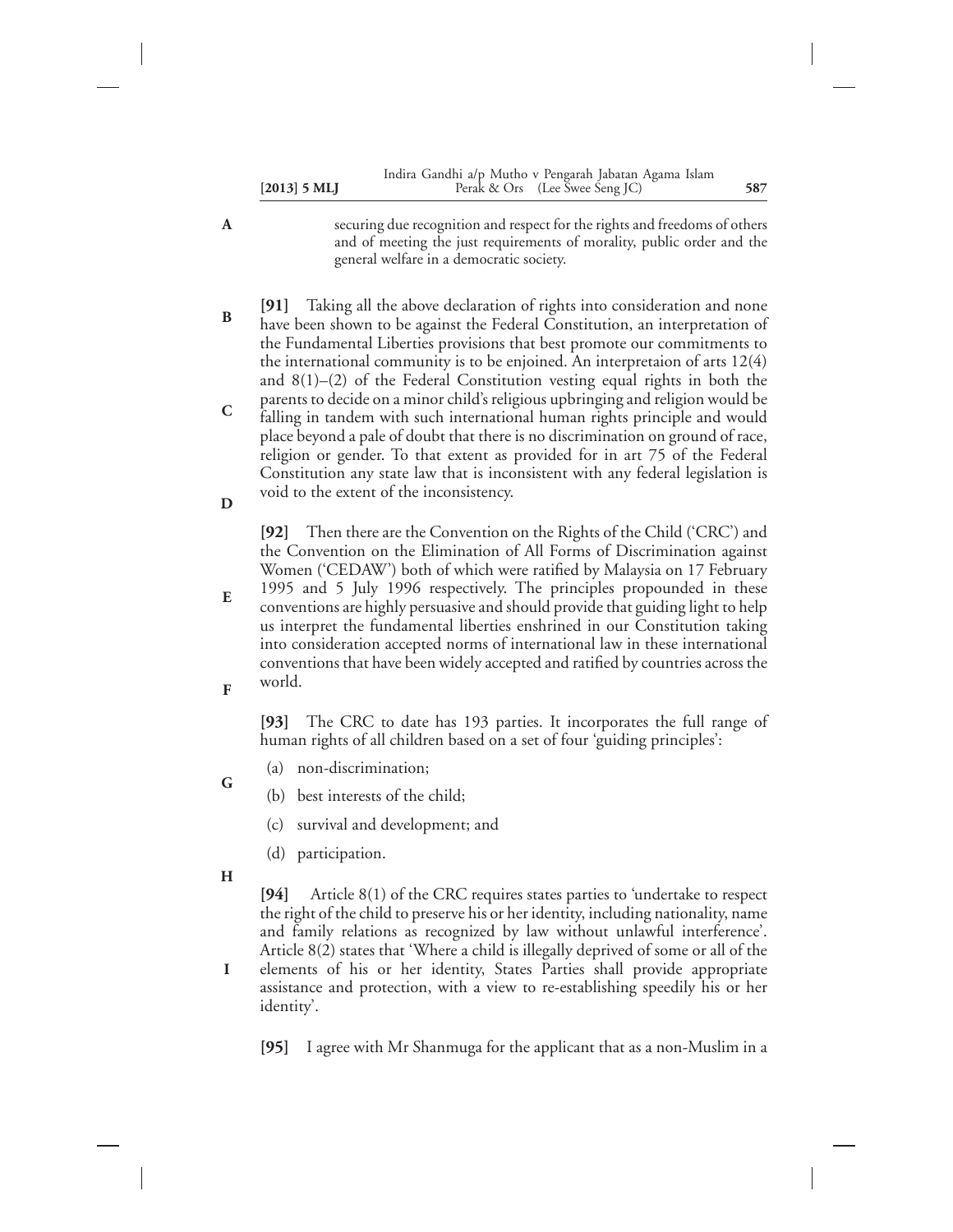**588** Malayan Law Journal **[2013] 5 MLJ**

majority-Muslim country, the applicant and her children must be allowed to profess and practise their religion within their family. No one is quibbling nor indeed can question let alone quarrel with the husband's conversion to Islam. It is his constitutional right to decide to embrace a new religion from that which he was born into. However he is not to exercise that right with respect to the children of the civil marriage in the manner as to denude and deprive the wife with respect to her rights as a guardian of the children nor to deprive the children of their rights to decide which religions of their parents to embrace in the fullness of time when they reach 18 years old. If the law allows the children's original religion to be changed without the consent of their mother, this would fundamentally negate the requirements of the CRC. **A B C**

**[96]** Article 18 of the CRC which Article Malaysia has not made any reservations enjoins the following:

1. States Parties shall use their best efforts to ensure recognition of the principle that both parents have common responsibilities for the upbringing and development of the child. Parents or, as the case may be, legal guardians, have the primary responsibility for the upbringing and development of the child. The best interests of the child will be their basic concern. **D**

**[97]** Article 30 of the CRC which Article Malaysia has not made any reservation at all provides that:

In those States in which ethnic, religious or linguistic minorities or persons of indigenous origin exist, a child belonging to such a minority or who is indigenous shall not be denied the right, in community with other members of his or her group, to enjoy his or her own culture, to profess and practice his or her own religion, or to use his or her own language.

**[98]** Even though 'Islam is the religion of the Federation' under art 3 of the Federal Constitution, the same article provides that 'other religions may be practised in peace and harmony'. Article 3(4) provides that nothing in art 3 should derogate from any other provision of the Federal Constitution. **G**

**[99]** CEDAW to date has 187 parties. Malaysia has an obligation to 'take all appropriate measures' to eliminate discrimination against women and ensure that women are able to develop and advance in all areas: civil, political, economic, social and/or cultural, including the private sphere of the home. CEDAW is based on three main principles: substantive equality, non-discrimination, and state obligation. The state must ensure women their equal rights in a number of areas, including equal rights in marriage and family life. **H I**

**[100]** Article 16(1), which focuses on family life, obligates the state to:

**E**

**F**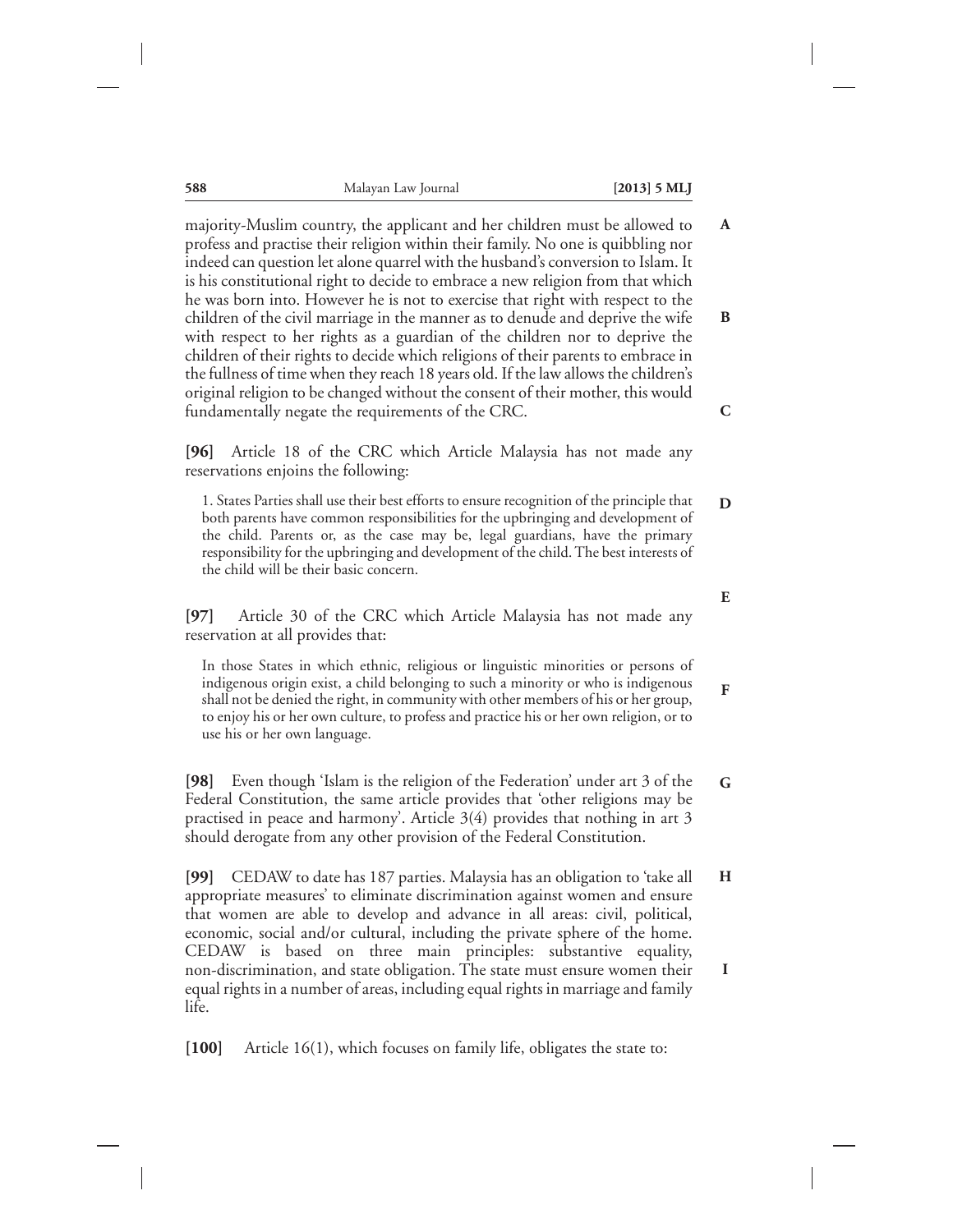|                | Indira Gandhi a/p Mutho v Pengarah Jabatan Agama Islam |     |
|----------------|--------------------------------------------------------|-----|
| $[2013]$ 5 MLJ | Perak & Ors (Lee Swee Seng JC)                         | 589 |

… take all appropriate measures to eliminate discrimination against women in all matters relating to marriage and family relations and in particular shall ensure, on a basis of equality of men and women: **A**

(d) The same rights and responsibilities as parents, irrespective of their marital status, in matters relating to their children; in all cases the interests of the children shall be paramount; …

**[101]** Article 5(b), which focuses on family life, obligates the state to: of the Convention requires states parties to take all appropriate measures to 'ensure that family education includes … the recognition of the common responsibility of men and women in the upbringing and development of their children, it being understood that the interest of the children is the primordial consideration in all cases'. **C**

- **[102]** Articles 16(1) and 5 of CEDAW stress that both parents the father and mother — must have the same rights and common responsibilities in all matters relating to their children, including their upbringing and development. **D**
- **[103]** There is no indication that Malaysia has made its reservations on the above Articles of CEDAW. When Malaysia reported to the Committee on the Elimination of Discrimination Against Women ('CEDAW Committee'), the treaty body overseeing compliance with CEDAW, the committee asked a number of written and oral questions relating to the dual legal system and the **E**
- way women are affected by this system. **F**

**B**

**[104]** In its concluding comments, the CEDAW Committee stated in its 35th session 15 May–2 June 2006 as follows:

- The Committee is concerned about the existence of the dual legal system of civil law and multiple versions of Syariah law, which results in continuing discrimination against women, particularly in the field of marriage and family relations … The Committee is further concerned about the lack of clarity in the legal system, particularly as to whether civil or Syariah law applies to the marriages of non-Muslim women whose husbands convert to Islam? **G H**
	- **[105]** The committee went on to recommend that Malaysia:
- … undertake a process of law reform to remove inconsistencies between civil law and Syariah law, including by ensuring that any conflict of law with regard to women's rights to equality and non-discrimination is resolved in full compliance with the Constitution and the provisions of the Convention and the Committee's general recommendations, particularly general recommendation 21 on equality in marriage and family relations. **I**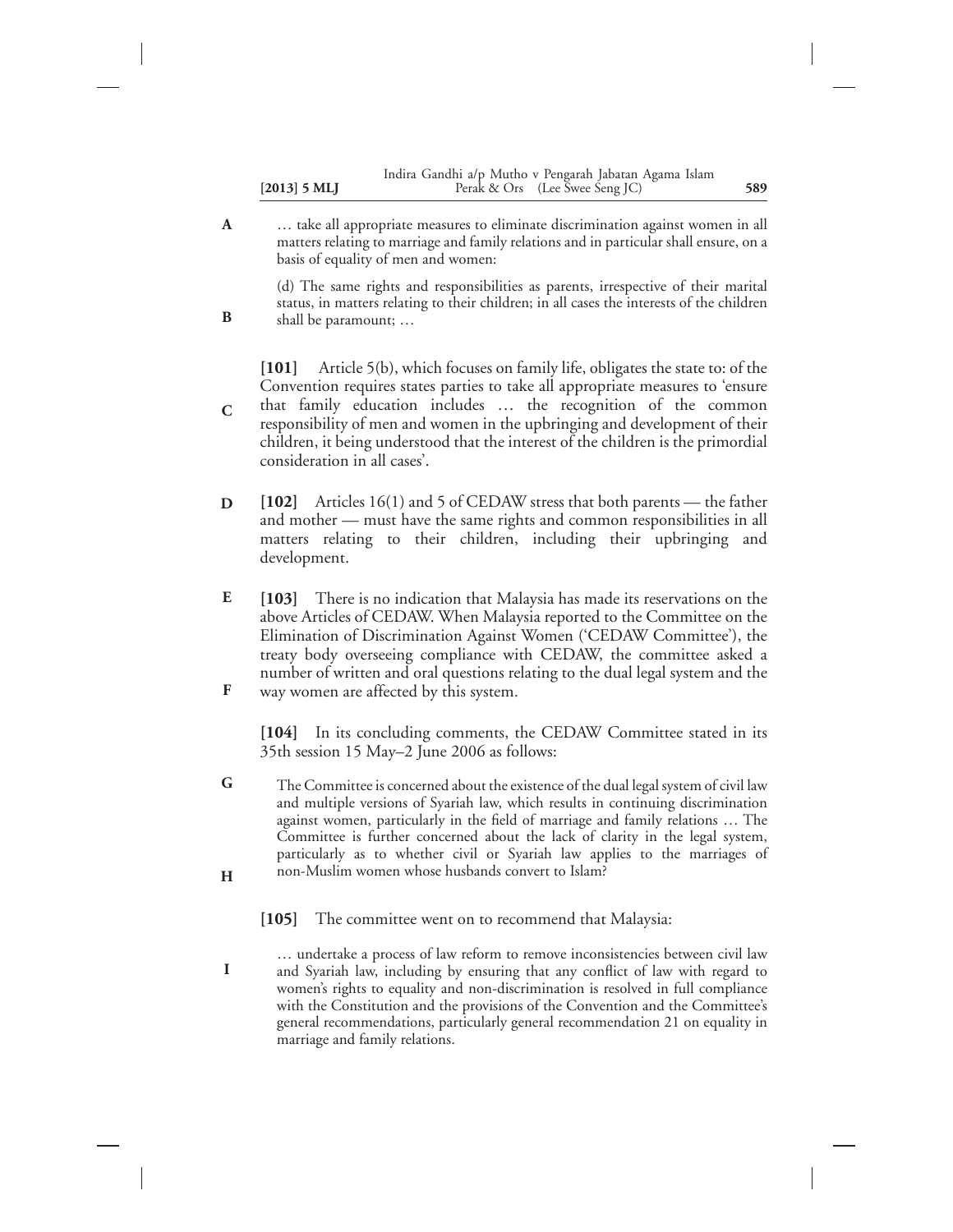**[106]** Mr Shanmuga draws the court's attention to the High Court of Australia case of *Ministry for Immigration and Ethnic Affairs v Teoh* (1995) 183 CLR 273 where it was held that: **A**

… Ratification of a convention is a positive statement by the executive government of this country to the world and to the Australian people that the executive government and its agencies will act in accordance with the Convention. That positive statement is an adequate foundation for a legitimate expectation, absent statutory or executive indications to the contrary, that administrative decision-makers will act in accordance with the Convention …

**[107]** As the President of the Court of Appeal of New South Wales (as he then was), Justice Michael Kirby, in his article *'The Australian Use of International Human Rights Norms: From Bangalore to Balliol — A View from the Antipodes'* [1993] 16 UNSWLJ 363 at p 366, explained regarding what has now come to be popularly referred to as the 'Bangalore Principles on the Domestic Application of International Human Rights Norms': **D**

But the truly important principles enunciated at Bangalore asserted that fundamental human rights were inherent in human kind and that they provide 'important guidance' in cases concerning basic rights and freedoms from which judges and lawyers could draw for jurisprudence of practical relevance and value. The Bangalore Principles acknowledged that in most countries of the common law such international rules are not directly enforceable unless expressly incorporated into domestic law by legislation. But they went on to make these important statements:

- [T]here is a growing tendency for national courts to have regard to these international norms for the purpose of deciding cases where the domestic law - whether constitutional, statute or common law - is uncertain or incomplete;
- It is within the proper nature of the judicial process and well-established judicial functions for national courts to have regard to international obligations which a country undertakes - whether or not they been incorporated into domestic law - for the purpose of removing ambiguity or uncertainty from national constitutions, legislation or common law. **G**

**[108]** In *Chung Chi Cheung v R* [1939] AC 160 at p 168 Lord Atkin speaking for the Privy Council said this:

… It must be always remembered that so far at any rate as the courts of this country are concerned international law has no validity save in so far as its principles are accepted and adopted by our own domestic law. There is no external power that imposes its rules upon our own code of substantive law or procedure. The courts acknowledge the existence of a body of rules which nations accept amongst themselves. On any judicial issue they seek to ascertain what the relevant rule is, and

**C**

**B**

**F**

**E**

**H**

**I**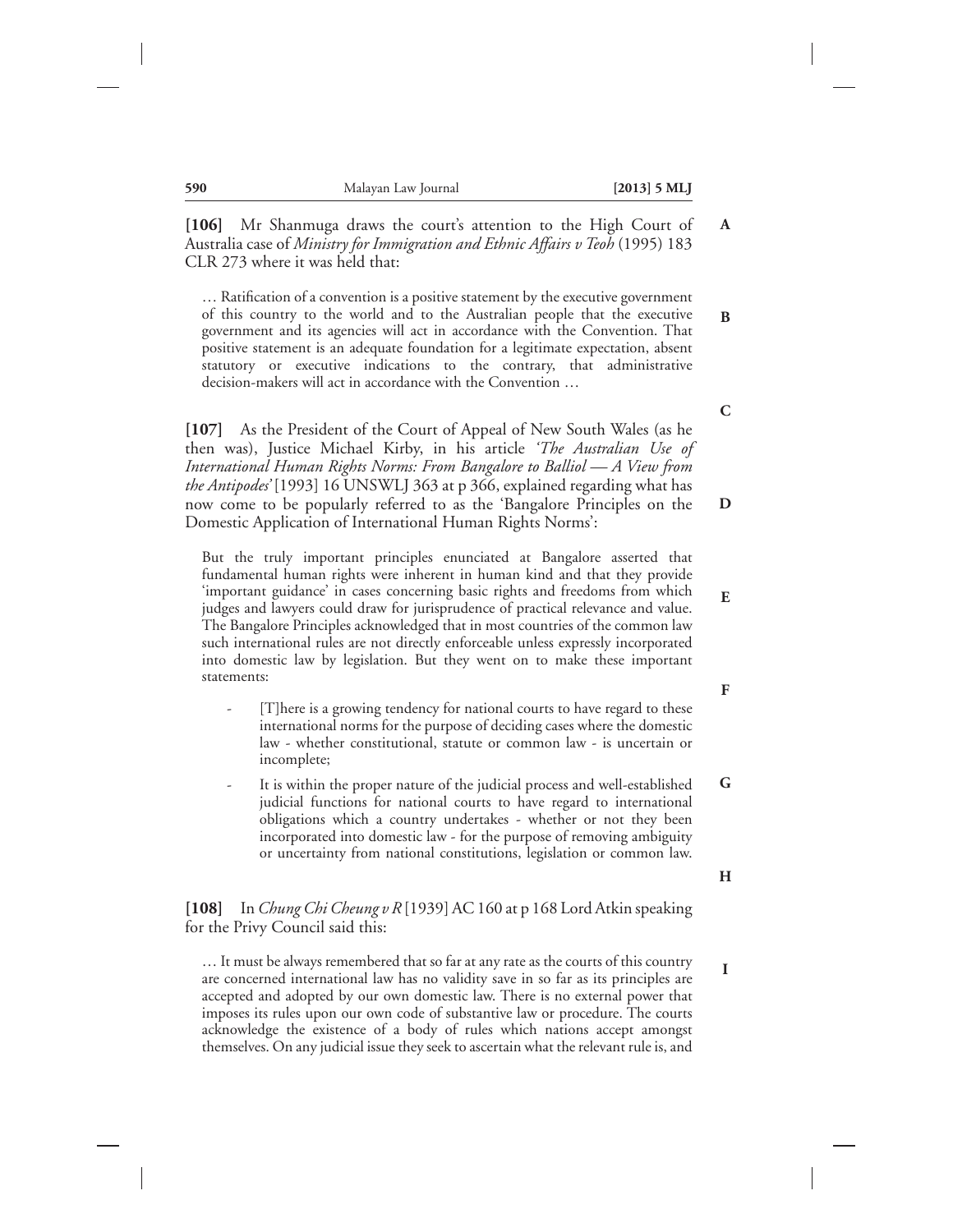|                | Indira Gandhi a/p Mutho v Pengarah Jabatan Agama Islam |     |
|----------------|--------------------------------------------------------|-----|
| $[2013]$ 5 MLJ | Perak & Ors (Lee Swee Seng JC)                         | 591 |

having found it they will treat it as incorporated into the domestic law, so far as it is not inconsistent with rules enacted by statutes or finally declared by their tribunals. **A**

**[109]** Writing in connection with this comment in his article mentioned above, Kirby P delicately distilled the principles of the above Privy Council case at pp 373–374 as follows:

… What (Lord Atkin) said (when delivering the Privy Council's advice in *Chung Chi Cheung*) is guidance for us today in approaching the Bangalore Principles. The rules are simple:

- (1) International law (whether human rights or otherwise) is not, as such, part of domestic law in most common law countries;
- It does not become part of such law until Parliament so enacts or the judges (as another source of lawmaking) declare the norms thereby established to be part of domestic law;
- (3) The judges will not do so automatically, simply because the norm is part of international law or is mentioned in a treaty -even one ratified by their own country;
- (4) But if an issue of *uncertainty arises* (as by a lacuna in the common law, *obscurity in its meaning or ambiguity in a relevant statute) a judge may seek guidance in the general principles of international law, as accepted by the community of nations*; and
	- (5) From this source of material, *the judge may ascertain what the relevant rule is. It is the action of the judge, incorporating that rule into domestic law, which makes it part of domestic law*.

There is nothing revolutionary in this, as a reference to Lord Atkin's judgment demonstrates. It is a well established principle of English law in which most Commonwealth countries have inherited and will follow. But *it is an approach that takes on an urgency and a greater significance in the world today*. (Emphasis added.)

**[110]** There are times when a robust approach is required in finding and applying the rule when the rubber hits the road where religious sensitivities on

the issues of conversion, culture and creed are concerned. I agree with the applicant that the approach recently taken by the High Court in *Noorfadilla bt Ahmad Saikin v Chayed bin Basirun & Ors* [2012] 1 MLJ 832 is the correct approach in considering the applicability of international human rights norms. There the High Court found that the ratification of CEDAW and the various **H**

public statements made by Government ministers, coupled with the principles of the Bangalore declaration (amongst others) imposed on Malaysia a legal obligation to give effect to the rights set out in CEDAW in relation to the rights of a pregnant woman not to be gender discriminated. Her Ladyship Zaleha Yusof J observed as follows: **I**

**D**

**E**

**F**

**G**

**B**

**C**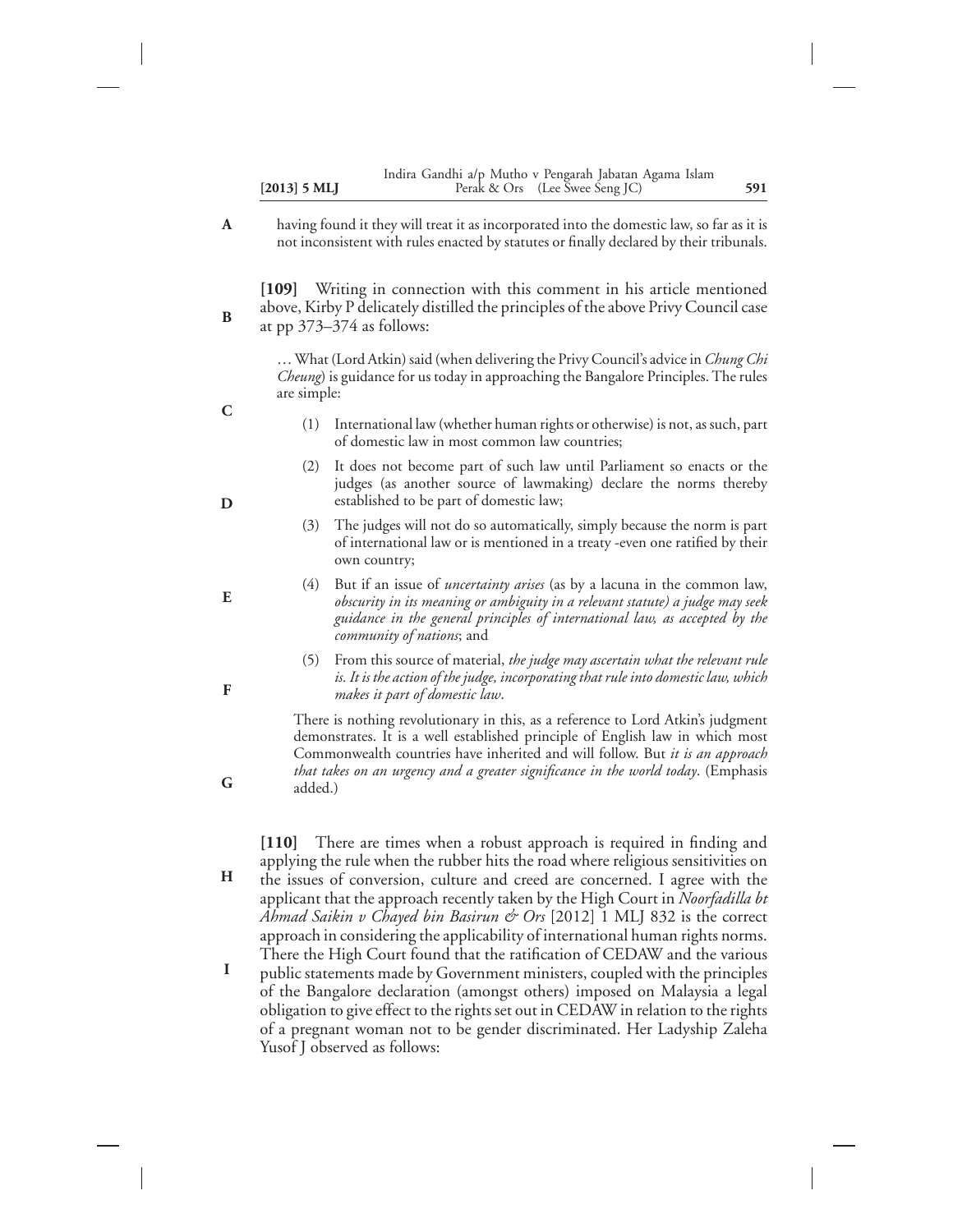**A**

**B**

**C**

[18] Now back to the main issue; art 8(2) of the Federal Constitution provides, inter alia, that there shall be no discrimination on the ground only of gender in the appointment of any office or employment under a public authority. The word 'gender' was added to art 8(2) by the Constitution (Amendment) (No 2) Act 2001 (Act A 1130), which came into force on 28 September 2001; to comply with Malaysia's obligation under the Convention on the Elimination of All Forms of Discrimination against Women (CEDAW) …

[24] CEDAW is not a mere declaration. It is a convention. Hence, following the decision of the Federal Court in *Mohamad Ezam*'s case, it has the force of law and binding on members states, including Malaysia. More so that Malaysia has pledged its continued commitments to ensure that Malaysian practices are compatible with the provision and principles of CEDAW as evidenced in the letter from the Permanent Mission of Malaysia to the Permanent Missions of the Members States of the United Nations dated 9 March 2010 …

[28] To me, in interpreting art 8(2) of the Federal Constitution, it is the court's duty to take into account the government commitment and obligation at international level especially under an international convention, like CEDAW, to which Malaysia is a party. The court has no choice but to refer to CEDAW in clarifying the term 'equality' and gender discrimination under art 8(2) of the Federal Constitution. **D**

**[111]** Where there are two possible interpretations of the word 'parent' in art 12(4) of the Federal Constitution, the interpretation that best promotes our commitment to international norms and enhance basic human rights and human dignity is to be preferred. Where a particular interpretation makes the right of the equal rights of the mother with the father where guardianship is concerned under the Guardianship of Infants Act 1961, illusory and infirm, then an interpretation that is consistent with international human rights principle must be invoked to infuse life into it. The same would apply with equal force to the interpretation of ss 96 and 106 of the Perak Enactment.

#### THE PRONOUNCEMENT

**[112]** For all the reasons given above, I would grant an order to quash the three certificates of conversion to the religion of Islam issued by the first respondent. The said certificates are null and void and of no effect. All the three children to the marriage have not been converted to Islam in accordance with the law and I so grant a declaration to that effect.

**[113]** As this is a matter of public interest and importance with constitutional ramifications there shall be no order as to costs so that any party dissatisfied with this decision may appeal right up to the apex court.

## THE POSTSCRIPT

**[114]** This decision is not a victory for anyone but a page in the continuing

**G**

**E**

**F**

- 
- **H**
- **I**